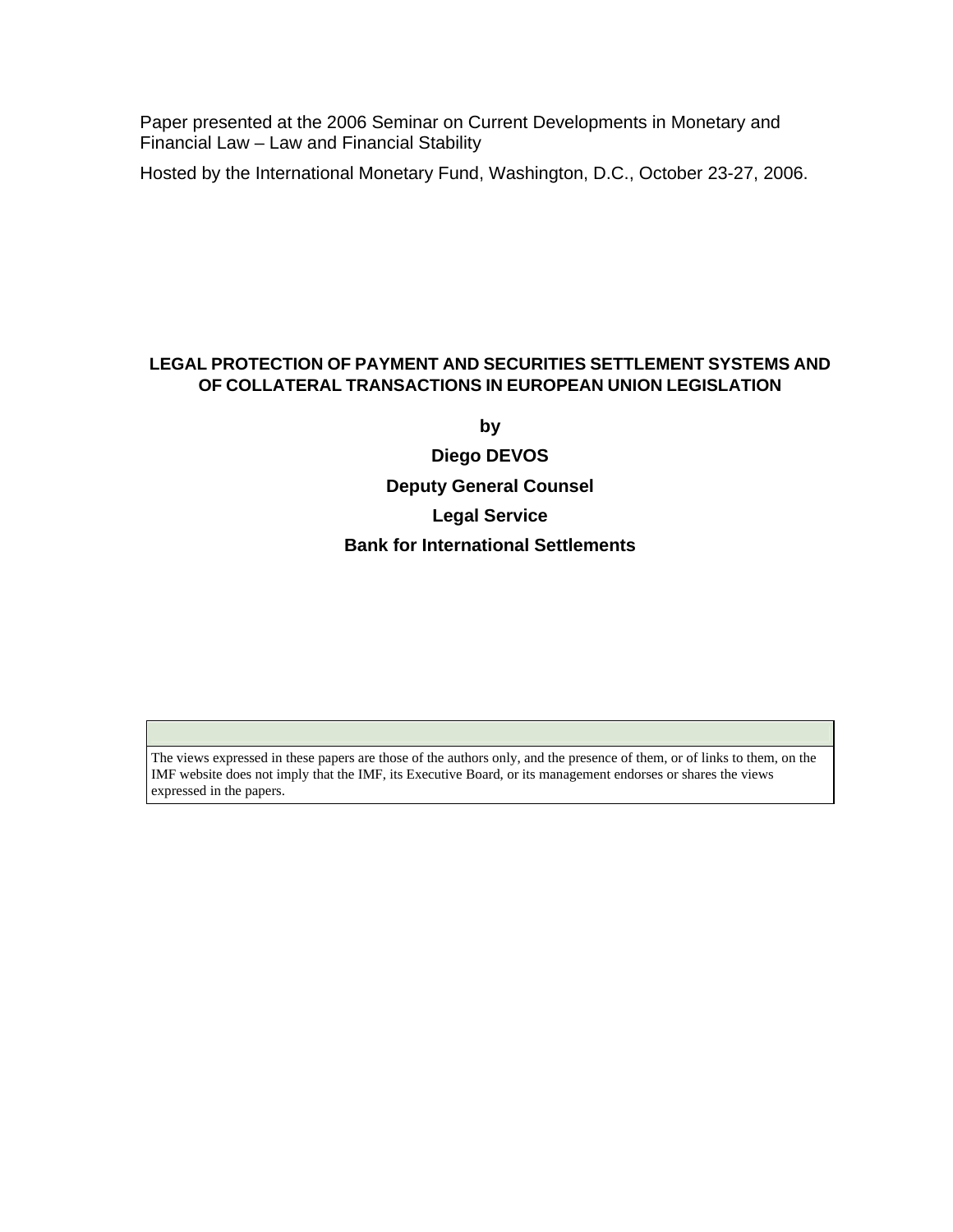#### **LEGAL PROTECTION OF PAYMENT AND SECURITIES SETTLEMENT SYSTEMS AND OF COLLATERAL TRANSACTIONS IN EUROPEAN UNION LEGISLATION**<sup>1</sup>

**by** 

# **Diego DEVOS Deputy General Counsel Legal Service Bank for International Settlements**

#### **I. Introduction**

 $\overline{a}$ 

Over the past twenty years, and most notably since the start of the 1990s, the occurrence of credit institution insolvencies (Herstatt, BCCI<sup>2</sup>, Banesto, Barings, Japanese banks, etc.), some of which have been sudden and completely unexpected, has led the authorities responsible for the supervision of payment and securities settlement systems, as well as operators of and participants in these systems, to be even more careful of the repercussions of insolvency on the satisfactory functioning of these systems, and in particular on the enforceability of collateral transactions carried out through such systems.

Control of the legal risks associated with the insolvency<sup>3</sup> of a participant in a payment or securities settlement system is even more difficult when the insolvent participant is subject to a foreign legal system. This situation is very widespread, if one takes into account the participation of branch offices of foreign banks (whether or not incorporated under the law of a Member State of the European Union (the "EU")) in national systems. Furthermore, the "remote access" participation of foreign community banks $4$ , an example of the free provision of services within the European Union area, increases the incidence of foreign participation in EU national systems.

<sup>1</sup> This paper is based on several studies published by the author in particular: « Collateral transactions in Payment and Securities Settlement Systems: the EU framework » in (Belgian) Revue de Droit bancaire et financier, 2002, pages 10-27; "The Directive 2002/47/EC on Financial Collateral Arrangements of 6 June 2002" published in September 2003 in "Mélanges offerts à Jean-Victor Louis" (Tribute to Professor Louis), Vol. II, with relevant updates where appropriate. The opinions expressed are strictly the author's own.

<sup>&</sup>lt;sup>2</sup> See the special issue of the French Review "Banque & Droit" of April 1996 devoted to the insolvency of BCCI.

 $3$  For convenience, the term "insolvency" will be used. However other proceedings based on a debtor's insolvency, or, more generally, on an agreement or moratorium between creditors, such as, in particular, judicial or amicable composition, voluntary winding-up, attachment proceedings, etc., must also be considered.

<sup>4</sup> See Directive 93/22/EEC of 10 May 1993 on securities investment services (OJ L141 of 11 June 1993, p. 27).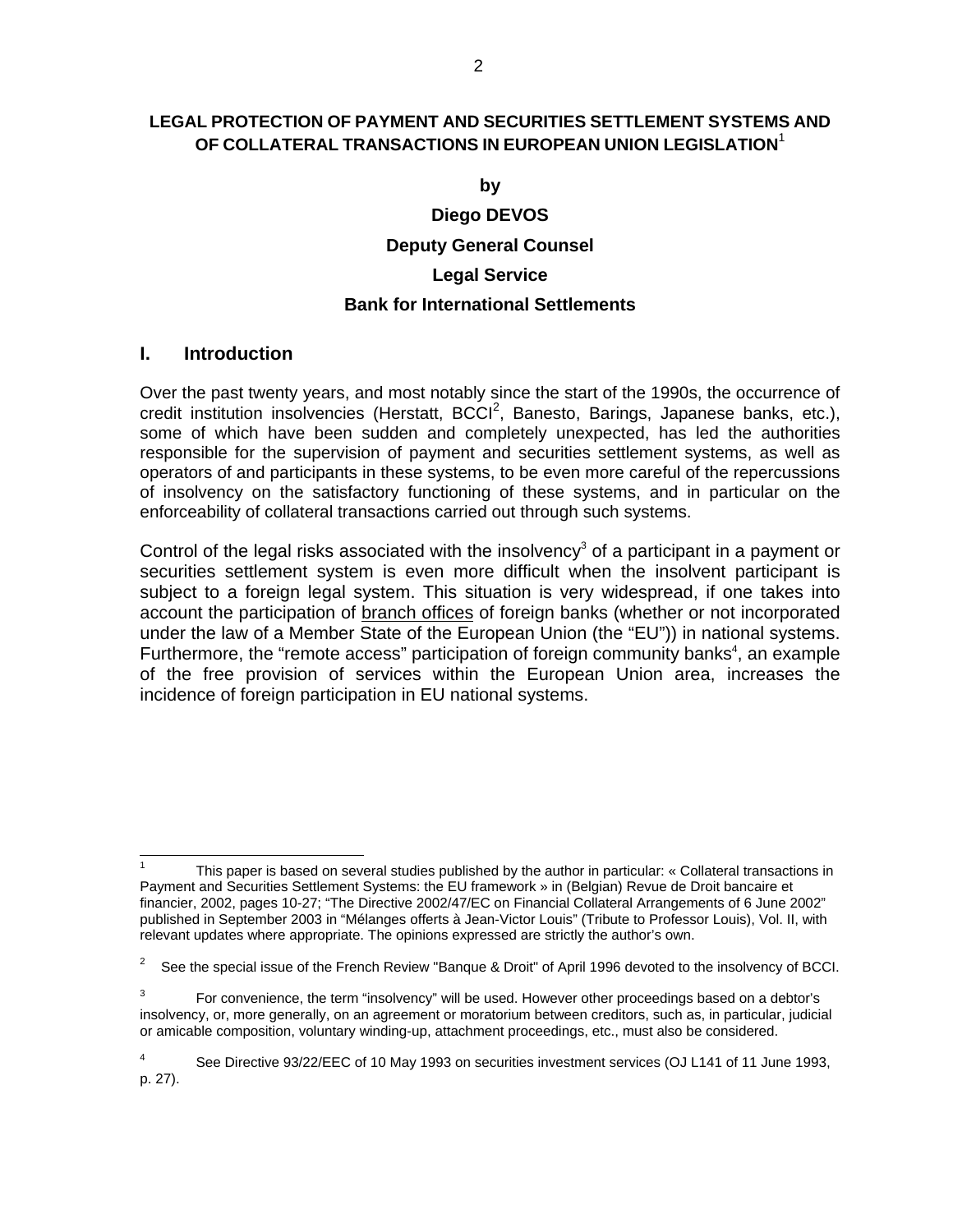In the past, it was sufficient for national payment and settlement systems to ensure that, in the event of the insolvency of a domestic participant, the local law applicable to the system would, for example:

- uphold the validity and enforceability against third parties of the netting of payments (in "net" settlement systems);
- uphold the contractual irrevocability of payment orders (in "gross" settlement systems);
- exclude any "zero hour" rules (backdating of the effects of insolvency decisions to the first hour of the day of the pronouncement of the insolvency decision); and
- uphold the enforceability of collateral arrangements that have been set up.

Today, it is also necessary, when a foreign participant enters insolvency, to make sure that the foreign law applicable to the insolvency will not invalidate the settlement of the cash or securities orders or the collateral arrangements put in place. Such issues fall within the area of cross-border insolvency<sup>5</sup> which is currently one of the most complex legal issues facing market participants.

It is firstly the European Directive 98/26/EC of 19 May 1998 on Settlement Finality in Payment and Securities Settlement Systems<sup>6</sup> (the "Settlement Finality Directive" or the "Directive") which aims at addressing these issues and is devoted to the legal protection of payment and settlement systems as such, including the protection of collateral transactions processed in these systems. There is also a second important instrument at EU level which is the Collateral Directive of 6 June 2002 which is aiming at harmonising substantive rules on collateral arrangements irrespective of the systems or custodians through which the relevant collateral assets are held. For that purpose, we will consider below in Section II the main legal issues that may arise, before going on in Section III to describe two EU legal instruments likely to be of relevance. In Section IV, we will address the Settlement Finality Directive itself. In Section V, we will then review the provisions of the recent Collateral Directive. In Section VI finally, we will report on recent legal developments in the fields of clearing and settlement systems: The Hague Convention of 13 December 2002 on the law applicable to certain rights in respect of securities held with an intermediary, the Unidroit draft Convention on intermediated securities and the EU Legal Certainty Group.

 $6$  JO L166 of 11 June 1998, p. 45 and following.

<sup>5</sup> <sup>5</sup> Or, if one prefers, the private international law (conflict of laws) rules of each State; on cross-border insolvency, see in particular "International Bank Insolvencies, A Central Bank Perspective", Editors Mario Giovanoli and Gregor Heinrich, Kluwer Law International, 1999.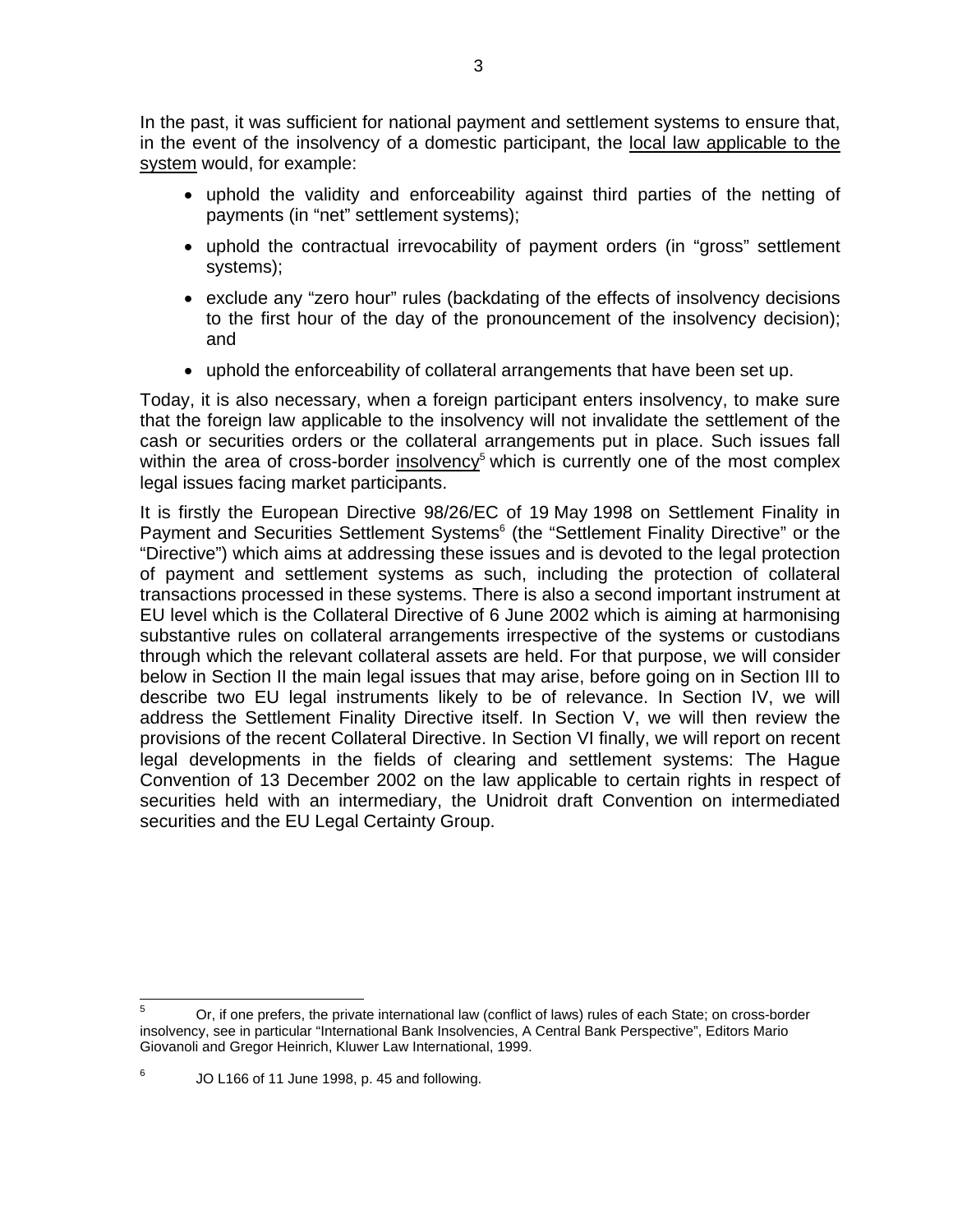# **II. INSOLVENCY OF A FOREIGN PARTICIPANT IN A PAYMENT/SETTLEMENT SYSTEM**

As we all know, there are two main approaches used by jurisdictions to address crossborder insolvency:<sup>7</sup>

- the principle of the unity of insolvency, by virtue of which there is only one competent court to declare a debtor's insolvency, that is, the court in the place where the insolvent company has its head office, registered office or statutory seat. This principle is generally linked to the principle of "universality" ("universal nature") of insolvency, allowing the insolvency decision to be enforceable and to produce legal effects in other States<sup>8</sup> where branch offices or assets of the insolvent party are located (see, for example, the regimes in Belgium and Luxembourg);
- the principle of the "plurality" of insolvencies (or "territoriality"), which requires a declaration of insolvency in each country where the insolvent debtor has a centre of activities or even mere property. Under the territoriality approach, each insolvent branch is governed by its local insolvency law, is administered by its own receiver and such territorial insolvency only affects assets located in the territory in question (see, for example, the regimes in France and Denmark).

There are also systems which combine these two approaches in some way. An insolvency pronounced in the State of the insolvent party's domicile may indeed produce effects outside the territory of that State. On the one hand, the insolvency proceeding reaches other States where the insolvent party's property is located ("universality" of the insolvency), but, on the other hand, it is possible to institute a separate insolvency proceeding in the jurisdiction where local branch offices or even mere assets of the foreign debtor are located ("territorial insolvency"). This is the so-called "mitigated universality" principle in force, for example, in Germany, Austria and the United Kingdom.

In the case of insolvency of a foreign participant in a national payment and settlement system, the solution, as far as the jurisdiction of the system is concerned, will depend on the type of insolvency regime that is applied by a court in the jurisdiction of the payment and settlement system (the "Local Court"):

• In States that apply the "territoriality" principle of bankruptcy, the Local Court will simply refuse to recognise any insolvency decision handed down in the debtor's jurisdiction and will not apply the foreign insolvency law ("lex fori concursus"). In

 7 Regarding these principles, see under Belgian law esp. Rigaux, Droit international privé, II, n° 1102 to 1104; N. Watté, "La faillite internationale...", note under Cass. 12 January 1990, RCJB 1993, p. 454 and following, particularly page 457 n° 8; M. Delierneux, "Les succursales face à la faillite", in "Les succursales bancaires " (Books AEDBF Belgium) 1996, p. 214 discussing the respective merits of the various existing solutions.

<sup>8</sup> Subject, of course, to the recognition by these States of the insolvency decision and its effects on their territory, pursuant to the rules of private international law of the relevant court.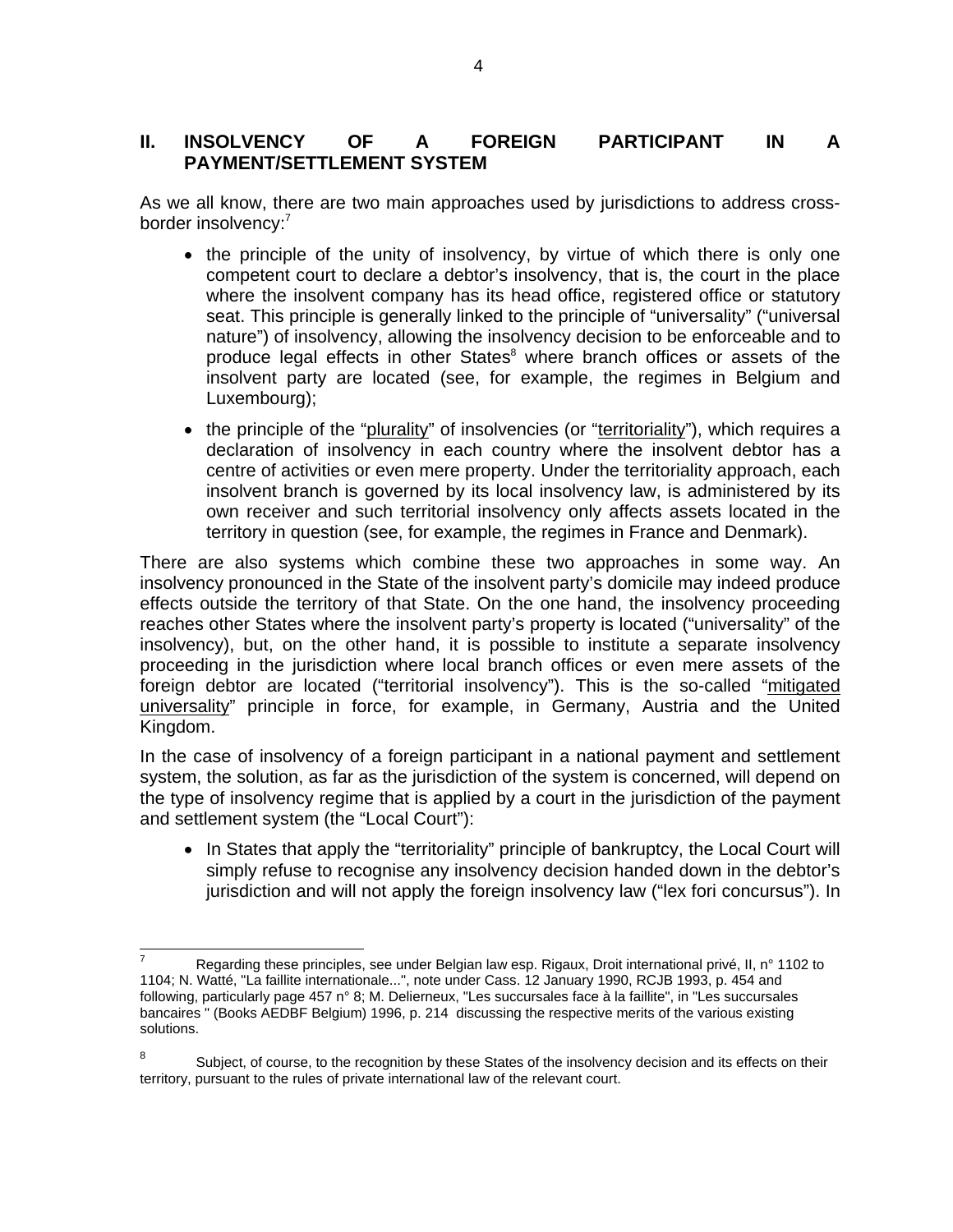principle, a foreign insolvency should not have any impact on the payment and settlement system;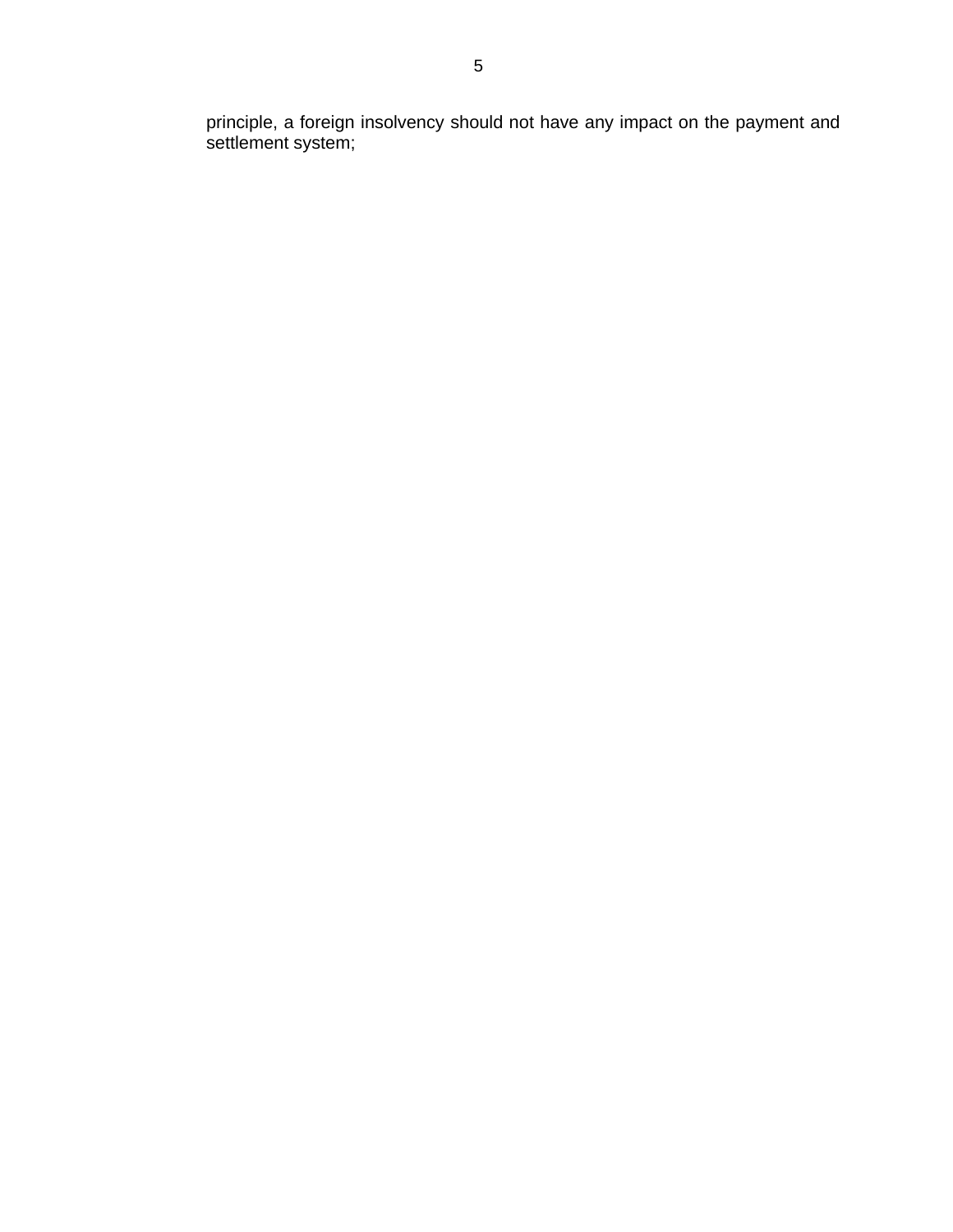- In States that apply the "mitigated universality" principle, to the extent there is an establishment of the foreign debtor, or even mere assets, in the territory, there will generally (but not necessarily) be the opening of territorial insolvency proceedings in the Local Court limited to local assets. The national insolvency law of the place of the payment and settlement system will then prevail over the insolvency law of the foreign participant;
- In States applying the "unity and universality" principle of bankruptcy, the Local Court should, in principle, recognise the foreign insolvency order by right<sup>9</sup> and also apply the foreign insolvency law.

The main qualifications to the automatic recognition of the foreign insolvency decision in such jurisdictions that apply the "unity and universality" principle will generally be as follows:

- there will be no judicial recognition if the foreign bankruptcy order is strictly limited by its terms or by nature to the territory of the foreign State;
- nor will there be any recognition if the application of the bankruptcy decision or foreign insolvency law is likely to be contrary to the international public policy<sup>10</sup> of the State of the payment and settlement system<sup>11</sup>. In this case, the local law will overrule the conflicting provisions of foreign law.

Here, the application of foreign insolvency law could be particularly detrimental to the proper functioning of national payment or settlement systems; it may then lead to the Local Court refusing to recognise the "lex fori concursus" because it would conflict with public policy<sup>12</sup>.

Lastly, it is worth noting that certain courts may also refuse to recognise foreign insolvency decisions issued in countries that do not give reciprocal recognition to their own insolvency decisions<sup>13</sup>.

One good example of the practical application of the "unity and universality" approach, is the issue of the legal enforceability of collateral which secures the credit (intra-day or

 $12$  One may also think about the non-enforceability of payment orders concerning the defaulting participant on the day of its insolvency, either for payments made before the insolvency ("zero hour") or for those made between the time of the insolvency and the settlement of transactions of the insolvent participant.

<sup>9</sup> Without, for example, formalities of "exaequatur".

<sup>&</sup>lt;sup>10</sup> International public policy has a variable content, determined most often by jurisprudence, by reference to the 'essential interests of the State or of the collectivity' or to the 'legal bases on which the economic or moral order of the State relies', to take the Belgian example (Cass. 25 March 1968, Pas. I, 885).

<sup>&</sup>lt;sup>11</sup> To the extent this recognition would likely affect the payment or settlement systems, with adverse consequences for other participants, so as to result in the possibility of systemic risk. The argument of international public policy, however, has never, to the best of the writer's knowledge, been invoked or upheld in case law in such a context. This legal argument may be regarded as underpinning, in the writer's opinion, Article 8 of the "Settlement Finality" Directive (see Section III below).

<sup>&</sup>lt;sup>13</sup> In this sense in Belgium, see Comm. Brussels 20 June 1975, J.T. 1975, p. 641, which refers to the status of international public policy of the principles of unity and universality of insolvency; however this has been criticised by Rigaux, Droit international privé, II, n° 1103 end.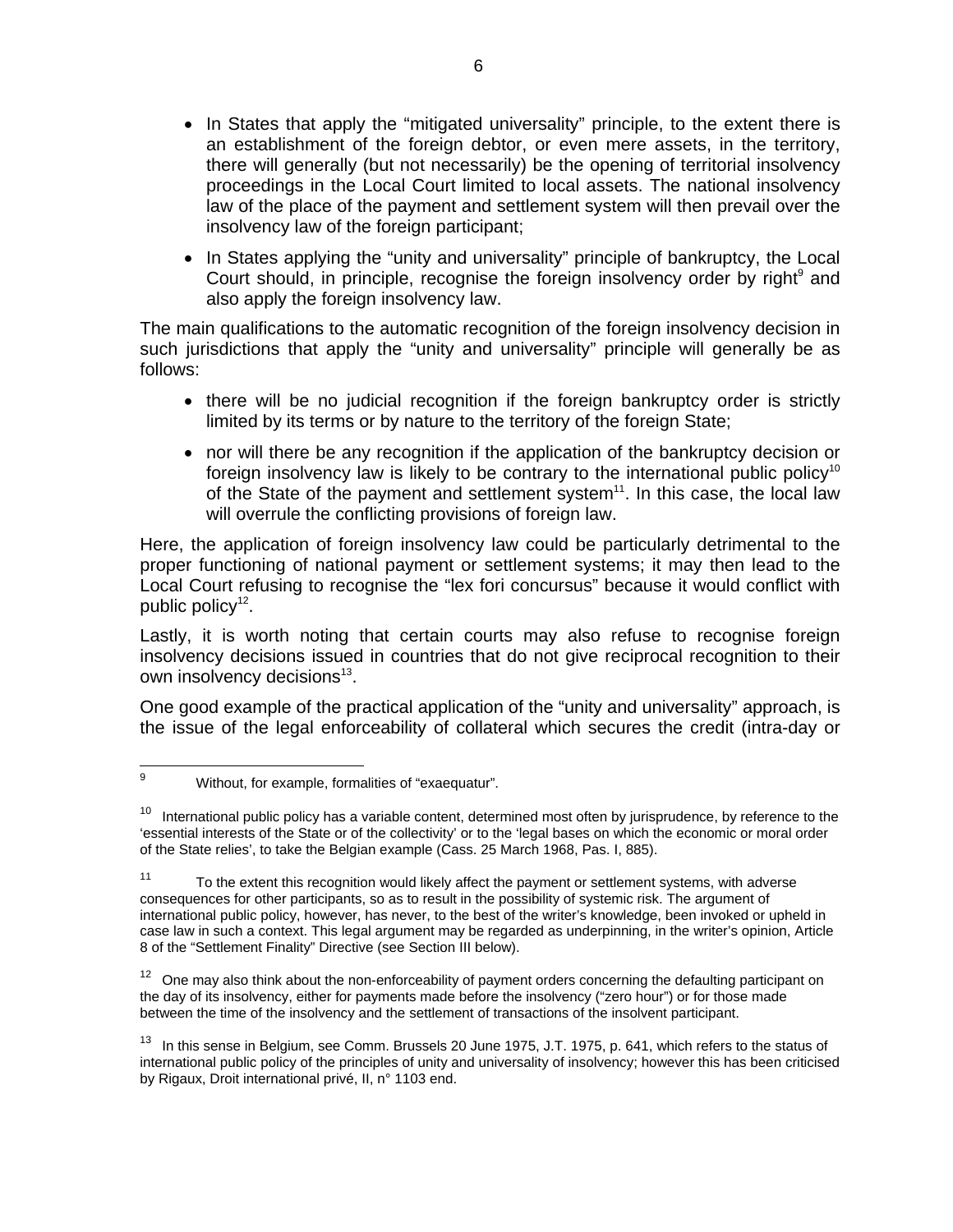overnight) granted by a system operator or a central bank (the "Creditor") to a foreign participant (the "Foreign Debtor").

The enforceability of the collateral against third parties is governed by the law of the location of the collateral. This law, for example, may allow for the realisation of the collateral without any prior judicial authorisation.

However, in the case of insolvency or of any composition proceedings<sup>14</sup> commenced against the Foreign Debtor in a court in the Foreign Debtor's jurisdiction, the foreign insolvency law might overrule the law applicable to the credit transaction and the related collateral because of the public policy nature of insolvency laws. This of course assumes that this foreign insolvency law would be recognised in the Local Court.

This does not mean that the validity of the main credit transaction or the collateral securing the transaction (a pledge, for example) would suddenly be governed entirely by a foreign law. One basic principle of the conflict of laws rules of most states is that a provision of collateral is governed, with regard to its proprietary aspects, in particular the enforceability against third parties and its realisation, by the law of the country where the assets are located ("lex rei sitae" rule). In this case, the local law of the Creditor is therefore still applicable to the assessment of the pledge's enforceability against third parties, with respect to the securities "located"15 in the Creditor's jurisdiction.

However, the Foreign Debtor's insolvency law – assuming it would be recognised by the Local Court – will have sole competence to govern two issues of crucial importance for the effectiveness (and not the validity) of the collateral in question:

- the determination of the ranking of the Creditor as collateral taker with respect to the collateral, that is, the order of preference on the proceeds of the assets encumbered by the pledge, vis-à-vis other preferential or ordinary creditors of the insolvent Foreign Debtor;
- the possibility of realisation of the relevant collateral, that is, whether it is necessary to obtain prior authorisation from the receiver or the competent courts before any realisation of the assets, as well whether or not there may be a stay on any action by secured creditors, in the interest of insolvency liquidation (the idea here is to leave a kind of 'inventory deadline' in order to freeze any legal action or forced sale by creditors before the receiver has been able to value the assets and liabilities of the insolvent Foreign Debtor and settle in court the disputable claims).

These matters are essential for the Creditor, because, in the case of the insolvency of a Foreign Debtor, it is important to ensure that the Foreign Debtor's insolvency law will

 $14$ 14 "Concordat", moratorium, "redressement judiciaire", receivership, suspension of payments, etc.

 $15$  As there are more and more securities which are essentially dematerialised, that is represented exclusively from the outset by book-entries, one may consider (although hardly considered by legal doctrine so far) that the place of location of these securities is the place where the accounts, recording the relevant rights, in such securities, are held and operated; see in this sense Article 9.2. of the Settlement Finality Directive; see also the Convention of 5 July 2006 adopted by the Hague Conference on Private International Law on the law applicable to dispositions of securities held through an indirect holding system (see R.Potok, "The Hague Conference on Private International Law …", Journal of International Banking and Financial Law, April 2001, p. 166; Potok and Bernasconi, "PRIMA Convention brings certainty to cross-border deals", JILR January 2003, 11)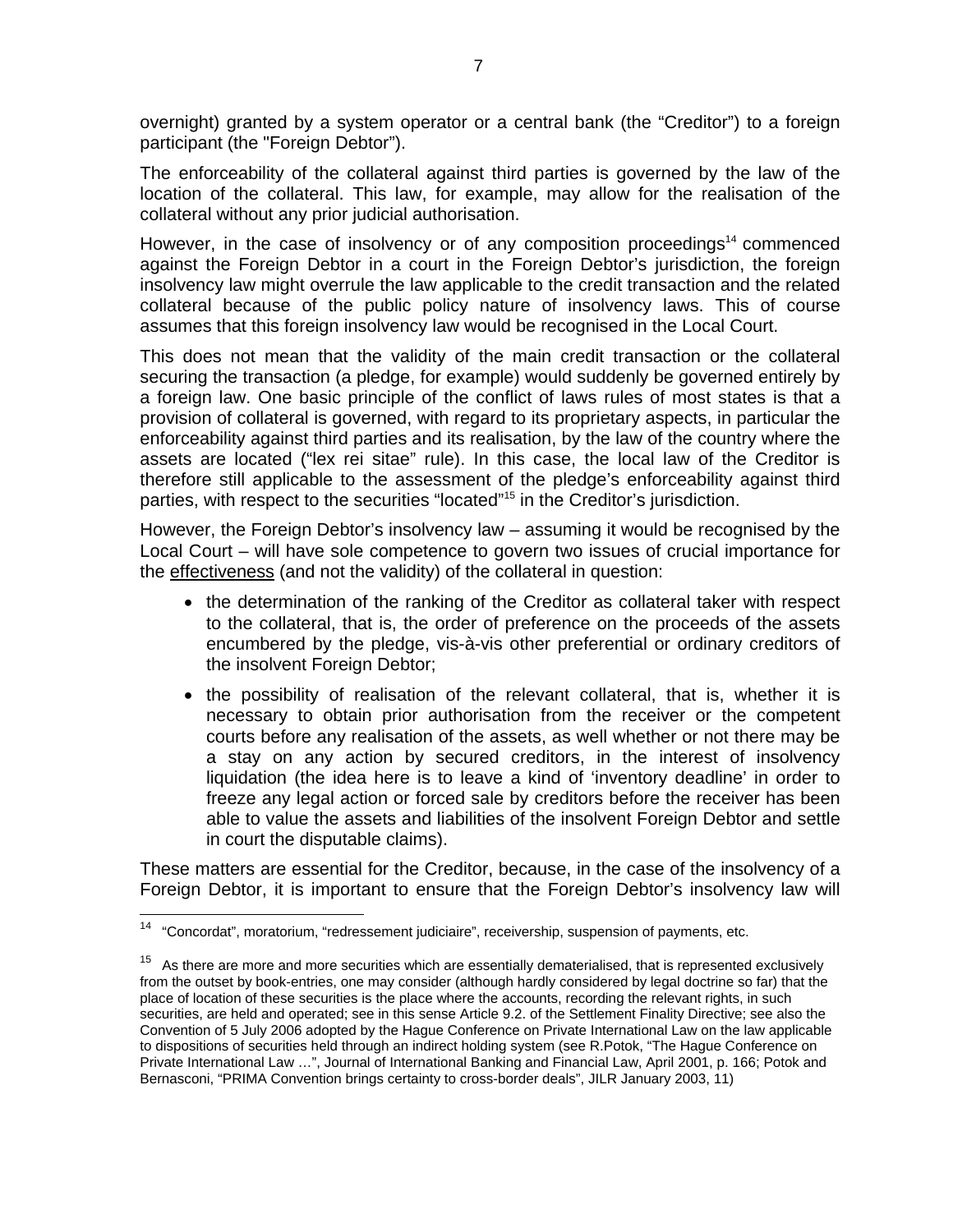give priority to the Creditor over the pledged assets, without preferring other creditors such as the tax authorities, social insurance bodies or employees. In addition, the Creditor must be able to immediately realise the securities in its possession, or at least as soon as possible, in order to avoid the risk ('market risk') that arises due to the possibility of a decline in the market value of the securities posted as collateral, independently of any margins which may have been constituted against such a risk. These issues are precisely addressed specifically in the Collateral Directive.

# **III. EUROPEAN LEGAL INSTRUMENTS RELATED TO THE SETTLEMENT FINALITY DIRECTIVE**

In view of the diversity of the existing legal systems and the complexity resulting from the combination of several laws potentially applicable to an insolvent participant in a payment or settlement system, a harmonised solution at the European level was considered highly desirable. As we know, the Settlement Finality Directive is the binding EU legal instrument that aims at addressing the specific legal issues for payment and settlement systems, including collateral constituted in those systems.

However, there are two other EU instruments – recently adopted after the Settlement Finality Directive even though they were originally drafted before this Directive – which include provisions relevant for the protection of payment and settlement systems against the insolvency of participants.

It is appropriate to examine both instruments here as they have been a considerable source of inspiration for the Settlement Finality Directive, which will be analysed in Section III below.

# *1. The European Regulation on Insolvency Proceedings dated 29 May 2000*

The work on a European Convention relating to E.C. insolvency proceedings, which began in 1959, ended on 23 November 1995, when a definitive text was signed (the "Insolvency Convention")<sup>16</sup>. It was the fruit of five years of intense efforts on the part of an ad hoc working group of national experts (chaired by the German BALZ). Because it required the signature of all Member States, the 1995 Insolvency Convention, following a joint initiative of Germany and Finland, was converted into an EU Council Regulation on insolvency proceedings (the "Insolvency Regulation") pursuant to Article 61 and 67 of the Rome Treaty. The Insolvency Regulation was finally adopted on 29 May 2000<sup>17</sup> with the same provisions as those contained in the Insolvency Convention<sup>18</sup>. The Insolvency Regulation entered into force on 31 May 2002.

 $16$ 16 The Insolvency Convention was signed by all Member States other than the United Kingdom, Ireland and the Netherlands. Ireland and the Netherlands signed after the explanatory report of the Insolvency Convention was finalised. The United Kingdom, however, did not sign the Convention due to a conflict with other Member States over the so-called "mad cow" crisis. Under the Convention, the deadline for signature expired on 23 May 1996.

<sup>&</sup>lt;sup>17</sup> Official Journal n° L160 of 30.06.2000, p.1-13.

<sup>&</sup>lt;sup>18</sup> Recitals have been added in order to give some limited explanations, replacing, in a limited way, the draft explanatory report of the Insolvency Convention.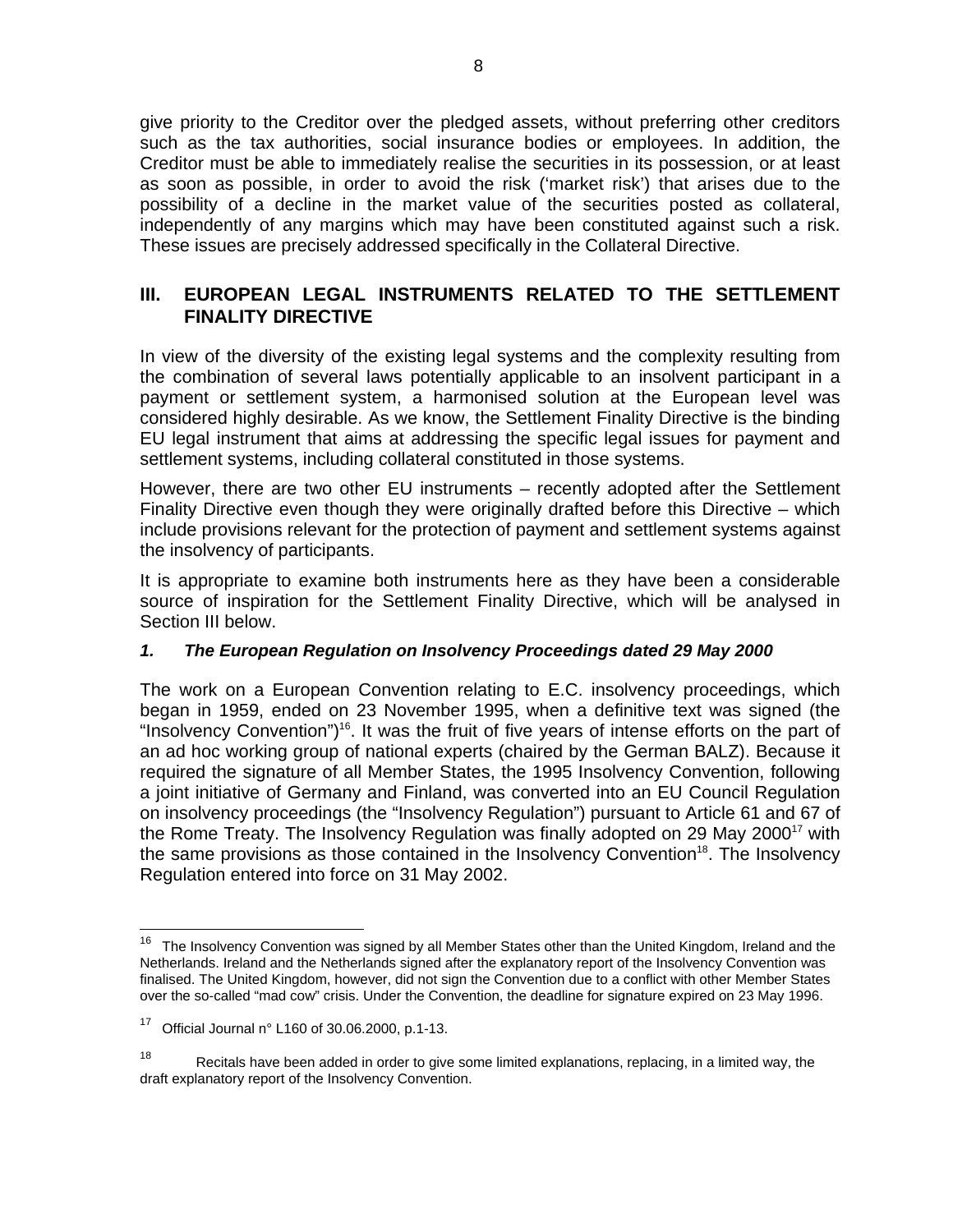We do not intend to consider in detail this vast and complex instrument, which includes 47 Articles and three annexes, because the main focus of our study is not EU law on international insolvency in general.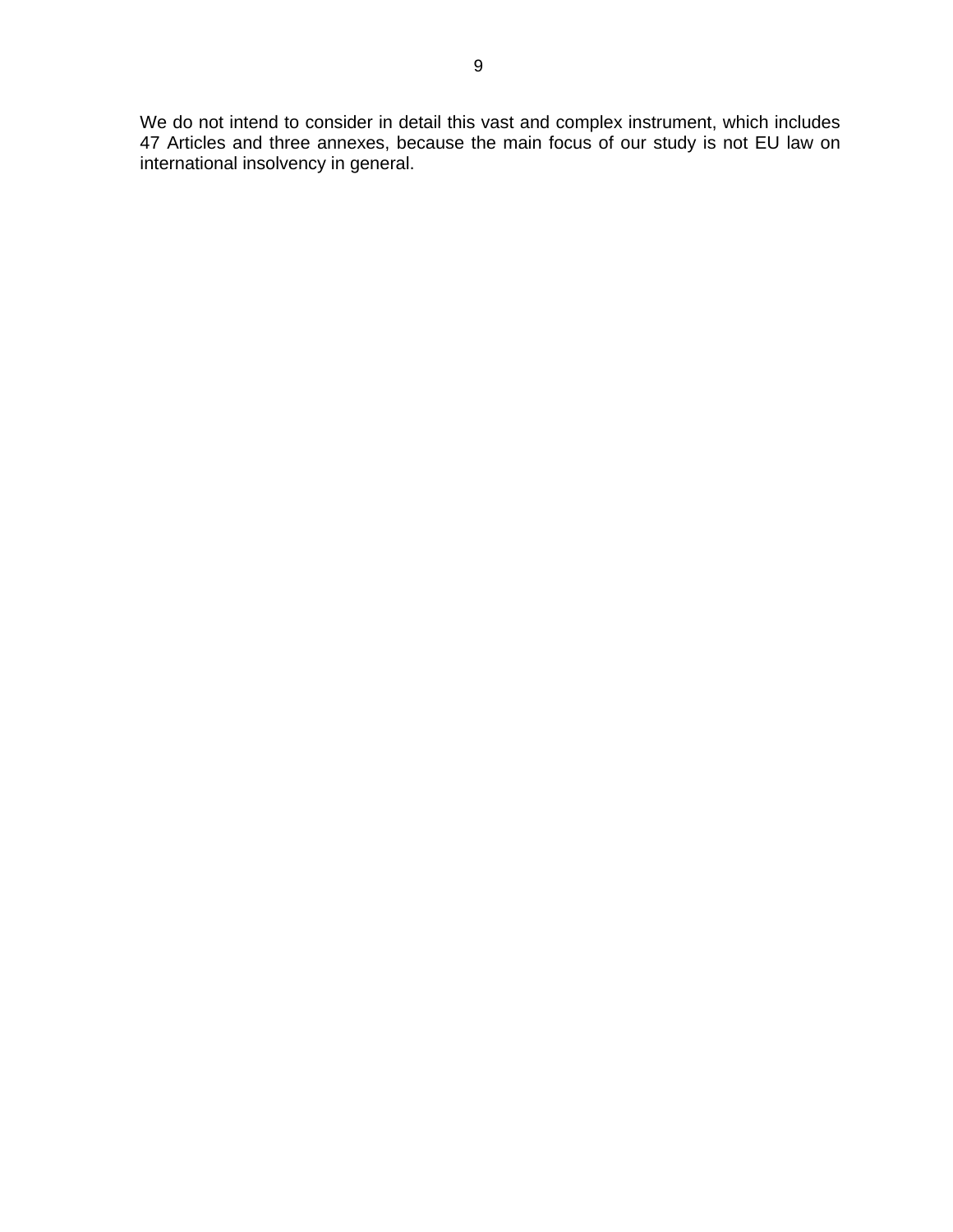We only mention in passing that the Insolvency Regulation establishes the principle of the "mitigated universality" of insolvency by means of a double set of rules, as follows:

- On the one hand, the first chapter of the Insolvency Regulation attributes principal competence to the jurisdiction of the Member State where the debtor's domicile (or "centre of main interests") is situated<sup>19</sup> to commence insolvency proceedings (Article 3) – referred to as "main insolvency proceedings" – and provides that the insolvency law of this State will apply in the other States of the European Union (Article 4). Articles 5 to 15 of the Insolvency Regulation, however, set out exceptions to the basic competence of the law of the place of the main insolvency proceedings in favour of the laws of other Member States called upon to govern certain rights (real estate, employment contracts, rights in rem, etc.). It is within the latter framework that some protective provisions relevant for payment and settlement systems (and collateral) are laid down. Chapter II of the Insolvency Regulation provides for the automatic recognition of the main insolvency proceedings in the other States of the EU.
- On the other hand, Chapter III of the Insolvency Regulation authorises other Member States to open territorial proceedings – referred to as "secondary" insolvency proceedings – in their territory, if the debtor has an "establishment" there under the meaning of the Insolvency Regulation (see Articles 3.2 and 2(h)). The purpose of those proceedings is to "protect" such other States against the effects of the main proceedings (independently of the exceptions to the law governing the main proceedings, contained in Chapter I). In addition, Member States other than the State of the debtor's head office are also authorised to open territorial insolvency proceedings independently of the opening of any main proceedings (subject to the fairly liberal conditions of Article 3.4). Chapter III organises relations between main and secondary proceedings (particularly, Articles 31 to 35).

It should again be noted - and this is important for our purposes - that the Insolvency Regulation, by harmonising the rules of conflict of laws and certain procedural rules in matters of international insolvency, is not applicable to the insolvency of credit institutions, insurance companies, investment firms and collective investment undertakings (Art. 1.2).

This exclusion is because of the existence of specific draft (at the time) EU instruments designed to cover the insolvency of these categories of financial institutions (particularly for banks and insurance companies) which takes into account the specific features of the financial sectors in which the categories of financial institutions operate and the principle of "home country control", as key rule of supervisory control for activities in such sectors.

In view of this, it is obvious that the Insolvency Regulation has only a limited effect on payment and settlement systems because most of the participants in these systems are excluded from its scope of application. The fact remains that these provisions of the Insolvency Regulation may govern systems which may admit non-financial institutions, as well as to relations between a financial institution which participates in a system and

<sup>19</sup> This is the application, first of all, of the principle of unity of insolvency.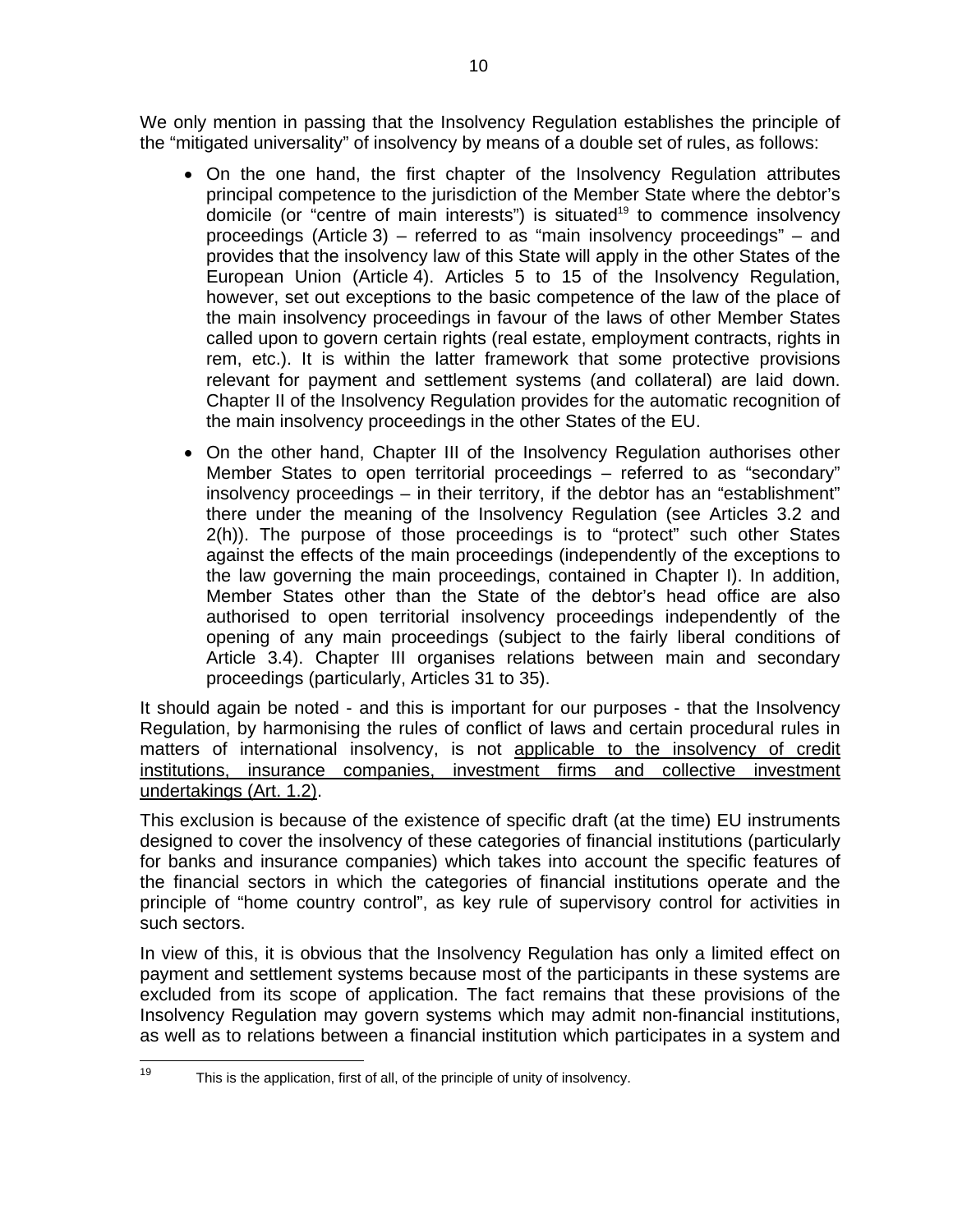its clients, which are ordinary commercial undertakings. The same debate about the scope of application has emerged during the Collateral Directive's discussions. Recital 27 of the Insolvency Regulation states explicitly that the Settlement Finality Directive must be considered as "lex specialis" and overrules the Insolvency Regulation as "lex generalis".

It is now time to examine the provisions of the Insolvency Regulation that are likely to concern payment and securities settlements systems or collateral, to the extent defined above. There are three relevant provisions, listed as follows:

- Article 5 relating to rights in rem;
- Article 6 relating to set-off;
- Article 9 relating to payment and settlement systems and financial markets.

As indicated above, these provisions act as a limitation of the exclusive application of the law of the main proceedings with certain rights governed by the law of another Member State.

#### a. Rights in rem

The first paragraph of Article 5 of the Insolvency Regulation states as follows:

*"The opening of the insolvency proceedings shall not affect the right in rem of creditors or third parties in respect of tangible or intangible, movable or immovable assets - both specific assets and collections of indefinite assets as a whole which change from time to time - belonging to the debtor, which are situated within the territory of another Member State at the time of the opening of proceedings".* <sup>20</sup>

What is the scope of this provision?

The aim of Article 5.1 of the Insolvency Regulation is to ensure the maximum protection of the holders of rights in rem for assets located in other Member States, in view of the effects of the main insolvency proceedings opened in the country of the head office (or of the "centre of main interests") of the debtor.

The holder of the right in rem (including any pledgee creditor) may thus, first, realise the assets and claim a right of preference on the proceeds of this realisation without being hindered by any restrictive rules (or conferring on him a lower rank than that of other creditors) of *the law governing the main insolvency proceedings*.

So we can see the importance of this provision for situations where securities are provided as collateral (in relation or not to participation in a payment or settlement system) (compare, in this sense, Article 9.1 of the Settlement Finality Directive discussed below).

By doing this, the Insolvency Regulation also entitles the holder of the right in rem (or of the collateral) not to be hindered by any restrictive rules which apply in the case of insolvency *under the law which governs the (proprietary effects of the) right in rem itself*.

<sup>20</sup> The other paragraphs of Article 5 define "rights in rem" with reference to the attributes generally attached to these rights: right of realisation (pledge, mortgage), right to recover a claim assigned for security purposes, right of recovery, right to receive income ("fructus"), etc.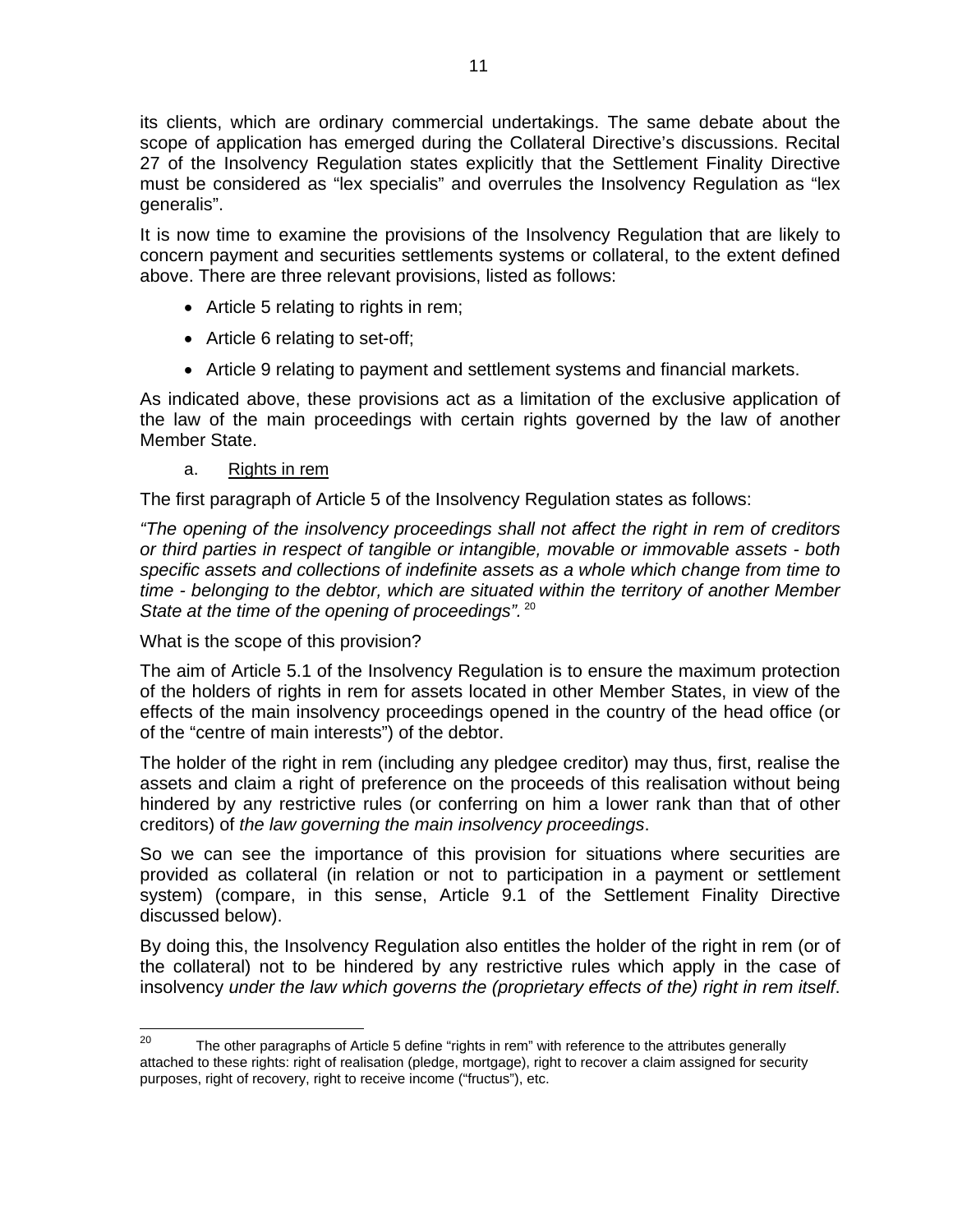Applying the "lex rei sitae" rule, the law applicable to the right in rem normally corresponds to the law of the place of the assets subject to the right in rem.

In other words, the expression "does not affect" actually grants the holder of the right in rem the right to exercise its prerogatives (and particularly the right to realise the asset) in accordance with "ordinary" rules of the local law. The restrictive rules laid down in the local law (lex situs) for the insolvency of the debtor are thereby excluded.

So, in concrete terms, if (i) the debtor is domiciled in country A and is declared insolvent in country A and (ii) the creditor is domiciled in country B and is the recipient of a pledge of securities located in country B, the creditor may realise the collateral and be paid in accordance with the law of country B. The creditor in country B will however not be bound by the mandatory rules ordinarily applicable in the case of insolvency of any  $p$ ledgor (debtor) under law  $B$  (such as, for example, the necessity to obtain a judicial authorisation prior to realisation).

By the "does not affect" formula, the Insolvency Regulation grants to the holder of the right in rem or of the security interest concerning an asset located in another country an even more favourable status than it would have under any relevant legislation in country A or country B applicable to its right in rem or its collateral since it "is not affected" at all by the opening of the insolvency proceedings.

We consider that this interpretation is confirmed in the draft explanatory report of the former Insolvency Convention<sup>21</sup>.

This draft report stated the following, under paragraph 98:

*"The rule "does not immunise" rights in rem against the debtor's insolvency. If the law of the State where the assets are located allows these rights in rem to be affected in some way, the liquidator (or any other person) empowered to do so may request secondary insolvency proceedings be opened in that State if the debtor has an establishment there. The secondary proceedings are conducted according to local law and allow the liquidator to affect these rights under the same conditions as in purely domestic proceedings*".

This passage thus clarifies the scope of the rule contained in Article 5 of the Insolvency Regulation:

- in the case of a main insolvency proceeding against the debtor, the creditor may exercise its rights in rem on local assets as if the insolvency proceedings did not exist;
- in order to apply any possibly restrictive provisions laid down in case of insolvency under the law of the State where the assets in question are located, a secondary insolvency proceedings must be opened. Failing this, these restrictive provisions are not applicable.

To sum up, Article 5 of the Insolvency Regulation enables the holder of collateral not only to be protected against an unfavourable "importation" of the insolvency law of the foreign debtor, but also of "not being affected" by this insolvency, so that the holder will

 $21$ Version of 8 July 1996, doc 6500/1/96, commentary on Article 5 under paragraphs 94 and following, pages 70 and following.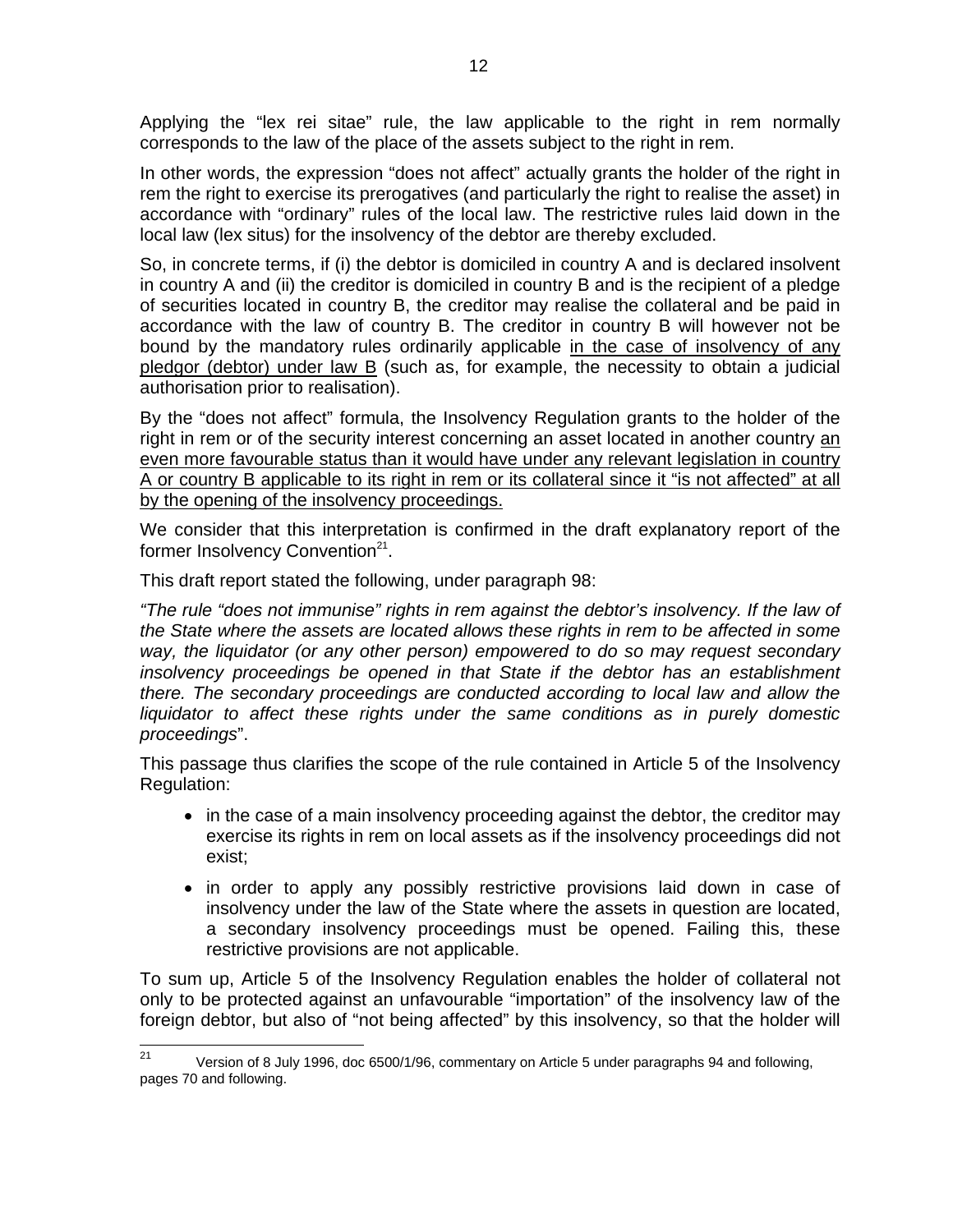be able to realise its collateral as if no insolvency had been opened (as long as no secondary proceedings are initiated in the country where the assets are located).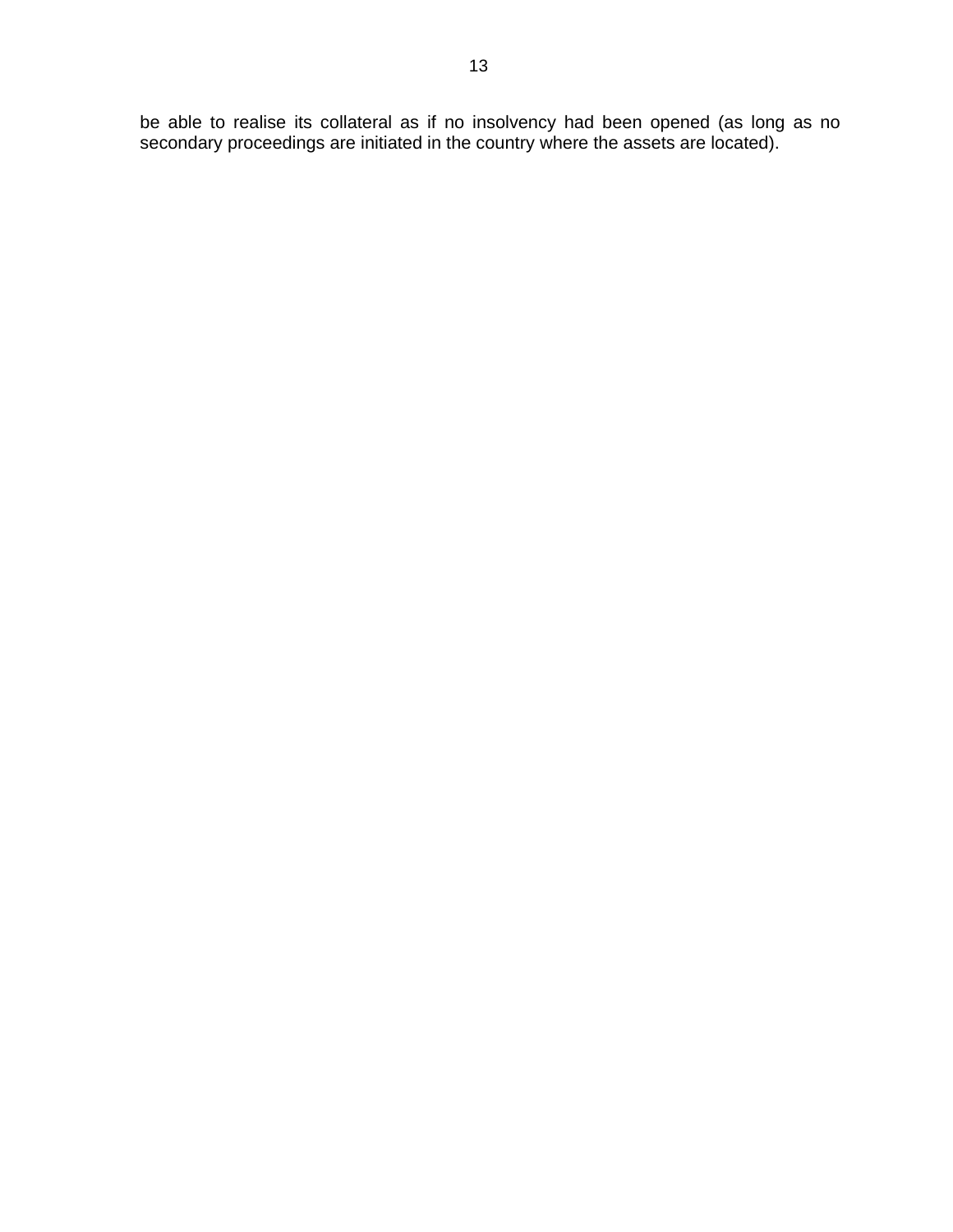b. Set-off

Article 6.1 of the Insolvency Regulation states that

"*The opening of (main) insolvency proceedings shall not affect the right of creditors to demand the set-off of their claims against the claims of the (insolvent) debtor, where such a set-off is permitted by the law applicable to the insolvent debtor's claim"*<sup>22</sup>*.* 

This provision authorises set-off after the opening of the (main) insolvency of the debtor on the basis of claims arising previously<sup>23</sup>, even if this "post-insolvency" set-off would be forbidden under the insolvency law of the jurisdiction in which the main insolvency proceedings have been commenced<sup>24</sup>, provided that such a set-off is authorised by the law governing the insolvent debtor's claim<sup>25</sup> (of course, this assumes that the applicable law is different to the law of the (main) insolvency proceedings).

This means, basically, in the financial area, that the contractual set-off governed by a law which authorises post-insolvency set-off, could be successfully claimed against the receiver of the (main) insolvency proceedings of a foreign debtor, despite the restrictions which might apply under the lex fori concursus<sup>26</sup> (compare Article 3 of the Settlement Finality Directive, commented on below under paragraph 24 or Article 8 of the Collateral Directive).

#### c. Payment systems and financial markets

Article 9 paragraph  $1^{27}$  of the Insolvency Regulations states as follows:

*"Without prejudice to Article 5, the effects of insolvency proceedings on the rights and obligations of the parties to a payment or settlement system or to a financial market, shall be governed solely by the law of the Member State applicable to that system or market".* 

This Article substantially ensures the protection of payment and securities settlement systems and the financial markets<sup>28</sup>, because when a foreign participant is insolvent the effects of the insolvency proceedings on its rights and obligations in the system or

 $^{22}$  Article 6.2 preserves the right of the receiver or liquidator to commence actions for avoidance of transactions because of actual fraud to rights of the creditors or because of rules based on a "suspect period" ("preferences" or "fraudulent conveyances").

 $23$  According to the explanatory report, n° 110 page 77.

 $24$  As is the case under the law of certain Member States (France, Belgium, Luxembourg, apart from notable exceptions (particularly concerning connected claims or for claims between financial institutions, for example).

<sup>&</sup>lt;sup>25</sup> On the reasons of selection of the law applicable to the insolvent's claim, see Report, n°108 p. 76.

<sup>&</sup>lt;sup>26</sup> The report explicitly confirms this interpretation:  $n^{\circ}$  110, p. 76.

<sup>&</sup>lt;sup>27</sup> As for the two other dispositions, paragraph 2 reserves the actions for fraudulent or prejudicial acts to the creditors but, contrary to Articles 5 and 6, Article 9.2 states that these actions will be governed, not by the law of the (main) insolvency proceedings, but by the law applicable to the system or market concerned.

<sup>&</sup>lt;sup>28</sup> The notion of "financial market" is defined by the Report (p. 82, n° 120) and is similar to the one used in the Directive on Investment Services.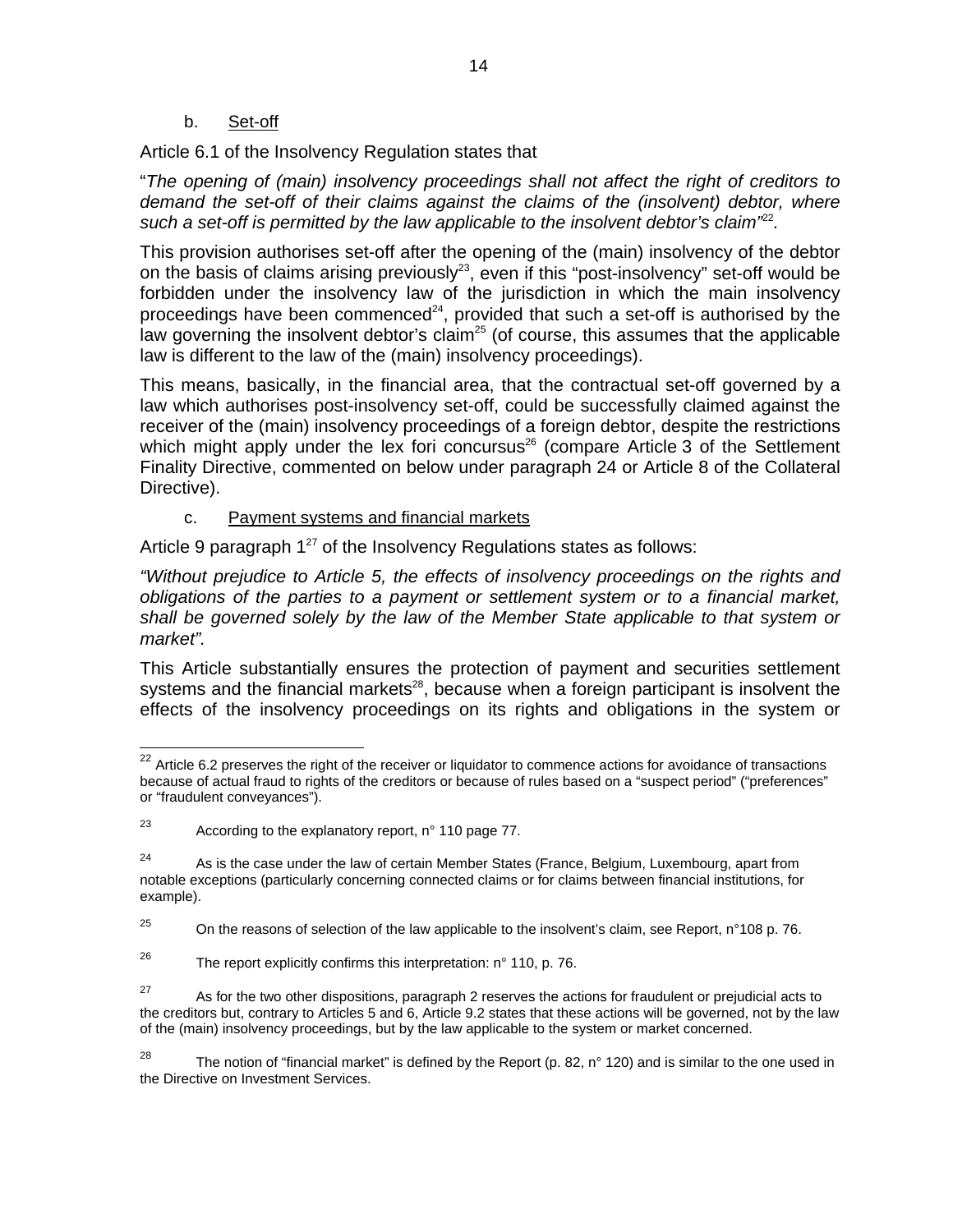market in question will be governed exclusively by the law applicable to the system, to the exclusion of foreign insolvency law.

Consequently, the validity of "netting" in the case of insolvency or of gross payments settled in real time in an "RTGSS" [real time gross settlement systems], or again, the existence or not of a "zero hour" rule for transfers executed in the system, are to be assessed only according to the law of the system $^{29}$ . The same applies, for example, to the validity of margin calls or transfer of positions (in favour of a non-bankrupt participant, as it is organised in certain options or futures markets).

This rule is also reflected in Article 8 of the Settlement Finality Directive (commented on hereafter (n° 36)).

The preservation of the effect of Article 5 of the Insolvency Regulation aims at avoiding the 'blind' application of Article 9, that is the exclusive application of the law of the payment system to collateral which constitute rights in rem (in particular, a pledge) on assets located in a Member State other than the one whose law governs the system<sup>30</sup>. These collateral rights will still, in principle, be governed by the "lex rei sitae" and will "not be affected", in the sense of Article 5 indicated above, by the opening of the insolvency proceedings.

#### *2. EU Directive (2001/24/EC) on the reorganisation and winding-up of credit institutions of 4 April 2001*<sup>31</sup>

Here again, we will not consider in detail this important directive. We simply note that in 1985, the Commission presented a draft directive, formally modified in 1988, $32$  with the aim of harmonising the reorganisation of credit institutions and their winding-up, according to the same principles of centralisation in the "home country". Furthermore the directive will ensure mutual recognition of the measures taken by other Member States, along the lines of the basic regime that exists for the creation and exercise of banking activity within the EU, by virtue of the two so-called Banking Co-ordination Directives<sup>33</sup>. The Directive relating to Deposits-Guarantee Schemes<sup>34</sup> had, moreover, completed the structure, by organising the mandatory affiliation of credit institutions to a depositguarantee scheme of the home Member State, also for its branch offices established in host Member States.

<sup>29</sup> In principle, this law will be the law of the Member State where the operator of the system is situated, which will, moreover, be generally stipulated contractually as "lex contractus".

 $30$  See also the explanatory Report, p. 82 n° 124.

 $31$  Official Journal n° L 125 of 5.5.2001, p. 15

 $32$  Official Journal n° C 36 of 8.2.1988, p. 1.

<sup>&</sup>lt;sup>33</sup> Directive 77/780/EEC of 12 December 1977 (Official Journal n° L 322 of 17.12.1977, p. 30) as modified by the Second Directive 89/646/EEC of 15 December 1989 (Official Journal n° L 386 of 30.12.1989, p. 1).

 $34$  Directive 94/19/EC of 30 May 1994, Official Journal n° L 135 of 31.5.1994, p. 5.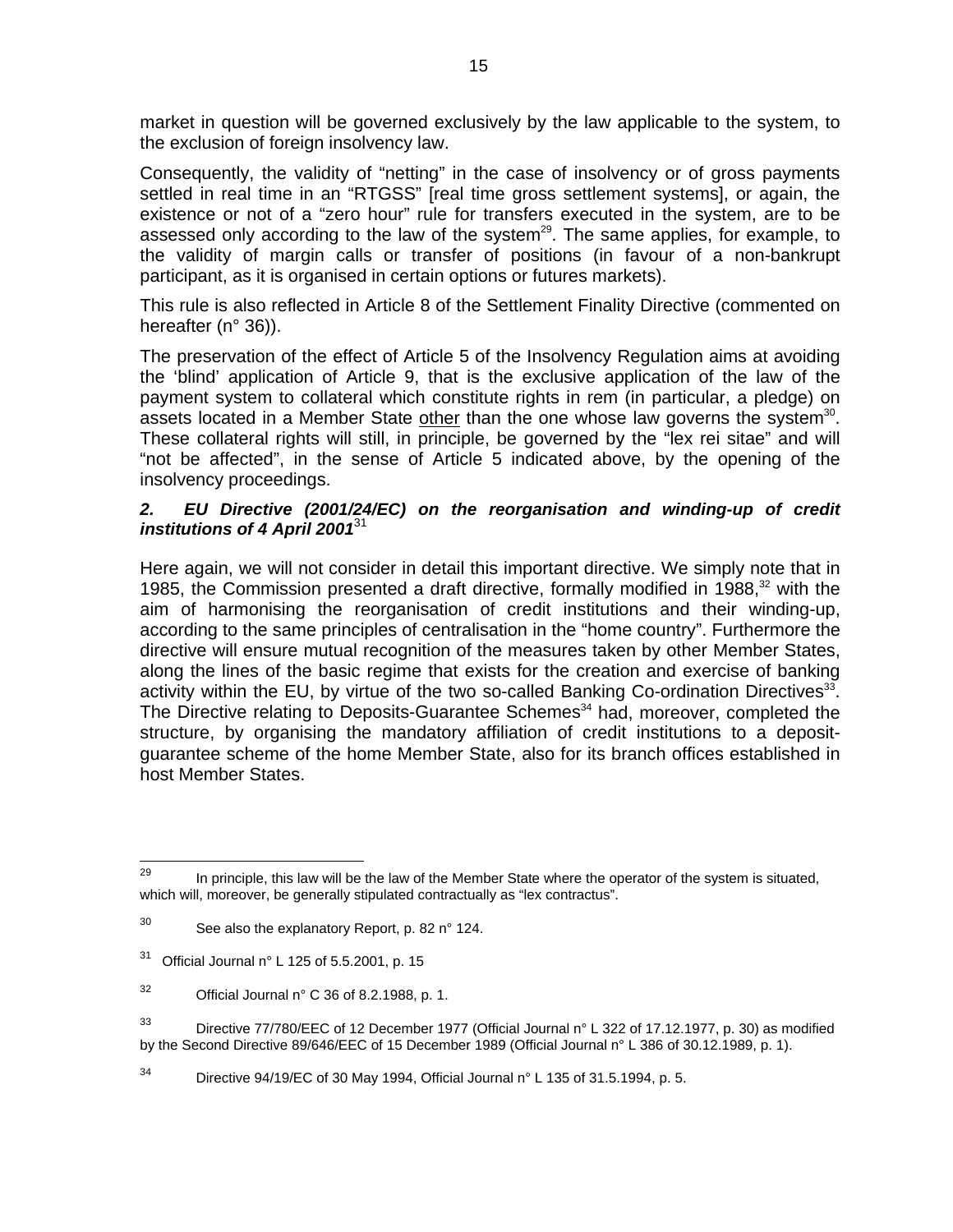The work on the "reorganisation/winding-up" Directive began again in 1993, after a hiatus of several years, and ended<sup>35</sup> with a Common Position at the E.U. Council level in May 2000. After last amendments of the European Parliament, the Directive ("the Directive" or the "WUD") was finally adopted on 4 April 2001 which should have now been implemented by Member States since 5 May 2004 (Article 34.1).

The Directive is still fundamentally based on the principle of the exclusive competence of the administrative or judicial authorities of the home country of the bank in difficulty. These authorities are solely entitled to decide on the adoption of reorganisation measures or the opening of a winding-up proceedings (in the broad sense), with application of the home country's law.

The authorities in the host Member State must recognise the effects of these measures, without being able, on their part, to take reorganisation measures locally, or to open territorial insolvency proceedings against the branch offices set up in their territory.

Therefore, for the European banking sector (as well as for the insurance sector), this Winding-up Directive applies the principles of unity and universality of bankruptcy, and thus differs quite substantially from the approach adopted by the Insolvency Regulation, which is based on "mitigated universality" (that is, a main insolvency proceedings accompanied by secondary insolvency proceedings in each State where an establishment of the debtor is located).

However, the European Council felt it necessary to depart, to some extent, from the application of the home country's law in favour of the law of other Member States, in order to govern certain rights. This means not only providing a compromise to 'territorial' States, but above all, avoiding a situation in which the generalised application of the home country's law might prove to be seriously detrimental to legal certainty, particularly for financial transactions and the participation of the credit institutions in question in payment or settlement systems (or financial markets).

The Winding-up Directive thus sets out a series of exceptions to the law of the home country, including those which deal specifically with the protection of financial transactions and payment or settlement systems.

The most important provisions for our purposes are Articles 20 to 33 of the Winding-up Directive, which adopts a similar approach to that of the Insolvency Regulation<sup>36</sup>, in the sense that, as waiver of the home country law, the effects of the reorganisation measures or winding-up proceedings on certain rights, contracts or systems concerning the insolvent bank will be exclusively governed by another law, that is, the one applicable to these rights, contracts or systems.

<sup>35</sup> It was rumoured that the work on this draft Directive had then been placed on hold due to a dispute between the United Kingdom and Spain concerning the application of this Directive to Gibraltar.

 $36$  See Articles 5 to 15 of the Insolvency Regulation concerning exceptions to the application of the law of the main insolvency proceedings.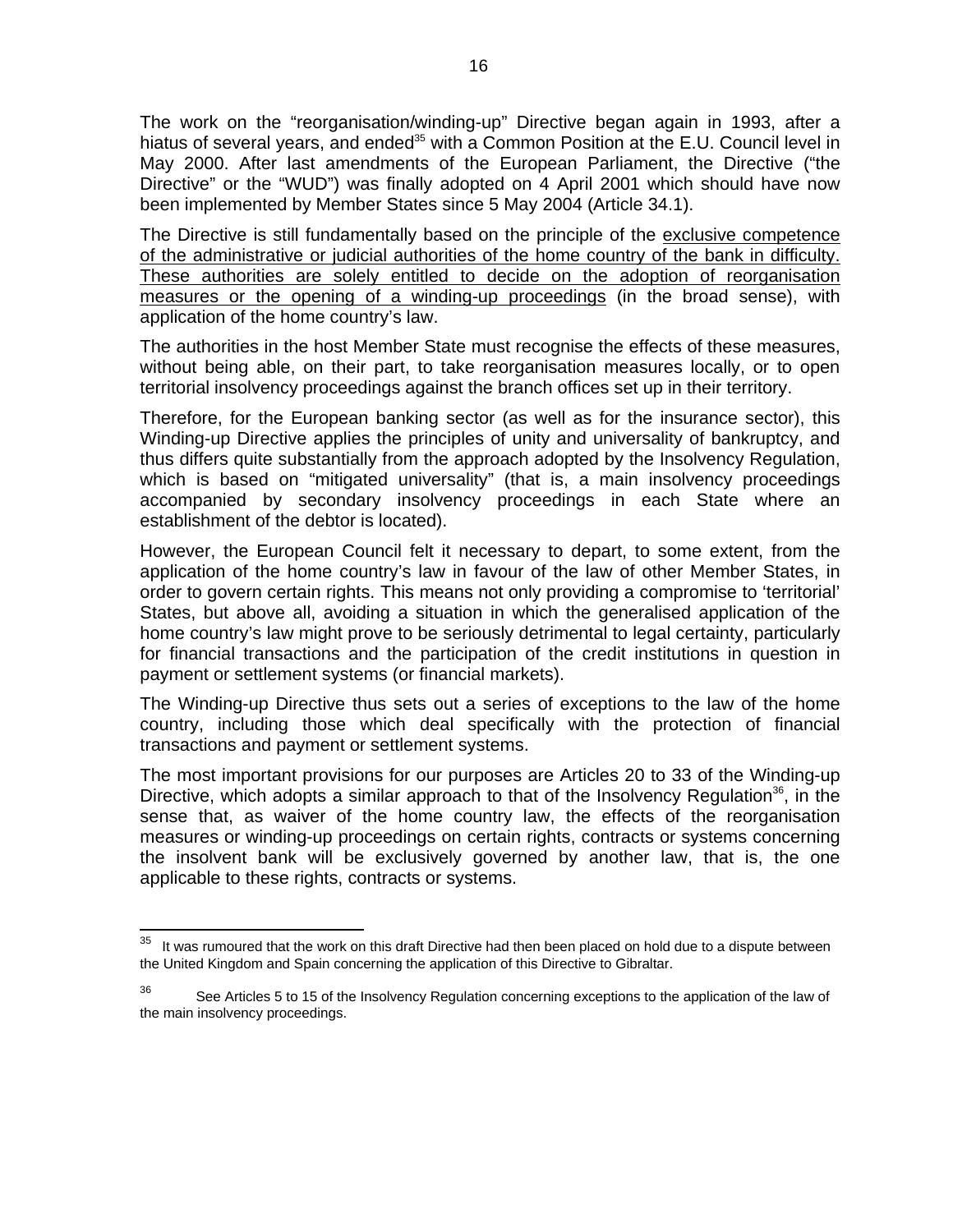The validity of **contractual netting**, 37 and "**repurchase" agreements or "repos"**38 will be indeed governed exclusively by the lex contractus<sup>39</sup>. The enforcement of **proprietary rights in book-entry securities**, recorded on a register, an account or in a centralised deposit system held or located in a Member State, will be exclusively governed by the law of the Member State where the account, the register or centralised deposit system *in*  which those rights are recorded, is held or located.<sup>40</sup> **Transactions carried out in the context of a regulated market** shall be governed solely by the law of the contract governing such transactions.<sup>41</sup>

The Winding-up Directive applies also the same regime than the Insolvency Regulation in the treatment of rights in rem, which "shall not (be) affect(ed) by the adoption of reorganisation measures or the opening of winding-up proceedings" when the relevant assets are "…situated within the territory of another Member State at the time of the adoption of such measures..." (Article 21).

Since the opening of insolvency proceedings in the home Member State "does not affect" the holder of the right in rem, there will be an "immunisation" of the holder of such a right in rem, taking into account the absence of any possibility to open a secondary insolvency proceedings in other Member States. In such a regime, the holder of the right in rem should thus be exempted from any restrictive rules intending to avoid abuses to the detriment of other creditors – whether under the insolvency law of the home Member State or under the law of other Member States applicable to the holder's right in rem or security interest.<sup>42</sup> This is also what the Collateral Directive is aiming to achieve (see in particular Articles 4, 8 and 9 of the Collateral Directive).

One will also note that the same principles (and exceptions with respect to certain categories of contracts and rights) are laid down in the EU Directive 2001/17/EC on the reorganisation and winding-up of **insurance undertakings**43 (see in particular Articles 19 to 28<sup>44</sup>) which should have been implemented at national level since 20 April 2003.

38 Article 26.

 $39$  Subject, for repurchase transactions, to the enforceability against third parties of the transfer of ownership as determined by the law of the country where the relevant securities are transferred (this is the meaning of the 'without prejudice to Article 24' – referring to lex rei sitae rule with respect to book-entry securities – introduced in Article 26).

<sup>40</sup> Art 24 ('Lex rei sitae'). Compare paragraph 38 below on Article 9.2 of the Settlement Finality Directive or the rule proposed in the Hague Convention (see hereafter)

41 Art 27, again subject to lex rei sitae as laid down in Article 24.

 $42$  Compare with Article 9.1 of the "Finality" Directive, which has also adopted such a rule of exoneration; see paragraph 37 below.

43 Official Journal  $n^{\circ}$  L 110 of 20.04.2001, p. 28

44 See however some differences of substance, in particular in Article 23 (reference to the "law applicable to (the regulated) market" instead of the "lex contractus", as in the WUD). There are no reference neither to netting or repo, nor to book-entry securities, except in Article 25.

 $37$ Article 25.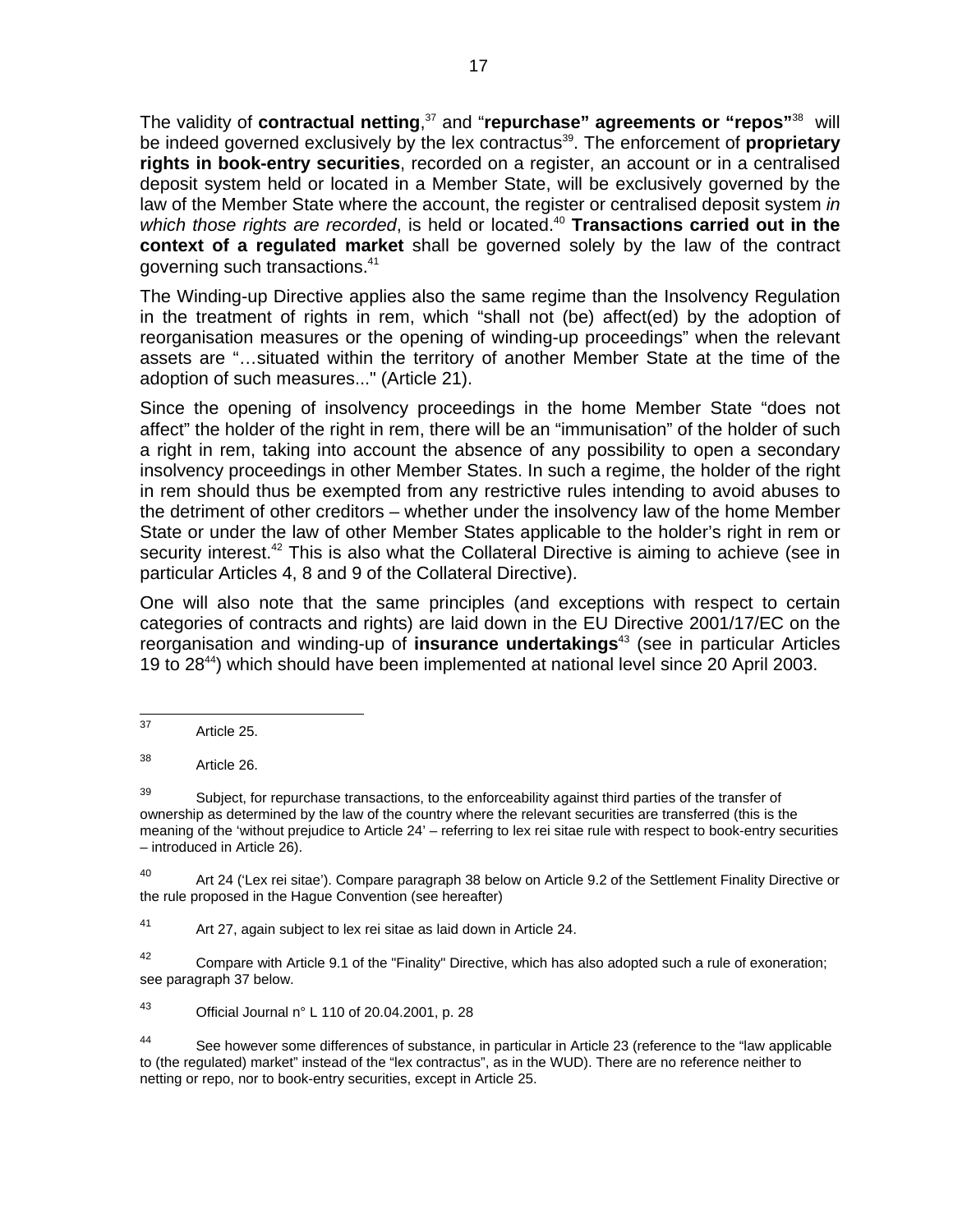# **IV. THE SETTLEMENT FINALITY DIRECTIVE**<sup>45</sup>**.**

The Settlement Finality Directive is the product of a group of Member States experts under the aegis of the European Commission, set up in 1993 in order to study the legal aspects of cross-border payments<sup>46</sup>.

The Directive proposes legislation at the EU level that eliminates as far as possible the main legal risks to which payment systems and securities settlement systems are exposed at present, and to which we already referred previously, $47$  taking into account the systemic risk $48$  inherent in such systems.

The idea here is, first of all, to require Member States – if they have not already done so – to ensure that their domestic law ensures the satisfactory functioning of payment and settlement systems, whether operated on a net basis, in which case the validity of netting must be ensured, or on a gross basis, where the contractual irrevocability of orders needs to be guaranteed. There is also the need for the removal of any "zero hour" rule in the case of the insolvency of a participant.

A second objective, which is of no less importance, is to ensure that the functioning of the relevant system, once its domestic law has been strengthened, cannot be threatened by the application of foreign insolvency legislation, in the case of the participation of an institution from another Member State or even from a non-EU country.

Once these protections are in place, financial institutions (mainly credit institutions and investment firms) should be able to settle their transactions in Euro or other currencies without major legal risks, not only by means of national systems for "domestic" transactions, but also by means of cross-border payment systems such as the TARGET

<sup>45</sup> Official Journal n° L166 of 11 June 1998, p. 145; the initial proposition concerning "the finality of settlement and guarantees" was presented by the European Commission on 30 May 1996 (Official Journal C 259 of 18 July 1996, p. 13) and later amended, following the first opinion of the European Parliament (JO C 259 of 26 August 1997, p. 6); on the Directive, see our study in Euredia (European Banking & Financial Law Journal), 1999, 2, pp. 149-85; J. Richards and M. Evans "The Settlement Finality Directive - The End or the Beginning of the Story", Travers Smith Braitwaite (16th Annual Seminar on International Financial Law organised by International Bar Association on 21 May 1999); M. Vereecken, "Reducing systemic risk in payment and securities settlement systems", Journal of Financial Regulation and Compliance, vol. 6, n° 2 (May 1998), p. 107 and following; P. Bloch, "The Directive 98/26/CEE concerning the finality of settlement in the payment and securities settlement systems", in Banking and Financial Law (Mélanges AEDBF-France), II (1999) which undertakes a comparative analysis of the Settlement Finality Directive and French law on the subject.

<sup>&</sup>lt;sup>46</sup> For background on the work of this group of experts, see our study on The European Directive 97/5 of 27 January 1997 concerning cross-border credit transfers, Rev. Banque 1998, p. 43 and following, particularly p. 47 n° 7.

<sup>47</sup> See Recitals 1, 2 and 4 of the Settlement Finality Directive

<sup>&</sup>lt;sup>48</sup> That is, the risk that the insolvency of a participant in a payment or settlement system, or a financial market, might cause in turn the insolvency of other participants.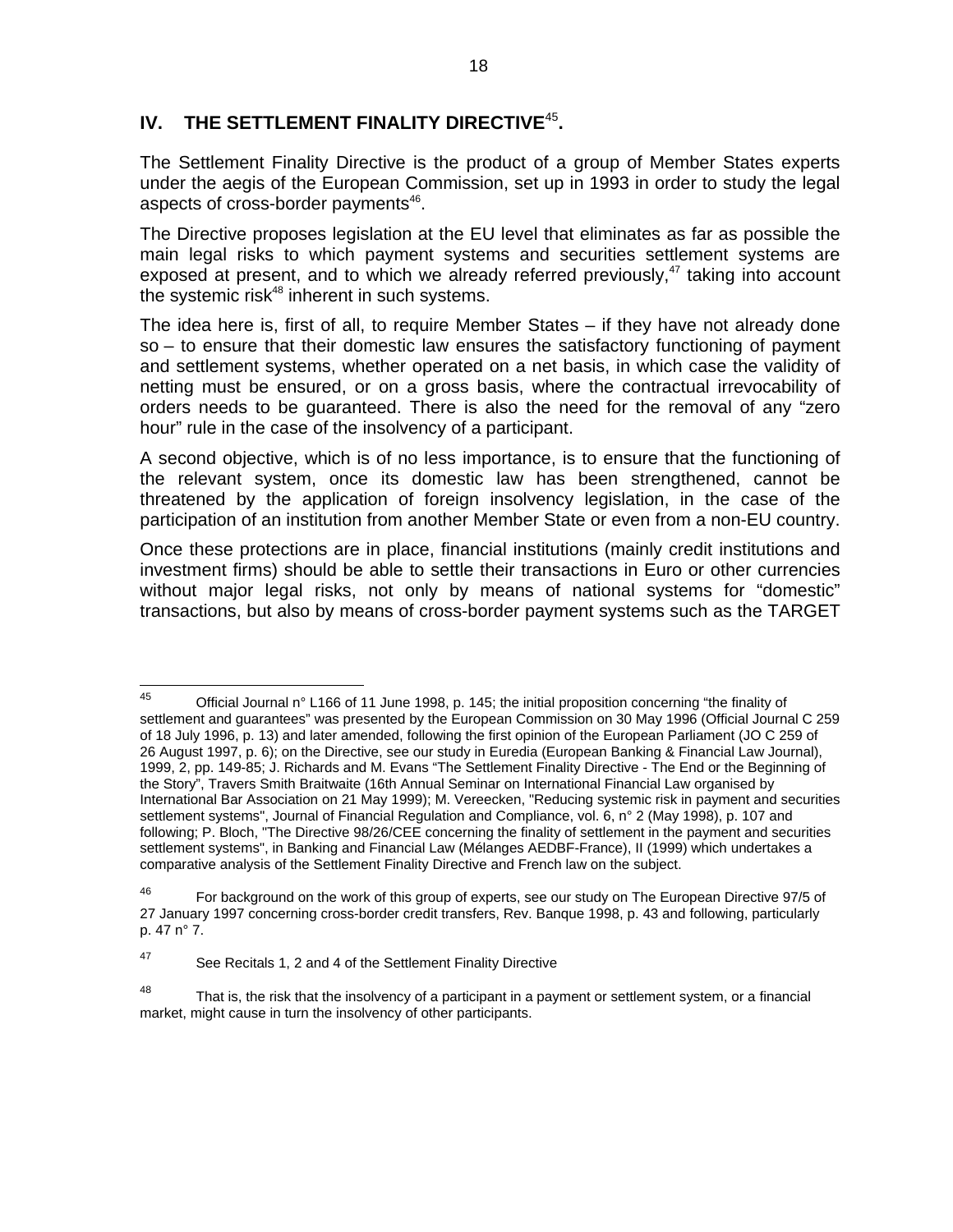system<sup>49</sup> managed by the national central banks of the Euro system and the European Central Bank, or the EURO 1 system<sup>50</sup> for cross-border transactions in the Euro area.

The same applies to securities transactions which can be settled on a cross-border basis, either in international central securities depositaries (such as Euroclear or Clearstream) or by means of connections ("links") between national central securities depositaries, in order to allow securities, held in a country Y, to be transferred from party A to party B, both located in a country X, to take a simple example.

Finally, monetary policy or exchange transactions of central banks – and particularly those which are members of the European System of Central Banks within the Euro area – should also benefit from the legal protection brought by the Directive. The collateral provided to these central banks (as well as the collateral provided by or to other participants in EU systems) to guarantee e.g. extensions of credit should no longer run the risk of being rendered ineffective or unenforceable in the case of the counterparty's insolvency. This also includes intra-day credit, which is important for the satisfactory functioning of payment systems.

<sup>49</sup> Target is a connection of national payment systems operating a real-time settlement of "gross" amounts, without netting. On the Target system, see J. Lachand, "The Target System", Bull. Banque de France, June 1995, p. 97 and following.

 $50$  A net payment system in Euro managed by an inter-banking association named "Eurobanking".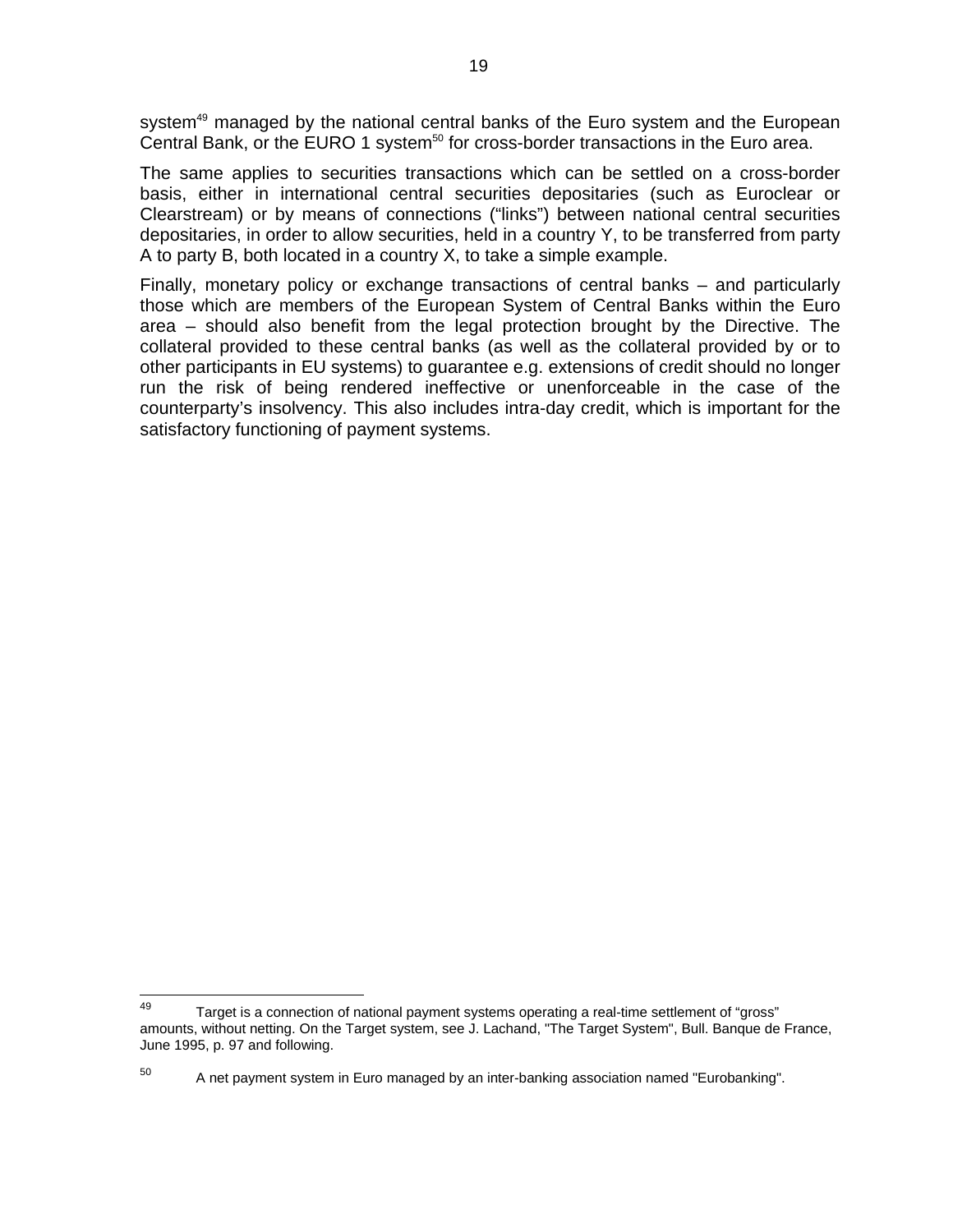#### *1. Scope of application of the Settlement Finality Directive*

#### a. Scope "Ratione Materiae"

The provisions of the Directive apply to any payment or securities settlement system within the meaning of Article 2(a) of the Directive, that is:

- a formal arrangement (comprising common rules and standardised arrangements) between  $3$  or more participants<sup>51</sup>, for the execution of transfer orders (on cash or securities) between the participants;
- designated as a "system"<sup>52</sup> by each Member State, which must notify it to the Commission "after that Member State is satisfied as to the adequacy of the rules of the system". Each national system must be assessed on the basis of an "accurateness" criterion, which is subject to the satisfaction of each Member State. In reality, this provision is a compromise between those that favoured harmonised supervision of payment and settlement systems<sup>53</sup> and those opposed to any harmonisation on this point, who consider that the Directive should just focus on reducing the legal risks associated with these systems.

Each Member State is also free to designate as a system, on a case-by-case basis, a formal arrangement (as defined above) which only includes two participants – which can cover correspondent banking relationships – provided that this designation, in the opinion of the Member State concerned, is warranted on grounds of systemic risk.<sup>54</sup>

In the same vein, each Member State may also treat an indirect participant (or subparticipant)<sup>55</sup> as if it were a direct participant in a system as defined above, in order to apply the protective provisions of the Directive to bilateral relations between the direct participant and the indirect participant, provided the following conditions are fulfilled:

- the "indirect participant" must be a credit institution;
- the direct participant must be an institution which participates in a payment system (securities settlement systems have been excluded; one may wonder why such a differentiation has been made);
- there must be a contractual relationship between the direct participant and the indirect participant (on these three first conditions, see Article 2(g));

<sup>51</sup> Not including a settlement agent, clearing house or any other intermediary party of this type.

<sup>&</sup>lt;sup>52</sup> The Settlement Finality Directive adds: "without prejudice to other more stringent conditions of general application laid down by national law"; on the meaning of these terms, see below.

<sup>53</sup> See also Article 10.3 indicating that Member States may impose supervision or authorisation requirements on systems. See in this respect the regulatory standards applicable to securities settlement systems laid down in the "Recommendations for securities settlement systems" of November 2001 adopted by the Committee on Payment and Settlement Systems ("CPSS") together with the Technical Committee of the International Organisation of Securities Commissions (IOSCO).

 $54$  Art 2(a), final paragraph.

<sup>&</sup>lt;sup>55</sup> That is, a credit institution or another financial institution which processes its cash or securities orders by the intermediary of a direct participant, being the member of the system in which these orders are settled.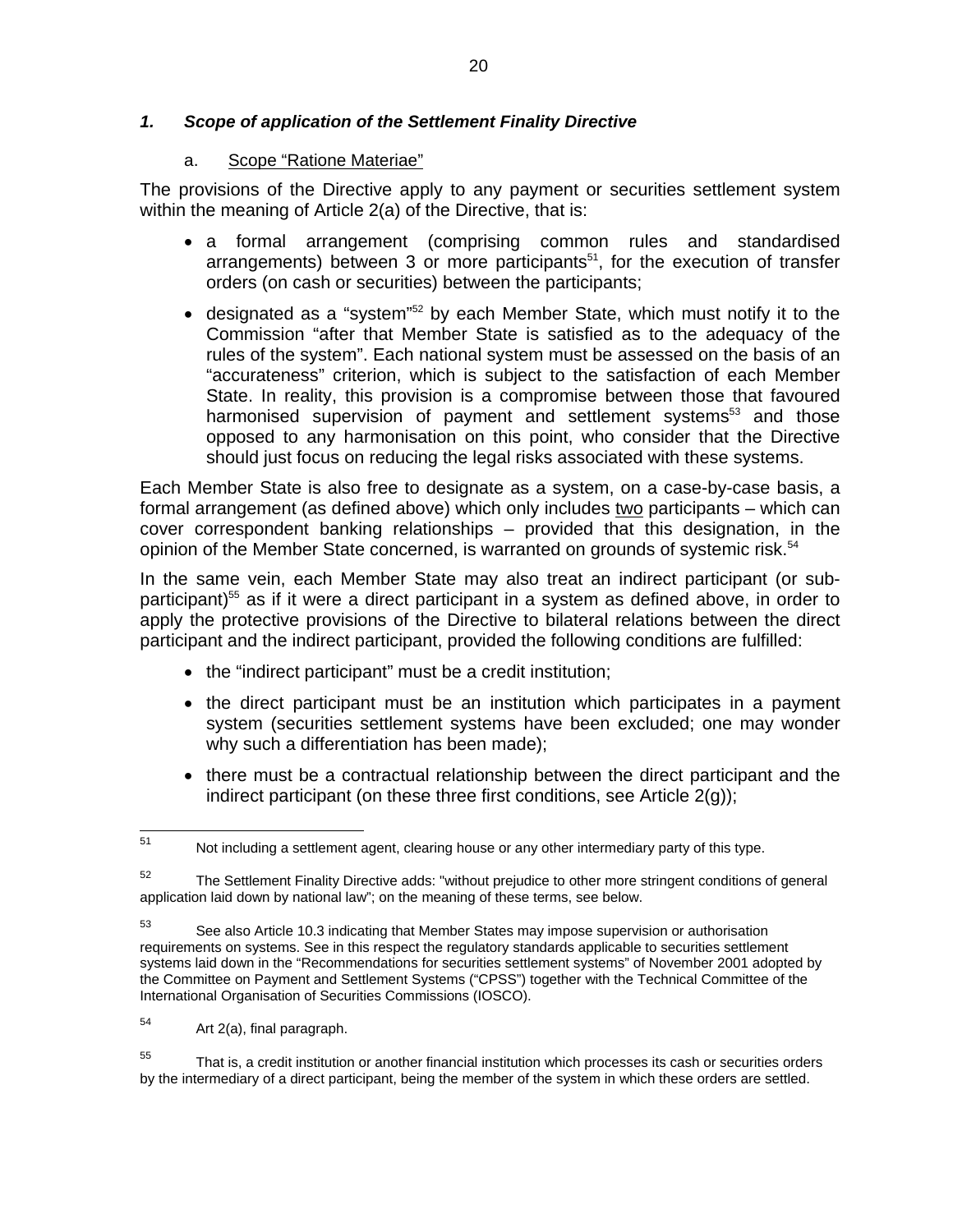- the inclusion of indirect participants in the category of "participants" in the sense of the Directive must be warranted on the grounds of systemic risk, in the opinion of the Member State concerned (Article 2(f));
- the indirect participant must be "known" to the system in which it participates via its direct participant (Article 2(f)). The system must also disclose to the Member State in question (the one whose law is applicable) the participants in the said system, including any possible indirect participants, as well as any change in them (Article 10).

# b. Scope "Ratione Personae"

According to Article 2(b), direct participants in a system may be (i) credit institutions as defined in the First Banking Co-ordination Directive<sup>56</sup>, (ii) investment firms as defined in the Directive on Investment Services<sup>57</sup>, (iii) public authorities and publicly guaranteed undertakings or (iv) any undertaking whose head office is outside the EU and whose functions correspond to those of the EU credit institutions or the aforesaid investment firms.

Central counterparties, settlement agents and clearing houses are also included in the scope of application of the Directive (see Article 2(c), (d), and (e)).

All these categories of institutions are included in the general concept of "participant" in the sense of Article 2(f).

c. Scope "Rationae Territoriae"

Contrary to the initial proposal of the Commission, the Directive is limited to EU systems only, that is, those governed by the law of a Member State chosen by the participants (Articles 1(a) and 2(a), second indent)<sup>58</sup>, even though, of course, these systems may include participants with a registered office established in a non-EU country, acting through a branch office located in the EU.

Recital no. 7 states, however, that Member States may apply the provisions of the Directive to their domestic institutions which participate directly in non-EU (payment and securities settlement) systems.

At this stage, it might be helpful to explain the effects the Directive might have on relations between **EU** institutions and systems and institutions or systems of **non-EU countries.**

First of all, it goes without saying that the power left to Member States to apply the Directive to their institutions which participate in non-EU systems does not mean that such non-EU countries would be bound by the Directive. The Directive is only binding on Member States of the EU in order to ensure that their domestic law satisfies the objectives of legal soundness and certainty. What is true, however, is that in the case of

<sup>56</sup> Directive 77/780/EEC of 12 December 1977 (Official Journal n° L 322 of 17 December 1977, p. 30), Article 1.1.

 $^{57}$  Directive 93/22/EEC of 10 May 1993 (OJ L141 of 11 June 1993, p. 27), point 2 of Article 1.

 $58$  It is fairly bizarrely stated, in the second indent under Article 2(a), that "participants may only choose the law of a Member State in which at least one of them has its head office".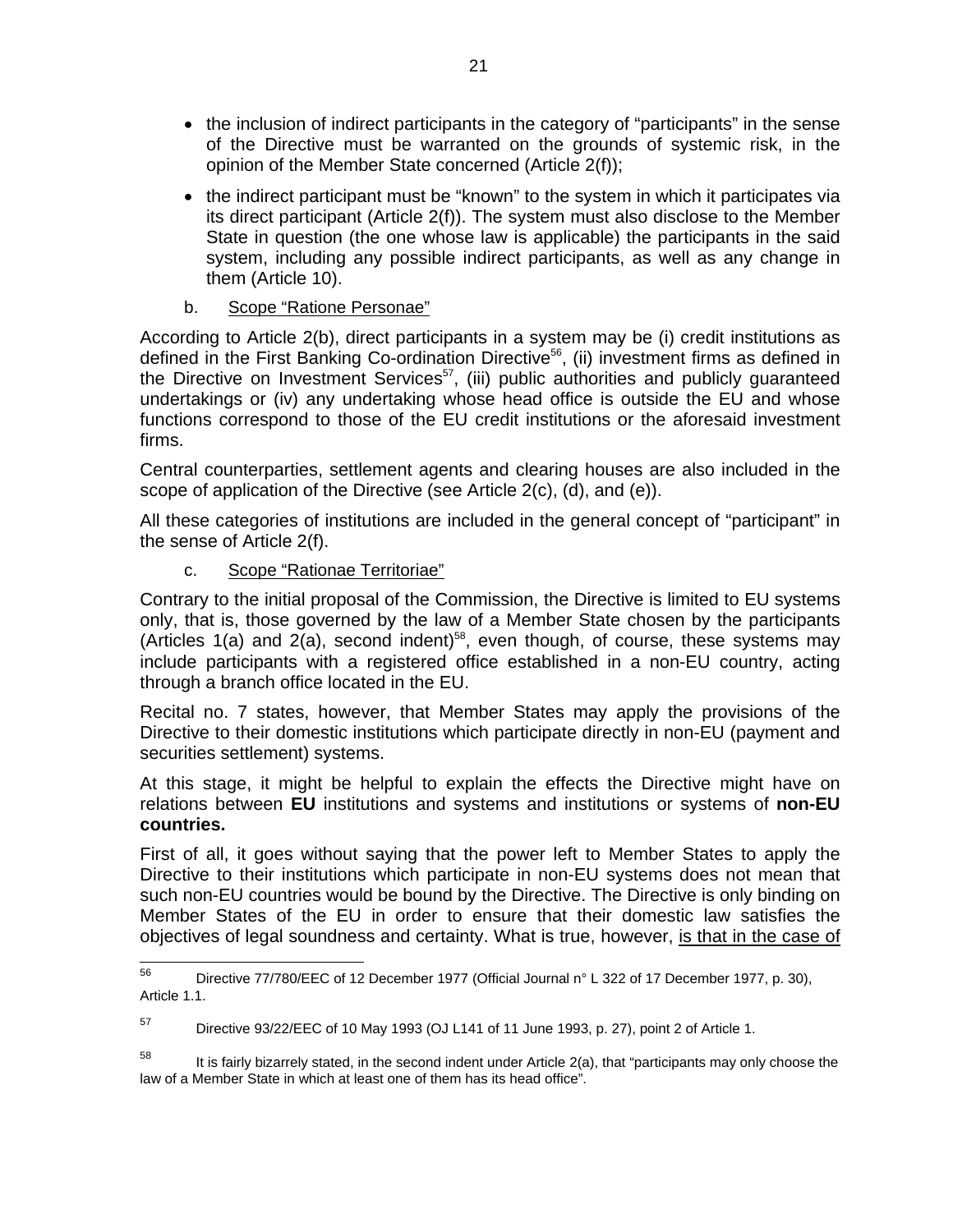"insolvency" of EU institutions participating in a system operating in a non-EU country, the non-EU system will be entitled to rely on the "protective" effects of the Directive. In this case, the Directive extends its effects to the domestic law of a Member State, in so far as its provisions (concerning netting, irrevocability of transactions, zero hour rules, and collateral) will also be binding on the (domestic) receiver of the insolvent institution in order to prevent the invalidation of the operations of the non-EU system. Such a regime should favour the participation of EU institutions in American, Japanese or Swiss systems, for example.

On the other hand, in the case of insolvency of non-EU institutions participating in an EU system, the "protective" provisions of the Directive should prevent the receiver of the non-EU country from challenging the operating rules of the EU system or any collateral arrangements, on the grounds, for example, of their incompatibility with the mandatory rules of the insolvency law of the non-EU jurisdiction (assuming of course, that the insolvency proceedings of the non-EU country would be, as a starting point, recognised in the Member State where the system is located).

One should consider, in such a case, the protective provisions in question (introduced into domestic law of each Member State when implementing the Directive) as part of the international public policy of the Member State where the system in question is operated, preventing the application of conflicting rules of the non-EU country's law.

The Directive also authorises Member States to designate as "systems" securities settlement systems which allows "to a limited extent" the execution of orders concerning financial instruments other than "securities" as defined in Article 2(h) (see Article 2(a)); what is intended here are, for example, transfer orders on gold or other commodities, which are covered under the concept of "commodity derivatives"). A system which grants access to non-financial institutions can also be designated as a "system" (for example, large companies ("corporates") carrying out financial transactions), provided that, for such cases, the system in question is a securities settlement system supervised in accordance with national legislation (see Article 2(b), final paragraph). In both cases, designation as a "system" must again be warranted on the grounds of protection against systemic risk.

As one can see, Article 2 of the Directive refers to systems' criteria ("formal arrangement", justification of "systemic risk", verification "of the adequacy of the rules of the system", etc.) which appear to be fairly vague and general, and therefore require a formal designation by each Member State, in its implementing legislation or by means of subsequent enforcement regulations, independently of the notification of the national systems to the European Commission, required by Article 10, paragraph 1 of the Directive.

#### *2. Provisions of material law aimed at the legal protection of payment and settlement systems.*

Article 3 of the Directive is probably one of the most ambiguous provisions (with Recital 13; see below) and one of the least well drafted, from a strictly legal point of view, of the whole text of a directive which is not known for its clarity.

It is the outcome of a political compromise, aimed at merging two initially separate texts, one devoted to the validity of netting, the other to the validity of transfer orders in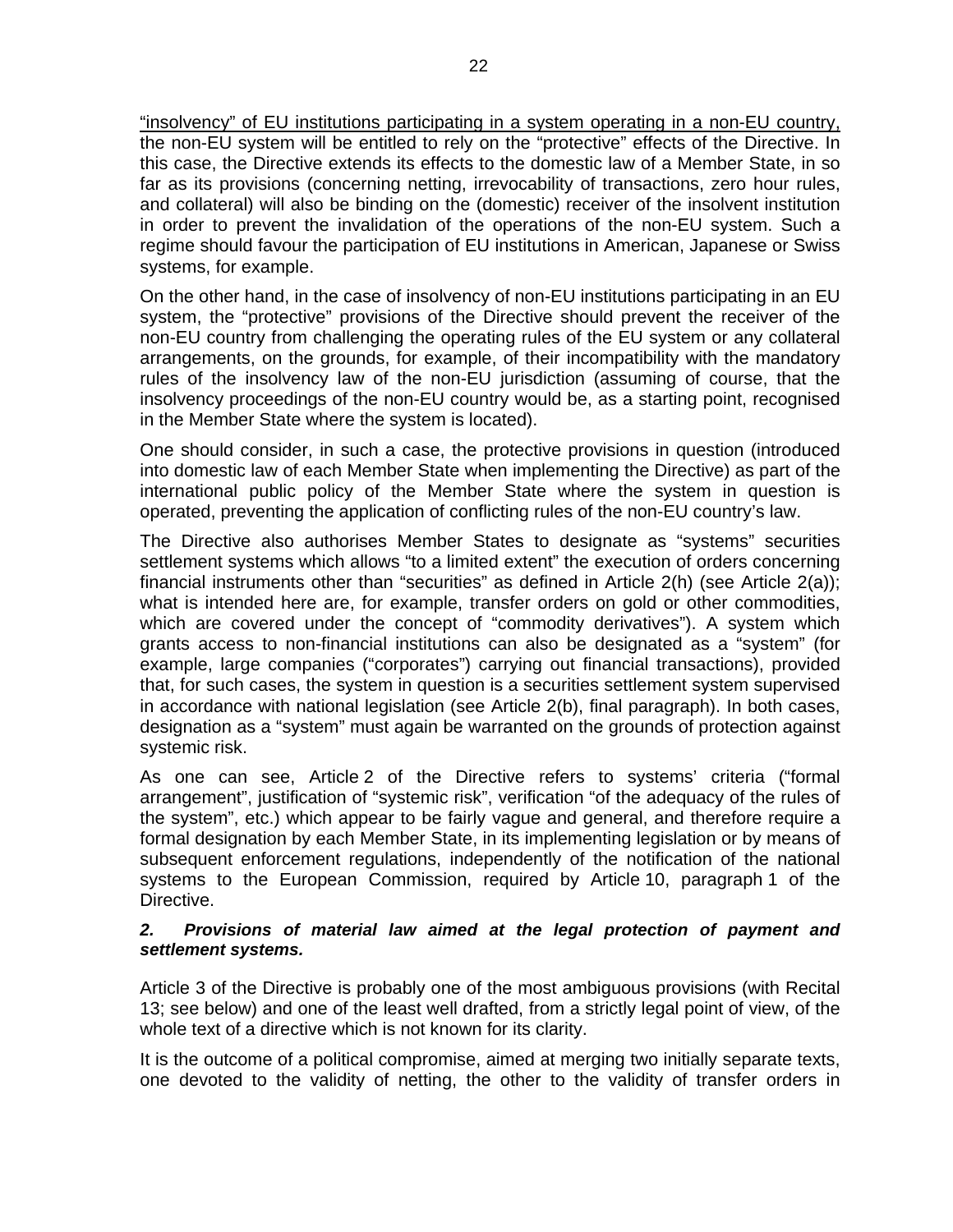general. The result, alas, is an ambiguous text which may undermine the legal certainty which it was meant to provide.

The first objective of Article 3.1 is to ensure the validity and, particularly, the enforceability against third parties of the "netting of payments", in the event of the insolvency of a participant in a payment or settlement system operating on a net basis.

Both bilateral netting and multilateral netting, by set-off, novation or any other technique (the German "Skontration", for example), are included in this provision (see the rather economic definition of "netting"<sup>59</sup> in Article  $2(k)$ , referring to the conversion of reciprocal claims into a "single net" claim $^{60}$ ).

Netting of forward contracts (swaps, repurchase transactions, etc.) (known as "Obligation Netting") could also be caught, at least indirectly, if operated within the framework of a system in the sense of the Directive. One good example was the ECHO system managed in London by the ECHO Clearing House which has now been replaced by the CLS system. The Collateral Directive is now aiming at expressly validating closeout netting provisions (as stipulated in various market agreements: ISDA swap master agreement, ISMA Global Master Repurchase Agreement, European Master Agreement, etc…) notwithstanding insolvency proceedings against a counterpart (Article 7).

The way in which Article 3.1 is drafted ("Transfer orders and netting shall be legally enforceable and ... shall be binding on third parties provided that transfer orders...") could be interpreted, first of all, as limiting the scope of this paragraph only to the netting of transfer orders, in other words, as applying only to payment or settlement systems which operate a liquidation on a net basis, to the exclusion of transfer orders executed in gross settlement systems ("RTGS systems" for short, which operate an individual settlement of each order for its initial gross amounts, without netting).

Article 3.2, which only protects netting (without reference to transfer orders) against preferences rules (transactions during the "suspect period") would appear, at first sight, to confirm this narrow interpretation. This is corroborated by Recital 11, which stipulates that "transfer orders and their netting should be legally enforceable...".

Although this concept may have been in line with the Commission's initial proposal for a directive, this was definitely not the objective sought by most, if not all, Member States, who wanted to protect transfer orders generally against the effects of insolvency whether these orders would be settled on a "net" (which is becoming less frequent) or on a "gross" basis.

It is therefore appropriate to adopt a broad and reasonable interpretation of Article 3.1, so that it applies not only to the netting of transfer orders, but even to **transfer orders, independently of any subsequent netting**. But the scope of this provision is still unclear:

<sup>59</sup> Translated as "compensation" in the French version of the Directive.

<sup>&</sup>lt;sup>60</sup> On the legal aspects of "netting", see P. R. Wood, "Principles of Netting : A Comparative Law Study", NIBE – Bank Juridische Reeks (20), Nederlands Instituut voor het Bank – en Effectenbedrijf (1994); see also our study on the matter with regard to Belgian law in "Revue de la Banque" 1994, p. 162 and following.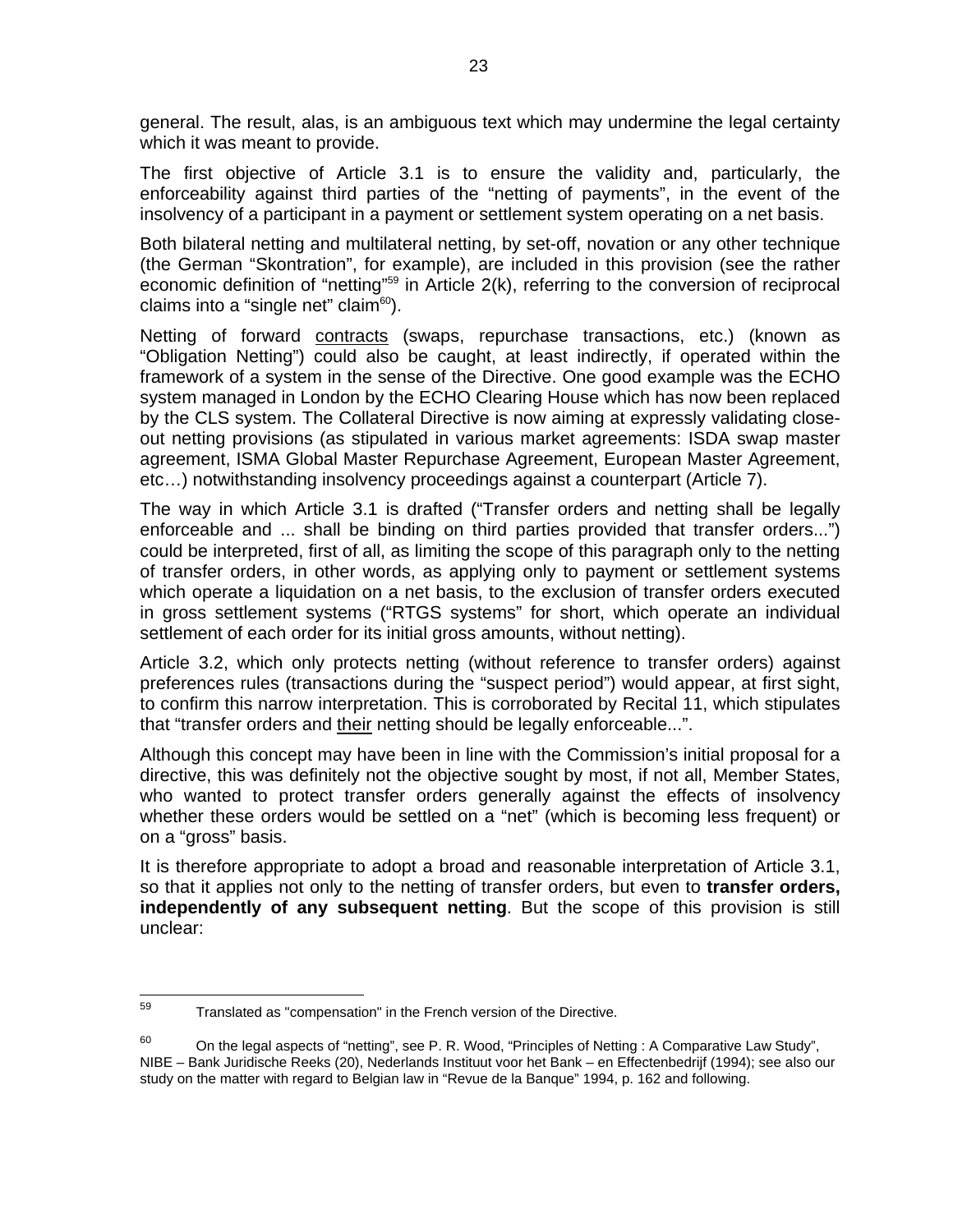- If the first paragraph of Article 3.1, aims at ensuring the validity and enforceability against third parties of transfer orders entered into a system before the opening of insolvency proceedings (which is the basic hypothesis), what does this mean? Is it a protection against a revocation or against a "zero hour" rule in the case of insolvency, in which case, of what use would then be Articles 5 and 7, which deal specifically with these cases?
- Is it, on the other hand, a matter of ensuring that a payment order entered into a system before insolvency can always be settled validly after this time? Can one, in particular, infer from the text of the first paragraph of Article 3.1 that a payment order entered into a "RTGS system" before the insolvency but which is not settled immediately (after being placed in a "waiting queue" for example) can, however, be processed and settled without any hindrance after the insolvency? In our opinion, one should answer this question in the affirmative to the extent that the text of the first paragraph of Article 3.1 renders the validity and enforceability against third parties of transfer orders solely contingent on their prior entry into the system, which must take place before the opening of the insolvency proceedings against the participant concerned. To make any sense, this should imply the admissibility of the subsequent settlement of such previous orders.

The second paragraph of Article 3.1 deals with the case of transfer orders carried out on the day of opening of such proceedings, but entered after the opening of insolvency proceedings<sup>61</sup>. This second paragraph was introduced in the Directive in order to remedy the legal uncertainty affecting the fate of payments orders made between the time of insolvency and the moment of its knowledge by the participants and operators of the systems concerned. It goes without saying that participants who are debtors of the insolvent participant following a bankruptcy order that was issued, for example at 11 o'clock on any one working day, may be led to make further orders after this moment, being unaware of the occurrence of this insolvency. Also, it is possible to imagine that the insolvent participant orders payments after its insolvency. For example, the payments could have been entered with an order of delayed execution or the orders could have been passed by another (direct) participant in the system representing the defaulting institution, at the time when this direct participant does not yet know about the insolvency of the defaulting institution.

These orders subsequent to the declaration of insolvency are declared legally enforceable and binding on third parties "only if, after the time of settlement, the settlement agent, the central counterparty or the clearing house can prove that they were not aware, nor should have been aware, of the opening of such proceedings" (paragraph 2 of Article 3.1).

In case of dispute about transfer orders entered after the opening of insolvency proceedings against the participant, it is up to the settlement agent or the operator of the system to prove its legitimate ignorance of the insolvency at the time of settlement. The settlement agent or operator must be able to justify its legitimate ignorance by demonstrating that at the time of the orders and their execution, the competent authority

61

On this point, see below our comment on Article 6 of the Directive.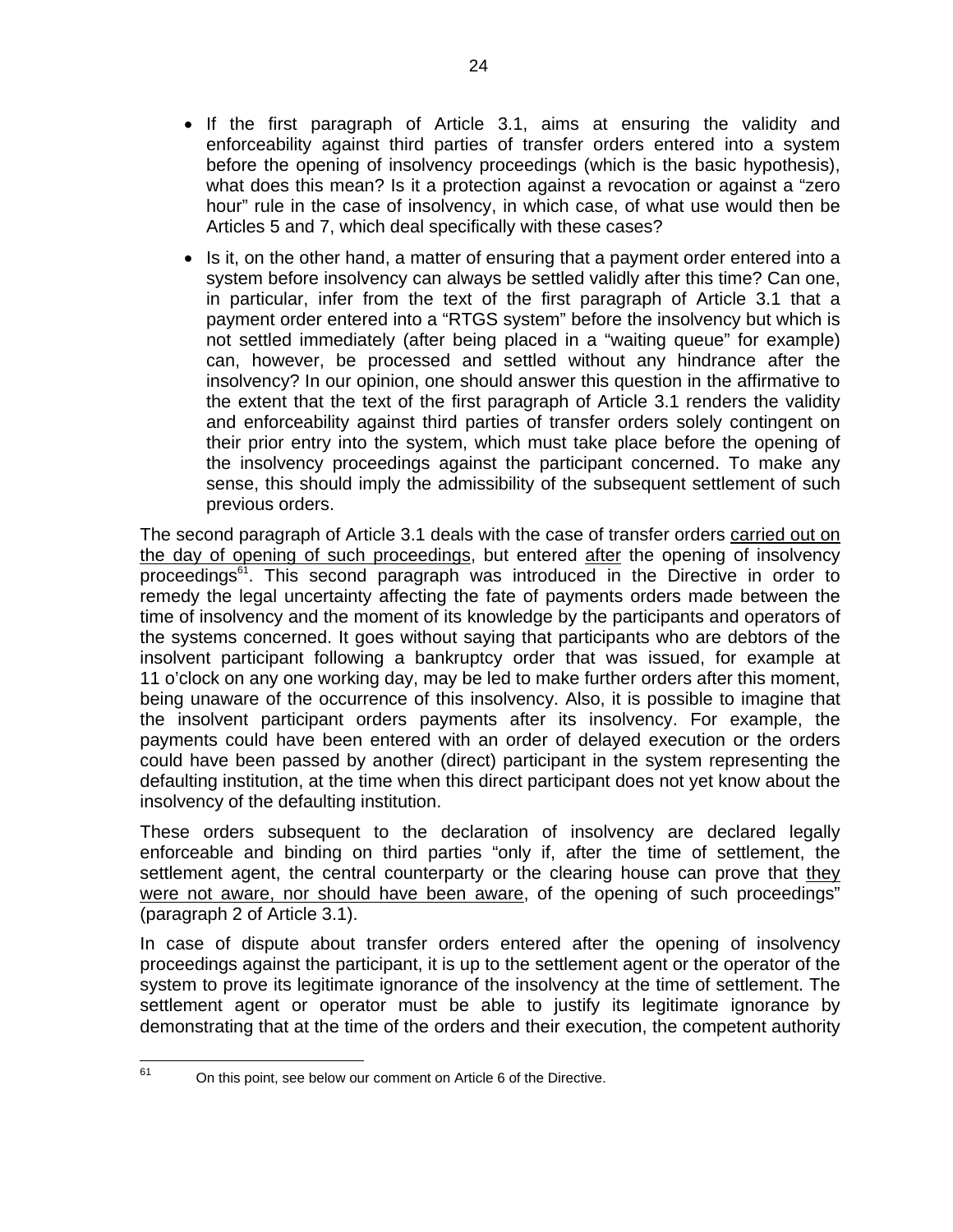in accordance with the rules stated in Article 6 of the Directive (see below) did not provide the settlement agent or operator with the news of the insolvency of the relevant participant, nor was the insolvency known to the markets (through, for example, reference to announcements in the press or on Reuters, Telerate or Bloomberg screens).

In the same way and under the same conditions as for the transfer orders themselves, Article 3.1 allows for the protection of netting (see paragraph 25 above) of transfer orders provided that:

- either the transfer order to be netted is entered into the system before the moment of opening of the insolvency proceedings;
- or the transfer order was introduced and settled on a net basis after the moment of opening of insolvency proceedings, to the extent that the operator of the system can prove its legitimate ignorance of the opening of such insolvency proceedings.

Article 3.2 deals with the protection of the effects of netting<sup>62</sup> against the possible damaging impact of rules on fraudulent transactions carried out during a certain period (six months, two years, etc.) before the opening of the insolvency proceedings (referred to variously as the "suspect period", fraus pauliana, regime of "preferences", "fraudulent conveyance", etc.). It is stipulated that netting may not be unwound as a result of these rules.

Article 3.3 states that, for the purposes of application of Article 3.1, the moment of entry of a transfer order into a system is defined by the (operating) rules of the system. This appears to be rather obvious. Unfortunately, the text adds that if the national law itself defines this moment, the rules of that system must be in accordance with such conditions. At this point, one may question the usefulness of the first sentence of Article 3.3.

Article 4 of the Directive allows Member States, despite the insolvency of a participant, to authorise the debit (in cash or securities) of a settlement account of this participant<sup>63</sup> in order to allow for the settlement of its final position or of its transfer orders. This could be carried out either by the debit of cash amounts or securities already credited on such an account or even by means of a withdrawal on a credit line extended to the defaulting participant by the central bank or the operator of the system. In this latter case, the central bank or the operator of the system is not required anymore to obtain the prior authorisation of the receiver as regards this use of credit facilities. However, the relevant credit facility so used has to be already secured by means of "available existing" collateral, taking the form of collateral security as defined under Article 2(m).

Article 5 aims at ensuring the irrevocability of transfer orders. In most cases, this will be provided for in the rules of the system, which should then be protected against any rules

<sup>62</sup> To the exclusion of the transfer orders, not covered under the terms of this paragraph.

 $63$  For example, a current account opened at the central bank or with the system's operator.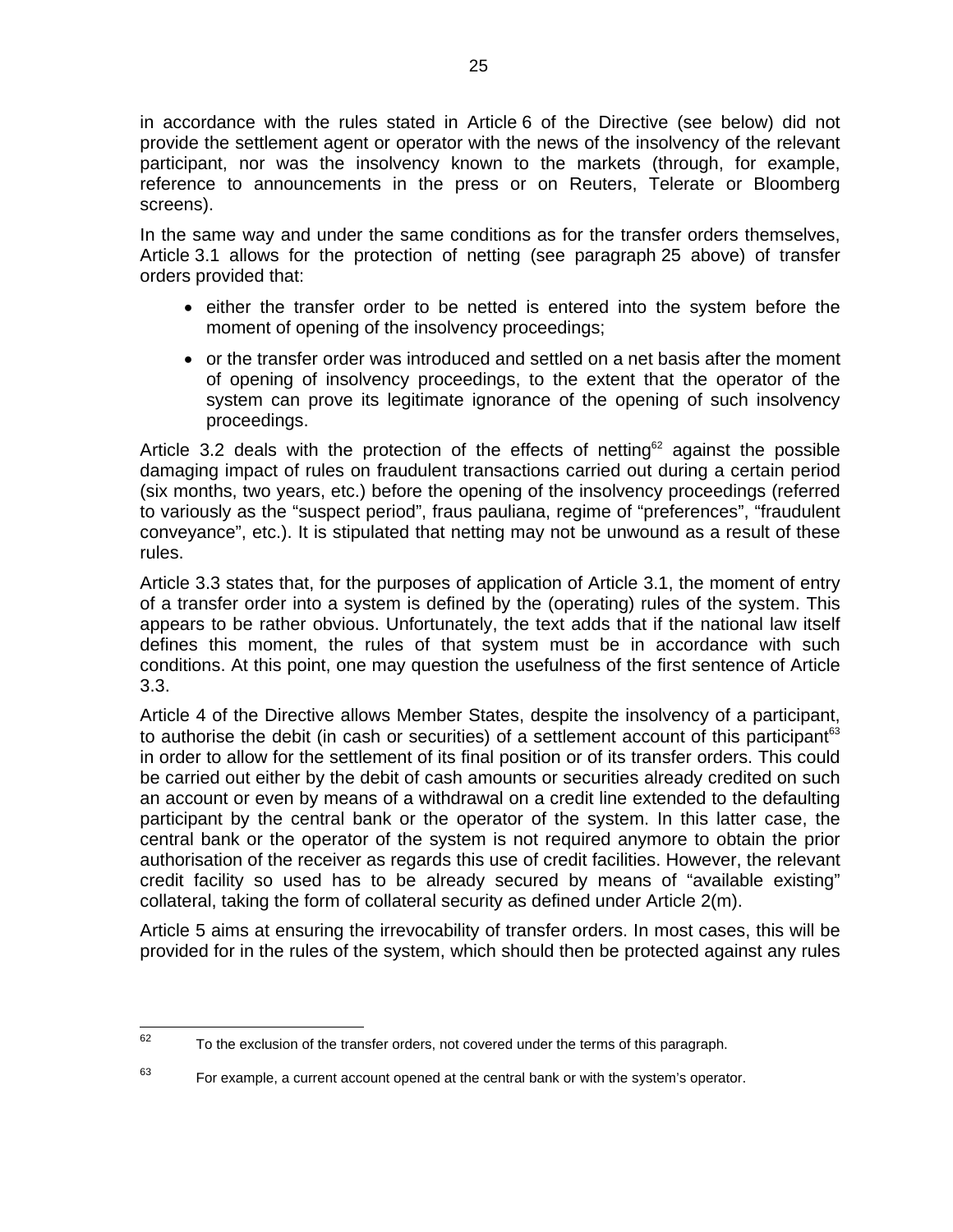of internal law<sup>64</sup> which may invalidate this irrevocability, including in the case of the insolvency of a participant.

Pursuant to Article 5, from the moment of irrevocability defined in the rules of the system, a transfer order can no longer be revoked by a participant or by a third party (receiver's participant, customer, etc.).

Section III of the Directive contains three provisions (Articles 6 to 8) which deal with the opening of insolvency proceedings against a participant of a system $65$ .

Article 6.1 defines the moment of opening of insolvency proceedings as the moment when the relevant judicial or administrative authority "handed down its decision".

This definition is useful for the interpretation of Article 3 (protection of netting and transfer orders entered into the system) and Article 7 (protection against any "zero hour" rule).

When a decision opening insolvency proceedings is handed down by the relevant authority (for example, by a commercial court), the relevant authority must immediately notify that decision to the appropriate authority designated by its Member State to receive such notification (Article 6.2). This national authority (which may be the central bank), must in turn immediately pass on this news to other Member States (the authority in question must in practice notify the decision taken in its country to its foreign counterparts).66 Member States are also obliged to inform the Commission of the authorities which they have appointed for this purpose (Article 10, paragraph 1).

One must not lose sight of the fact that, however useful this notification system may be, the moment of opening of insolvency proceedings remains, in principle, when the relevant authority of a country A hands down its decision, and not the moment when this decision is notified to the appropriate authority of country A, nor, the moment when the decision is passed on to the other Member States, subject, of course, to the rules of national law applicable in each Member State concerned.

However, a degree of protection is conferred by the rules that protect transfer orders executed (without knowledge of the insolvency) between the time of insolvency and the moment when this news is widespread on the markets (see paragraph 2 of Article 3.1, described above).

Article 7 aims at neutralising the rules under some insolvency regimes under which an insolvency decision is deemed to have retroactive legal effects from the first hour of the day of its pronouncement (the so-called "zero hour" rule).

<sup>64</sup> For example, based on the revocability of the agency /mandate.

 $65$  In reality, all the provisions of the Directive particularly deal with the incidence of insolvency proceedings opened against a participant, as shown also by Articles 3, 4 and 9 even if the bankruptcy or insolvency in general is not the only relevant possibility.

 $66$  There is a discrepancy here between the English text of the Directive (the original text) simply referring to "other Member States" and the French text pointing more specifically to the "other Member States concerned". The idea here was in fact to require the national authority of countries where the insolvency is opened to notify this news to all the other Member States, without the national authority being required to assess which Member States are "concerned" and therefore should receive notification.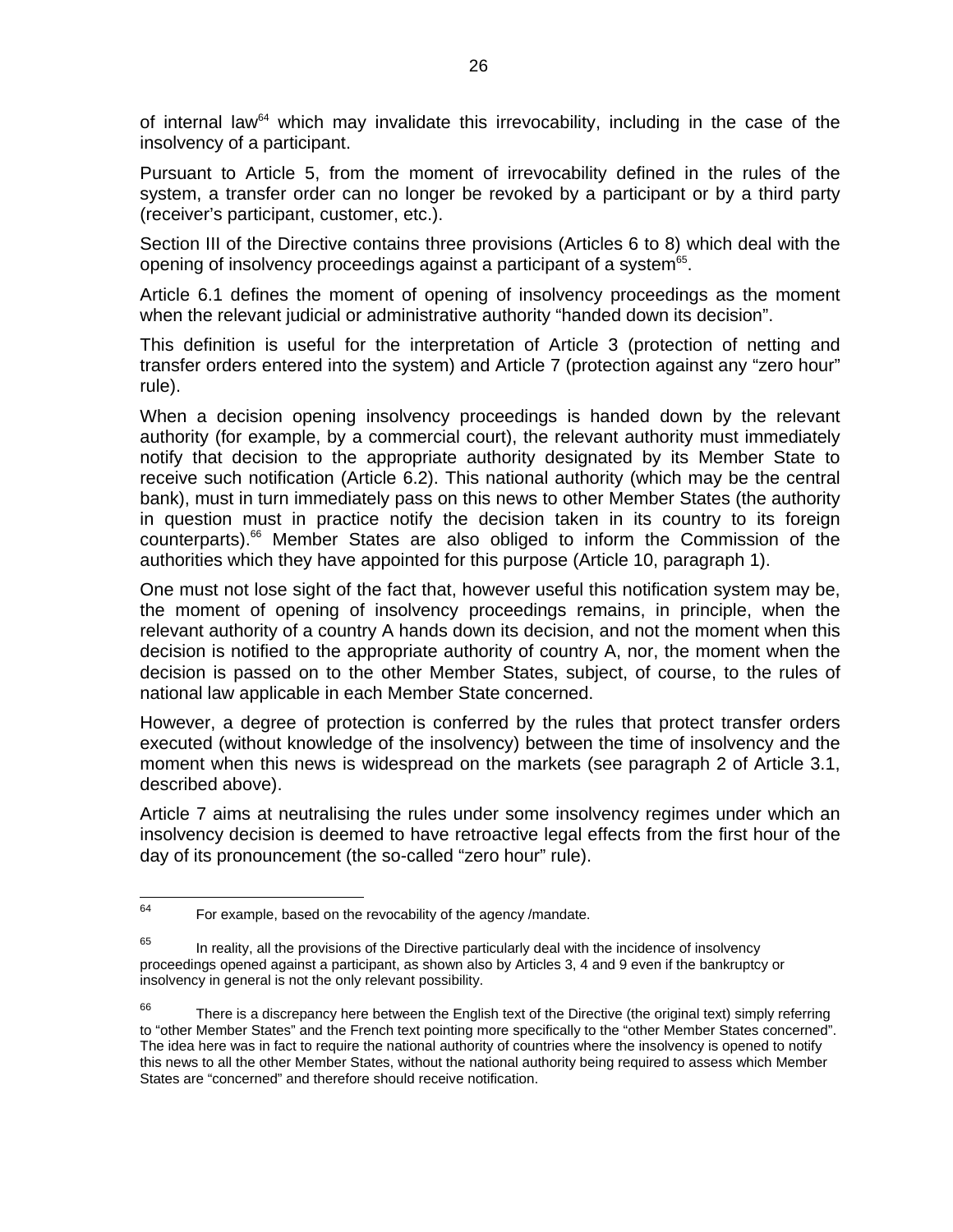"Zero hour" rules result in the insolvent party being deemed to have lost its legal capacity from the first moment of the day on which the insolvency decision was handed down. Therefore, the transactions and payments that it carried out between the first hour of the day of insolvency and the moment when the decision declaring its insolvency was handed down, are void or voidable, and at least not enforceable against the receiver.

Zero hour rules are of course totally inappropriate for inter-bank transactions at the beginning of the  $21<sup>st</sup>$  century. It is imperative, especially in a gross settlement system, that a recipient can consider a payment received as "final" and be able then to freely dispose of or transfer it in favour of third parties. Article 7 states therefore that an insolvency proceeding cannot have retroactive effects on "the rights and obligations of a participant arising from, or in connection with, its participation in a system". This provision mainly concerns the validity of the transfer orders executed and of collateral provided before the opening of the insolvency proceedings. The same type of rule is also proposed in the Collateral Directive (Article 8.1.).

This rule is of general application, whatever the type of system ("net" or "gross") $67$ .

This neutralisation of the "zero hour" rule in the case of insolvency of a participant in a system, could, however, be subject to qualification arising from Recital 13, which it is appropriate now to discuss further.

Recital 13 of the Directive states that "nothing in this Directive should prevent a participant or a third party [for example a receiver] from exercising any right or resulting from the underlying transaction which they may have in law to recovery or restitution in respect of a transfer order which has entered a system, e.g. in case of fraud or technical error, as long as this leads neither to the unwinding of netting nor to the revocation of the transfer order in the system"

As the title of the Settlement Finality Directive indicates, the idea of some Member States was to ensure the "finality", or rather the definitive character of the settlement ("settlement finality") of transfer orders processed in payment or settlement systems, and not the "finality" or definitive status of the payments themselves ("payment finality" or "receiver/beneficiary finality").

Under this view, reflected in Recital 13, the netting of transfer orders and the orders themselves can no longer be invalidated or unwound (paragraphs 1 and 2 of Article 3.1), a transfer order can no longer be revoked after the time authorised by the system (Article 5), insolvency proceedings against a participant can no longer retroactively affect its rights and obligations linked to its participation in a system (Article 7), as far as "the system" is concerned.

But, still in this narrow interpretation, the participant who gives the order, or its receiver, might always act directly against the beneficiary participant (or a subsequent beneficiary) "outside the system" in order to claim back or to recover the amount transferred (cash or securities) "in the system". This would not only be possible in case

<sup>67</sup> One points out however that it does not cover the fate of payments made after the moment of opening of insolvency proceedings, but in the ignorance of the latter, except to apply Article 3.1, paragraph two, to them (see above).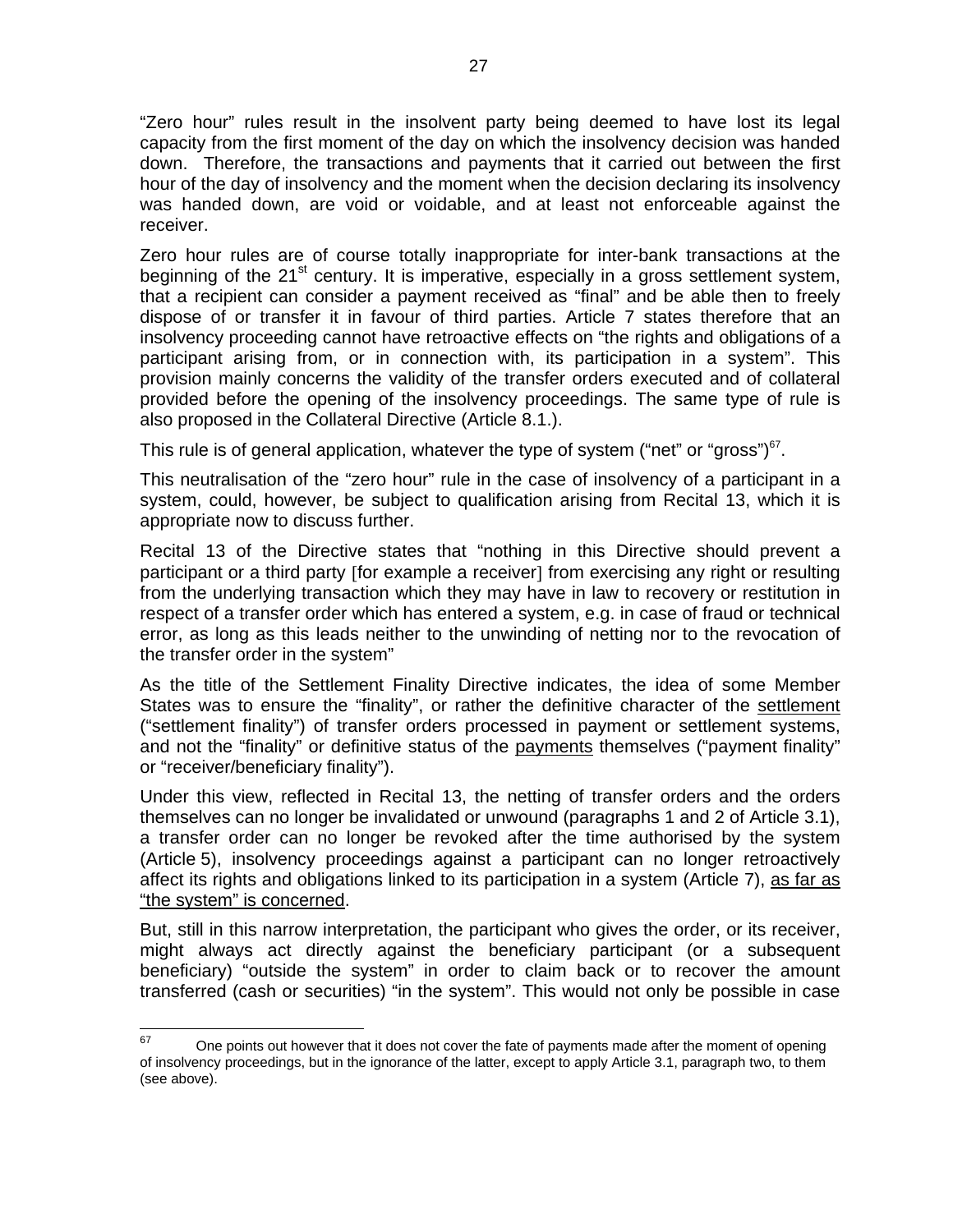of mistake<sup>68</sup> or fraud<sup>69</sup> – which goes without saying – but also, in all other  $circumstances<sup>70</sup>$  in which such a recovery claim could be available pursuant to national law.

In other words, Recital 13, together with the wording of some provisions of the Directive (Articles 3, 5, 7, 9), could be interpreted, taking a particularly narrow view, as meaning that a receiver would be authorised to act "outside the system" – for example by claiming back the sums paid as a consequence of a netting carried out on the day of insolvency – as long as the netting itself is not called into question "in the system".

Yet again, the payments made by the insolvent participant on the day of its insolvency but prior to the declaration of the insolvency order, could be subject to recovery actions by the receiver against the beneficiaries on the grounds that the participant had retroactively lost the right to dispose of its assets. Consequently, these payments – not invalidated as such "in the system" – would be null and void or non-binding and, therefore, subject to restitution "outside the system".

Such a narrow interpretation would be particularly shocking as it would actually go directly against the spirit and the text of the Directive which aims precisely at avoiding, for example, the application of such a zero hour rule or the invalidation of a netting or a transfer order (see Articles 3, 5 and 7). Furthermore, a recital cannot overrule or contradict the provisions of a directive.

Member States are responsible for ensuring that the implementation into their national legislation leaves no room whatever for doubt as regards the protection granted to transfer orders executed in their systems.

Article 8 of the Directive is a conflict of laws rule stating, in substance, that in the event of the insolvency of a participant in a system, the effect of the insolvency proceedings on the rights and obligations of such participant arising from, or in connection with, its participation in a system will be determined by the law of the jurisdiction which governs the system. Such a rule, in spite of a slightly different formulation, is close to the one stipulated by Article 9.1 of the Insolvency Regulation (see paragraph 12 above).

First of all, this provision is important as it determines by reference to the law of the system the rights and obligations of an insolvent participant for matters which are not specifically covered elsewhere in the Directive. One can refer, for example, to a transfer of contracts or of positions organised by the relevant system, in accordance with local law.

Secondly, and most importantly, Article 8 sets out a conflict of laws rule (for the EU judge) by stating that, in the event of insolvency proceedings being opened against a defaulting participant (incorporated in the EU or not) in an EU system, the participant's rights and obligations toward the system for matters governed by the Directive (transfers orders, netting, irrevocability, zero hour, etc.) will be determined by the law governing

<sup>68</sup> The well known issue of undue payments or payments erroneously transferred to a wrong beneficiary.

 $69$  The well known issue of fraudulent payments made particularly in infringement of the rules concerning a "suspect period" or immediately prior to the day of insolvency.

<sup>70</sup> See the words "for example" contained in Recital 13.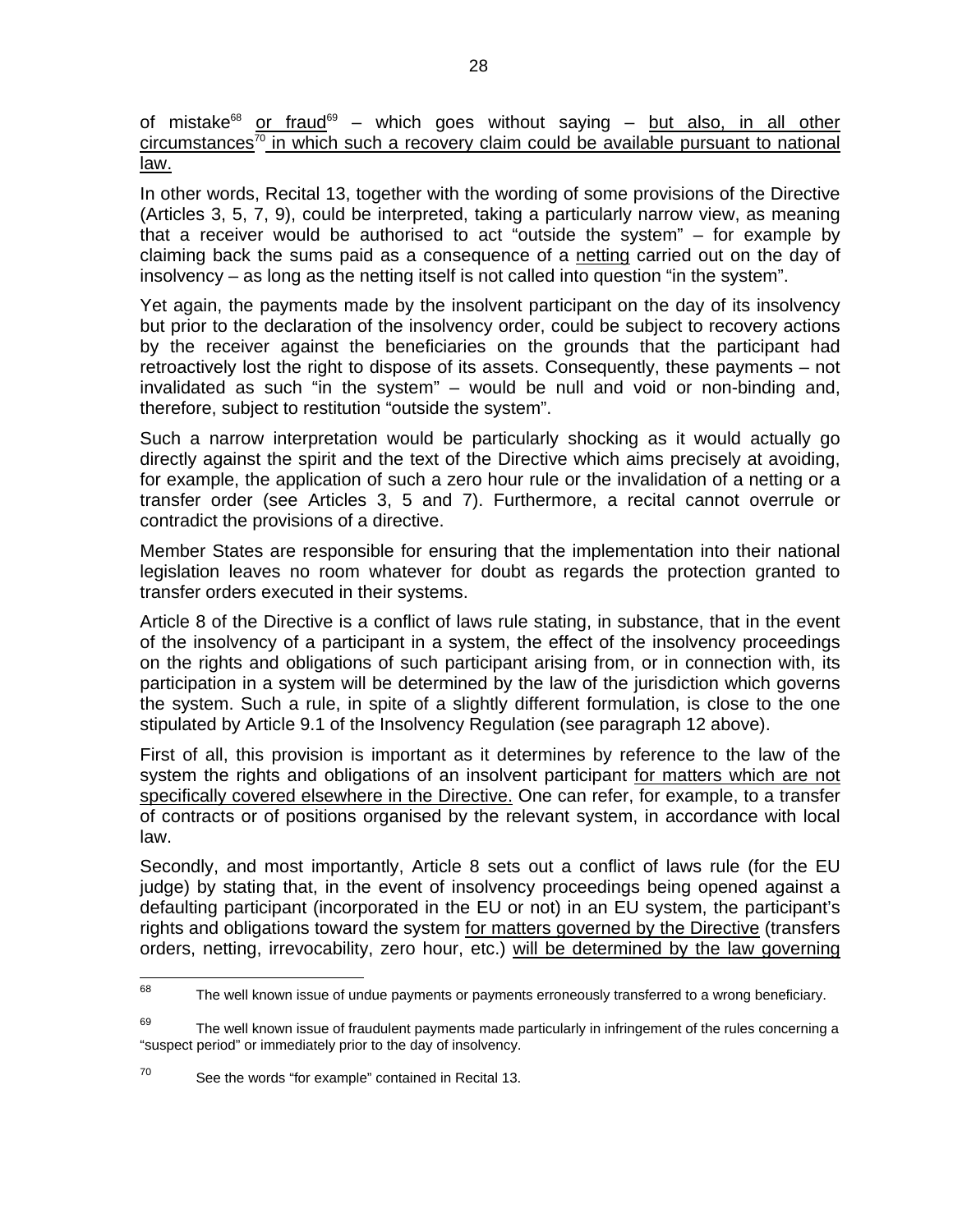that system and not by the insolvency law of the defaulting participant. In other words, additional conditions under legislation in the insolvent participant's jurisdiction regarding netting, irrevocability of payments or the effects of the insolvency decision, will not apply if they differ from the conditions of the law of the system (see also paragraph 12 above).

The same should apply to the exclusion of a "zero hour" rule contained in the insolvency law applicable to a foreign participant to a system: it is the law governing the system – including its rules on the "finality" of payments in the case of the insolvency of the participant – which will exclusively govern the validity of payments made via this system, as "rights and obligations arising from the participation (of the insolvent party)" in the system in question.

Section IV of the Directive, consisting of Article 9, is specifically devoted to the insulation of rights with respect to collateral security granted to a participant or a central bank of a Member State ("collateral taker"), in the event of the insolvency of the collateral provider<sup>71</sup>.

**Article 2(m)** defines "**collateral security**" as "*all realisable assets provided under a pledge ..., a repurchase or similar agreement, or otherwise*<sup>72</sup>*, for the purpose of securing rights and obligations potentially arising in connection with a system, or provided to central banks of the Member States or to the (future) European Central Bank*".

There is a need to differentiate here between, on the one hand, the actual insulation of the collateral security against the insolvency of the debtor, which is the goal of Article 9.1 of the Directive, and, on the other hand, the determination of the law applicable to collateral on book-entry securities recorded in an account, as laid down in Article 9.2.

a. Insulation of "collateral security" against insolvency of the collateral provider

The aim of Article **9.1** of the Directive is twofold.

Its first goal is to protect the holders of "collateral security" in relation to participation in a payment or securities settlement system against the negative effects of the law governing the insolvency of a foreign participant (whether or not originating from the EU). This is the issue described above in Section I above (see paragraph 4 and following).

The second objective of Article 9.1 is to ensure the legal effectiveness of "collateral security", to the extent that it will not be "affected by insolvency proceedings" against the debtor, whether it is a foreign or even domestic insolvency proceeding. The Directive adopts the rule introduced in the Insolvency Regulation (Article 5.1), which allows the collateral taker to realise its collateral without being "affected" by the opening of the

<sup>71</sup> 71 On the legal protection offered to collateral by the Euroclear system already before the implementation of the Directive, see L. De Ghenghi and B. Servaes "Collateral held in the Euroclear System: a legal overview", Journal of International Banking and Financial Law, March 1999, p.83; see also my study on the protection granted by Belgian financial law ("Protection juridique des systèmes de paiement et de règlement-titres en Belgique") in Revue de la Banque 2000, p.313 to 326.

 $72$  This expression more generally aims at covering any other type of security interest legally recognised in a Member State, such as, for example, statutory liens on specific assets or transfers of ownership for security purposes ("transfer of title" ) (see in this sense, Recital 9).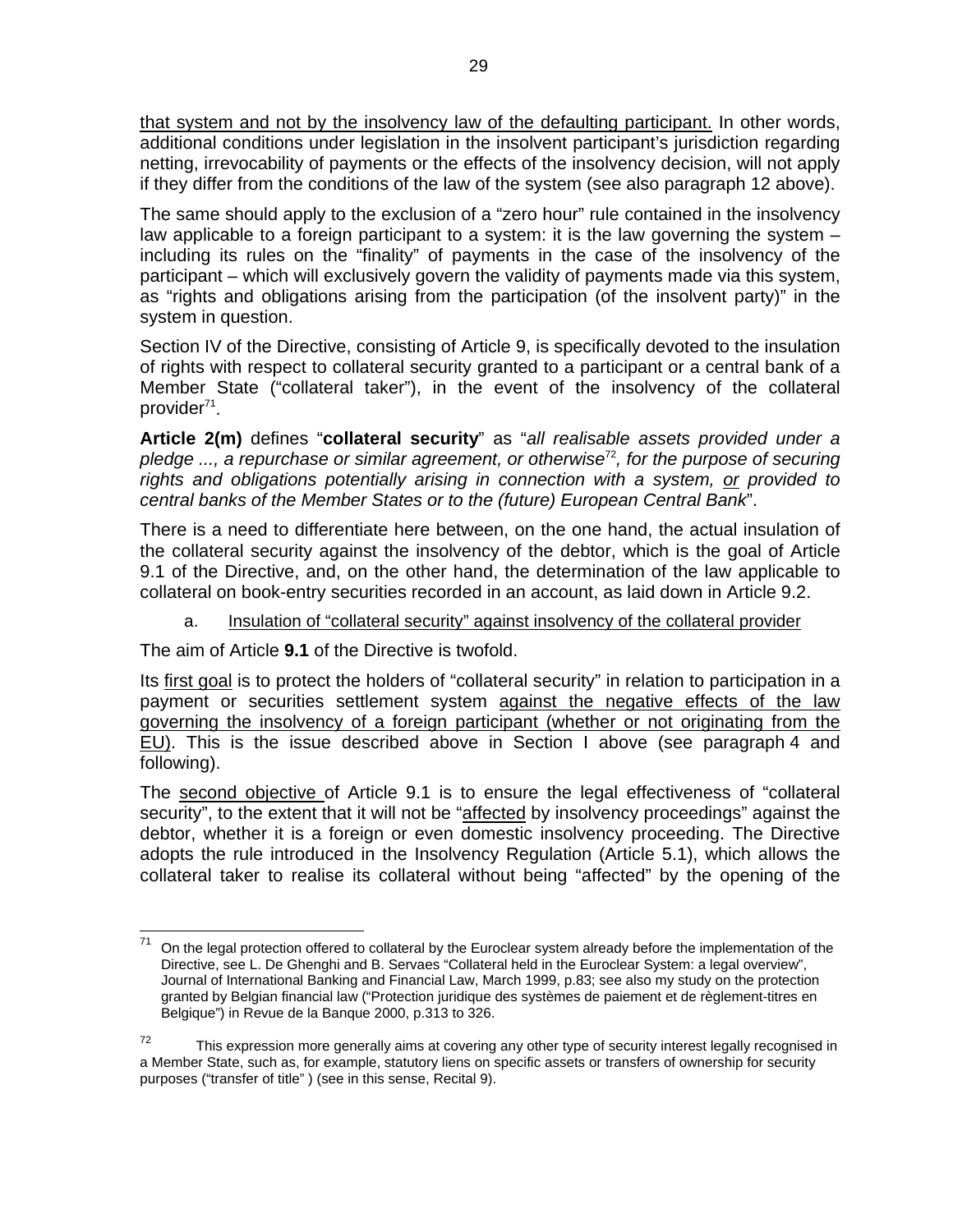debtor's insolvency<sup>73</sup>. The Directive goes even further than the Insolvency Regulation to the extent that a collateral taker will not be affected by the opening of an insolvency, even if the assets provided as collateral (a pledge for example) are located in the same Member State as the one where the insolvency proceedings have been opened (by contrast, the Insolvency Regulation (or the 'Winding-up' Directives) supposes that the pledged assets, to benefit from the "non-affected" rule, must be located in a Member State other than the country where the insolvency proceedings have been opened). The creditor may, under this hypothesis, realise the collateral as if insolvency proceedings would have simply not been opened, without being bound by the restrictive domestic rules applicable to the realisation of collateral in the case of insolvency. This is also the solution adopted in the Collateral Directive (see Articles 4 and 9).

In other words, supposing the insolvency of a participant is governed by the same national law as the one governing the system itself, Article 9.1 means that the collateral taker can realise its collateral (also located in the same jurisdiction) without having to obtain the prior authorisation of the receiver or of the competent court, should the national law require this in the case of insolvency of the collateral provider. But it goes without saying that the collateral taker must always, however, comply with the rules applicable under the general law applicable to collateral with respect to the procedures of realisation of its collateral (for example, the necessity to sell in an organised market, or at the best possible price, etc; on a similar rule, see Article 4.6 of the Collateral Directive).

The same rule (second indent of Article 9.1) also applies to collateral provided to central banks of Member States (or to the European Central Bank) by their counterparties, without there being any requirement to have any connection whatever with "a system"<sup>74</sup> or that the counterparty should have the quality of "participant" in the sense of the Directive. The idea is to apply the insulating rule of Article 9.1 to all collateral security transactions of central banks acting in this capacity (see Recital 10) – which covers monetary policy transactions, interventions on exchange markets or transactions linked to the management of their external reserves – whether the secured transaction is formally carried out or processed in a system or not. The same extension is offered for the relations between financial institutions or between financial institutions and their clients in the context of the Collateral Directive (see Article 1.2 (e) and 1.3; see below).

b. Determination of the law applicable to collateral security on book-entry securities

 $73$ On the scope of this rule, see above paragraphs 9 and 10 as well as paragraph 16. As mentioned in paragraph 17, this is also the solution finally adopted in the Directives on reorganisation and winding-up of credit institutions and insurance undertakings.

 $74$  Contrary to collateral security in favour of a participant which must be provided "in connection with a system" by another participant, becoming insolvent (first section of Article 9.1). One will note that Article 2 m of the Directive, concerns the definition of "collateral security", also refers to the security of "rights and obligations potentially arising in connection with a system" without any further explanation. What is surely being intended here, is, first, to catch collateral security provided in favour of the system operator, but also all collateral security provided "in connection with a system" (see Article 9.1 and 9.2) "in favour of a participant", whoever that participant may be. Article 9 applies therefore to collateral security provided in a system, to participants in that system. We consider in this respect that the EU Commission's Explanatory Memorandum of the initial draft Collateral Directive, to the extent it seems to imply that the Settlement Finality Directive, as well as the other EU legal acts described above, would not apply to collateral between participants (section 1.2, second and fifth paragraphs) but only to central banks and operators of systems, is incorrect.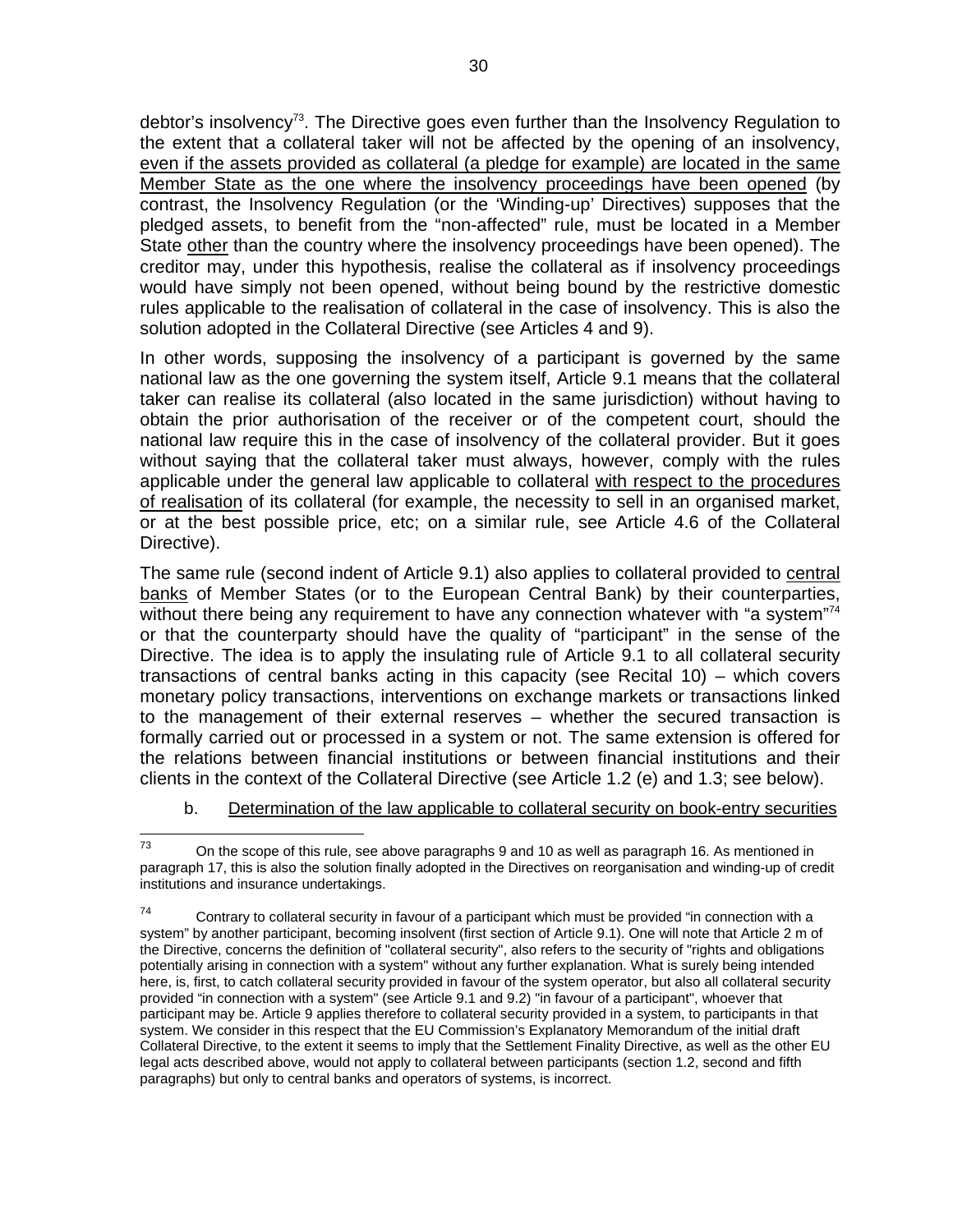The aim of Article 9.2 of the Directive is to determine the law applicable to collateral provided in the form of book-entry records that represent securities accounts or rights in securities (this is the case of "physical" securities circulating by way of book-entry transfers or dematerialised securities solely represented by book-entry records on accounts etc.). This issue of applicable law is particularly crucial and complex, especially when securities are held on account with a financial institution in one country and then held through a chain of intermediaries, with a custodian in another country which itself then holds such securities with the central securities depositary system where the underlying securities have been directly issued and are primarily held.<sup>75</sup>

Should the law of the country where the underlying securities are issued, or at least where the underlying certificates are ultimately held, be applied, or should one apply the law of the country where the interest in the book-entry securities held on an account is recorded with an intermediary? Article 9.2 of the Directive opts for this second solution, which has been recommended for several years by several international financial market associations.<sup>76</sup> This is also the approach proposed by the Collateral Directive (Article 9) by reference to the place of the relevant intermediary (the one maintaining the account where the collateralised assets are recorded). This rule (PRIMA) is also proposed (with however a refined connecting factor referring no longer to the place of the account but, as a rule, to the law governing the account agreement) at the international level by the Hague Conference on Private International Law in its Convention on the law applicable to certain rights in respect of securities held with an  $intermediary<sup>77</sup>$ .

Article **9.2** of the Settlement Finality Directive thus aims at ensuring that if a participant (or a central bank of a Member State) holds securities as collateral security in a register or an account<sup>78</sup> held with an intermediary situated in a Member State, its rights as

<sup>75</sup> This is the daily management of securities held with international central securities depositaries systems such as Euroclear or Clearstream for example. One may also think of the case of links between national central securities depositaries; on Article 9.2, see Richard Potok, "Legal certainty for securities held as collateral" in International Financial Law Review, Dec. 1999, p12; see also "The Oxford Colloquium on Collateral and Conflict of laws" held at St John's College (Oxford Univ.), Journal of International Banking and Financial Law, September 1998 (Butterworths).

 $76$  See in particular the booklet entitled "Modernising Securities Ownership, Transfer and Pledging Laws" of Randall D. GUYNN, published in 1996 by the Capital Markets Forum (Section on Business Law of the International Bar Association); for further details on this problem, see also the Explanatory Memorandum of Belgian law of 28 April 1999 implementing the Directive, Doc. Chambre, session 1998-1999, n° 1999/1, pp. 23 and 24.

 $77$  See the preparatory report of the Hague Convention prepared by Christophe Bernasconi as First Secretary at the Hague Conference's Permanent Bureau, available on the website of the Hague Conference (www.hcch.net) ; see R. Potok, "The Hague Conference…", JIBFL 2001,p.166 (see footnote 15).

<sup>79</sup> Or at a centralised deposit system.

<sup>&</sup>lt;sup>78</sup> See in this respect, Article 8.2 of the Belgian Act dated 28 April 1999 implementing the "Finality Directive" in Belgium (Moniteur Belge, 1 June 1999, 19563); see our study on this Belgian law in "Revue de la Banque" 2000, p. 313.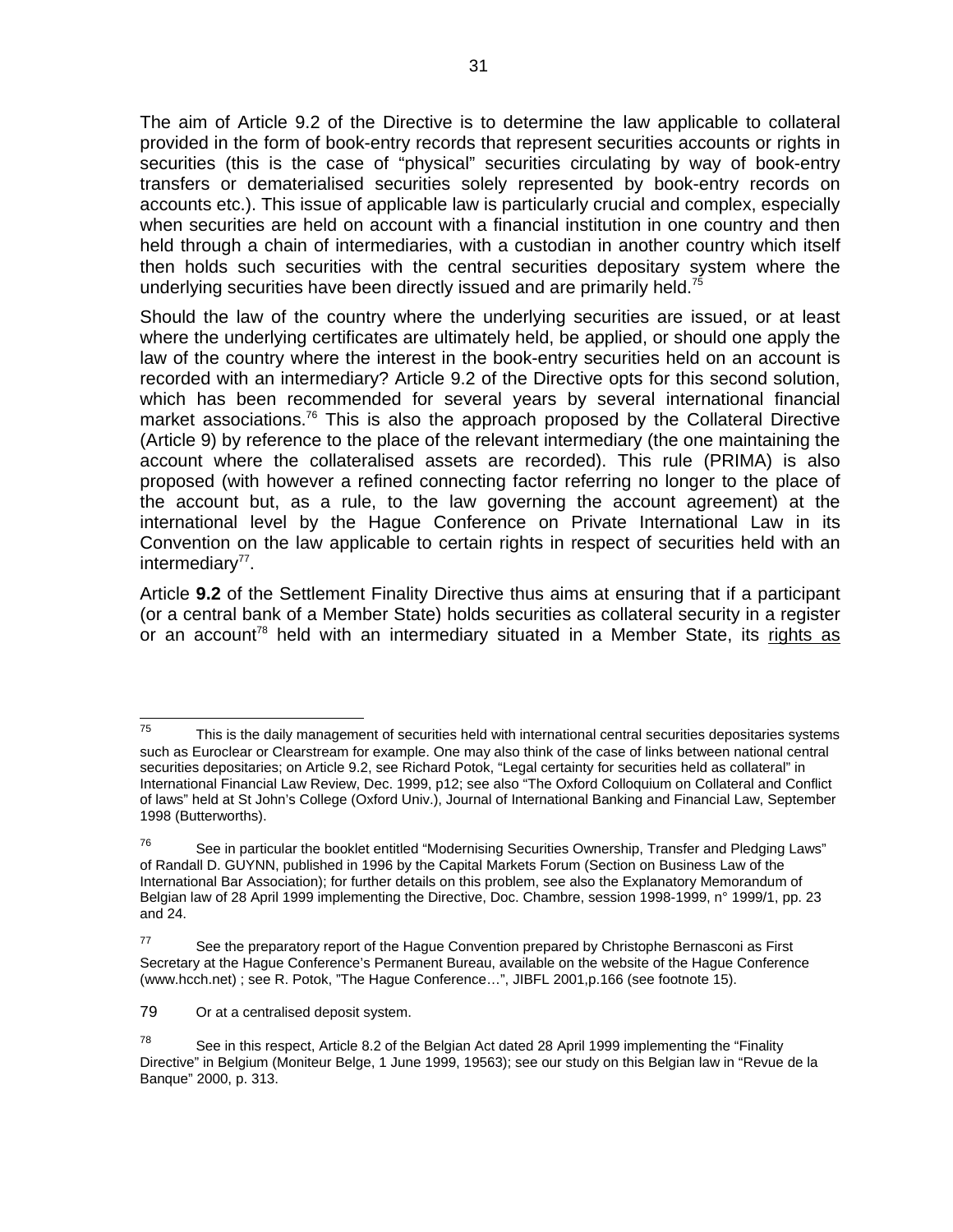collateral taker will be governed by the law of the Member State where the register or account (recording the provision of collateral)<sup>79</sup> is held<sup>8081</sup>.

As "local law" (the law of jurisdiction where the relevant assets subject to collateral are located), the law of the intermediary maintaining the collateral account will govern the nature of the rights of the collateral taker on the securities, the enforceability vis-à-vis third parties ("perfection" governed by lex rei sitae) and the realisation rules (see also Article 9.2 of the Collateral Directive).

Article 9.2 of SFD appears to be designed for collateral security in the form of book-entry securities, taking the form of a **pledge** for example. In the case of secured transactions in the form of a **repo**, this rule should mean, in our opinion, that the validity and enforceability as against third parties of the transfer of ownership (with respect to the book-entry securities) will be governed by the law of the Member State where the interests representing the securities transferred are recorded, without prejudice to the application of the law governing the transaction itself (applicable as "lex contractus") with respect to the counterparts' various contractual obligations (in that sense, WUD : Article 26, see above n° 16 and footnote 39).

\*\*\*

The implementation of the Directive into domestic law was due by 11 December 1999 (Article 12). All EU (and EEA) countries have implemented the Directive into their national laws, even though most EU countries seem to have followed in some cases a narrow interpretation of the Directive (in particular with respect to Article 9 by restricting its application at national level to collateral constituted in favour of a central bank or of the system's operator but not to collateral between participants).

As a follow-up of the SFD, we have now to comment on the specific provisions of the socalled "Collateral Directive" of 6 June 2002 which is the subject matter of the following section.

# **V. THE DIRECTIVE 2002/47/EC ON FINANCIAL COLLATERAL ARRANGEMENTS OF 6 JUNE 2002**

The importance of collateral transactions for the smooth and efficient functioning of domestic and international financial markets is pretty obvious nowadays. According to the preparatory report prepared by the EU Commission on 15 June  $2000^{82}$ :

<sup>79</sup> See in this respect, Article 8.2 of the Belgian Act dated 28 April 1999 implementing the "Finality Directive" in Belgium (Moniteur Belge, 1 June 1999, 19563); see our study on this Belgian law in "Revue de la Banque" 2000, p. 313.

 $80$  See, however, Recital 21 of the Directive which seems to reserve, in fairly sibylline terms, the application of the law of the Member State where the securities are issued or in which they are originally located as regards the basic regime applicable to these securities.

 $81$  Which is the jurisdiction where the intermediary holding the relevant account is located.

<sup>82</sup>"Working document on Collateral from the Commission to relevant bodies for consultation", C4/PN D (2000)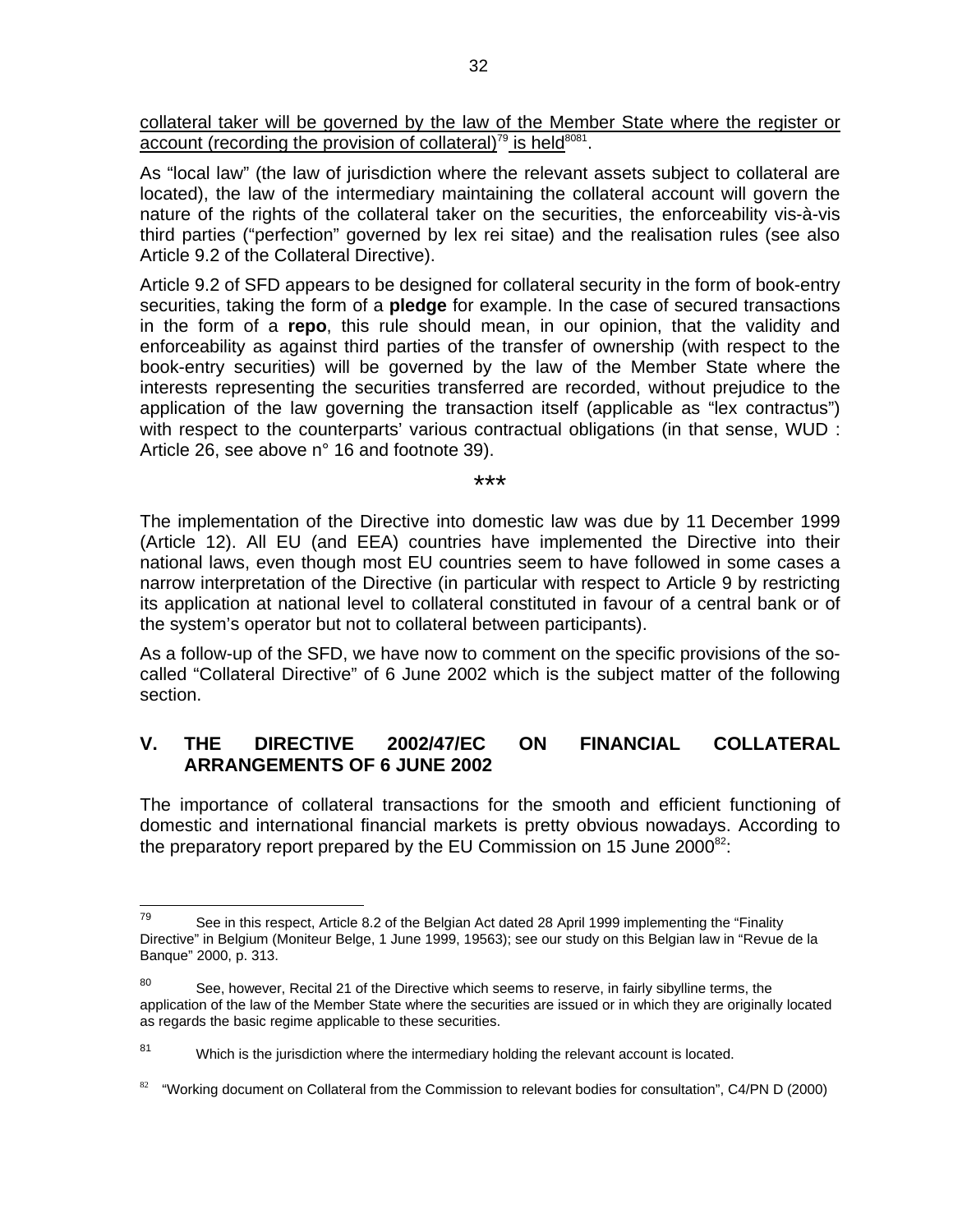- As of the beginning of 1999, the total value of government securities on loan or repo in the majority of the EU countries was estimated at \$900 billion. The size of the market in the US was approximately twice as large.
- An ISDA83 collateral survey concerning the size and complexity of the market for collateralised OTC derivatives estimated that the value of the collateral held in the OTC derivatives market as of the end of 1999 amounted to approximately \$250 billion.
- At the beginning of 2000, the European Central Bank held collateral of around €550 billion of which nearly €160 billion was held on a cross-border basis.

Collateral under the form of pledge or transfer of title arrangements are used by financial institutions, "corporates" (major commercial companies active on the financial markets), central banks and other financial public entities for trading, investment and financing purposes, as a way to manage properly their credit risk on counterparts and the market risks on the various assets subject to such collateral transactions, especially if the use of collateral<sup>84</sup> can lead to regulatory ("Basle ratios") and tax/accounting favourable treatment (neutralisation of any capital gain or accrued income deriving from a transfer of assets in favour of the collateral taker that has to transfer back the assets once reimbursed at the end of the transaction).

It is therefore paramount to use collateral techniques that benefit from robust legal protection, in order to allow the collateral taker to recover in case of default (in particular in insolvency situations) the amount of its exposures on the defaulted counterpart. Such legal soundness is generally required by banking regulators for capital adequacy purposes <sup>85</sup>, but is also of course strictly necessary from a risks management and audit viewpoint, and carefully monitored by rating agencies as part of their credit assessment of the relevant institution acting as collateral taker.

Collateral instruments must therefore be valid and binding between parties, enforceable (or good) against third parties and the assets so provided must be easily and rapidly realised (by way of sale or appropriation or by way of set-off in the case of claims) notwithstanding any insolvency proceedings affecting the collateral provider.

As a reminder, this legal robustness should not only be ensured at **domestic level** (assuming that both collateral taker and collateral provider would be situated in the same country, dealing domestically without any cross-border aspects) **but also at cross-border level** for transactions between institutions from different countries making a collateral transaction under an agreement governed by the law of another jurisdiction

<sup>83</sup> International Swaps and Derivatives Association, Inc.

 $84$  We will use hereafter the term « Collateral » to cover the type of transaction (pledge, repo, transfer of title, margins, etc) rather than the assets subject to the security arrangement, unless otherwise required by the commented provision.

<sup>&</sup>lt;sup>85</sup> See the EU Directive 96/10/EC of 21 March 1996 amending Directive 89/647/EEC as regards recognition of contractual netting by the competent authorities, OJ L 85, 3.4.1996, 17) in particular the revised Annex II, Article 3 (b), (ii) and (iii).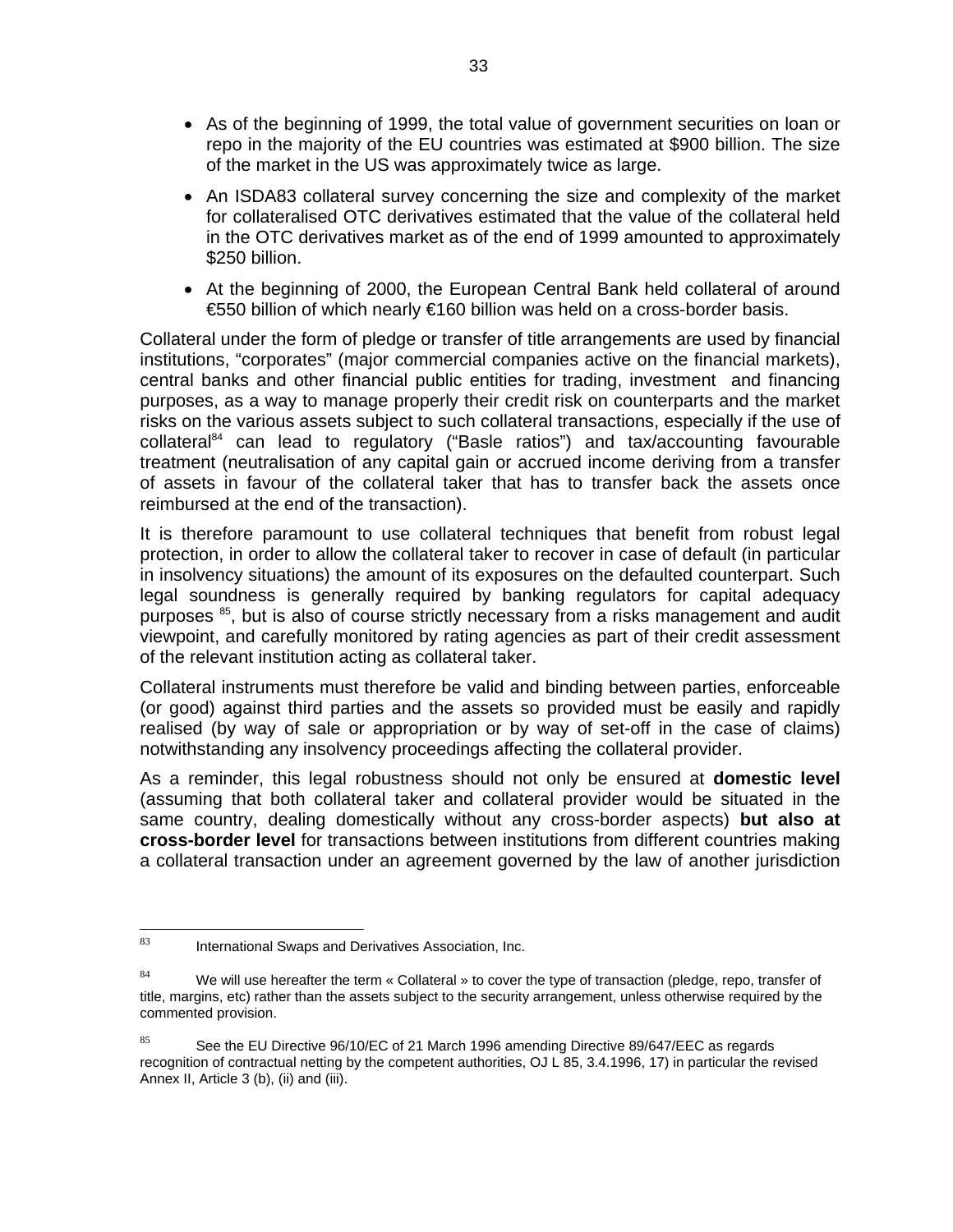related to assets "located"<sup>86</sup> or held with an intermediary (CSD, ICSD, global custodian. local agent/custodian) operating in a fourth country. In such a case, the collateral taker will have to take into account the regime of at least **three different laws** to assess the legal soundness of his transaction:

- The law governing the collateral agreement ("lex contractus"), generally the law explicitly selected by the parties , according to the Rome Convention (in the E. U.) and to basic principles of conflict of laws of most countries, as regards the validity and the binding character of the agreement between parties, which will govern the contractual aspects of their collateral arrangements (type of collateral, contractual duties to create the security interest, or to make the transfer of assets for security purposes, valuation, margins requirements, closeout provisions in case of default, etc);
- The law governing the proprietary aspects of such collateral transaction (being, in case of a security interest in the form of a pledge, the formalities to create a "right in rem" of the type agreed by the parties, giving a preferential right over unsecured creditors on the proceeds of the pledged assets, and in the case of a transfer of title, the way to transfer the ownership of the assets as agreed by the parties), including the formalities required, if any, to perfect87 the collateral in order to make it enforceable against third parties. Such law will be determined, generally pursuant to the "lex rei sitae" (or "lex situs" in the Anglo-Saxon terminology), by reference to the local law where the assets pledged or transferred are "located". This law will also govern the realisation of the assets that are the subject matter of the collateral.
- The law governing the possible insolvency  $-$  whether under the form of a reorganisation (aiming at restoring the financial soundness of the debtor) or of a bankruptcy proceedings (aiming at liquidating the assets of the debtor) – of the collateral provider that will generally be determined by reference to the law of the country where the head/main office of the insolvent debtor is situated but local insolvency proceedings may also be opened in other countries where the insolvent collateral provider may have branches or assets88. Such insolvency law(s) may affect the collateral, e.g., either by invalidating the collateral arrangement as constituting a preference (or a fraudulent conveyance) if made during a certain period before the bankruptcy order, or by freezing any foreclosure or realisation of the assets during a certain period after insolvency that will be subject to prior authorisation of the receiver ("stay"), or by subordinating the preferential claim of the collateral taker to other special

<sup>86</sup> The underlying securities related to the book-entry collateral transaction may also be held/located in other countries (where they have been initially issued and deposited) via sub-custodians (home CSD, local depositaries) which is common practice in cross-border securities business.

 $87$  Perfection is broadly equivalent to the French concept "opposabilité aux tiers".

<sup>88</sup> See Richard Obank, Outlining Insolvency Practice in Europe, Journal of International Banking and Financial Law, 1999, p. 437; Insolvency Restructuring 2002 (Law Business Research), "International cases" sections; Philip Wood, Principles of International Insolvency, Sweet & Maxwell (1995), n° 5-17; see also n°13-1, p. 237 and following.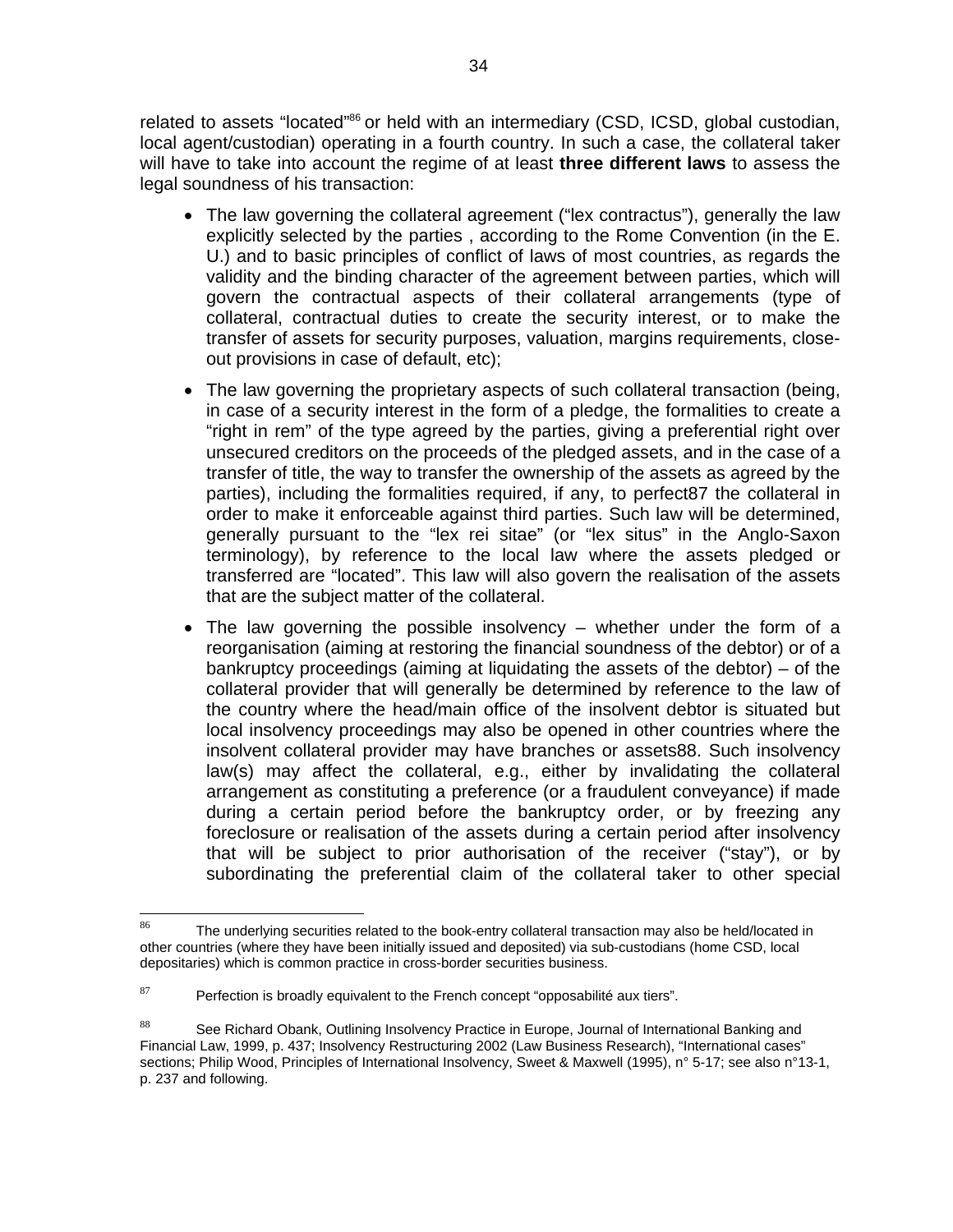classes of preferred creditors (employees, tax or social authorities, etc) downgrading as a result the expected ranking of the collateral taker.89

With regard to these cross-border aspects of collateral transactions, we have reviewed above<sup>90</sup> the European legal context already in place for achieving legal certainty for collateral (especially in case of insolvency of the collateral provider) which consists in particular of the Directive 98/26/EC of 19 May 1998 on settlement finality in payment and securities settlement systems <sup>91</sup> (in particular Article 9; "SFD") as well as of Directive 2001/24/EC of 4 April 2001 on the reorganisation and winding -up of credit institutions  $92$ (in particular Articles 21, 23-27; "WUD"), the Directive 2001/17/EC of 19 March 2001 on the re-organisation and winding-up of insurance undertakings  $93$  and the Council Regulation (EC) No 1346/2000 of 29 May 2000 on insolvency proceedings <sup>94</sup> (in particular Articles 5, 6 and 9), (about this legal framework, see also the fourth recital of the Collateral Directive).

With respect to the **substantive** rules governing collateral transactions once being determined by application of the conflict of laws rules, without application of foreign insolvency laws of the collateral provider (having regard to the above-mentioned EU legal instruments), it is worth mentioning that since the beginning of the 90ies, most OECD countries started a general review of their domestic financial laws, generally under the pressure of G-10 or EU bodies<sup>95</sup> or of their national market players, in order to improve their collateral regime on the different aspects mentioned above. This trend was enhanced with the establishment of the European Central Bank in 1998 (in fact already since 1995/1996 with the former European Monetary Institute) which wanted to ensure

 $91$  OJ L 166, 11.6.1998, p. 45.

 $^{92}$  OJ L 125, 5.5.2001, p. 15; on the WUD, see in particular Jean-Pierre Deguée, "La directive 2001/24/CE sur l'assainissement et la liquidation des établissements de crédit: une solution aux défaillances bancaires internationales?", Euredia 2002, p.241.

<sup>93</sup> OJ L 110, 20.4.2001, p. 28.

 $^{94}$  OJ L 160, 30.6.2000, p. 1. This Regulation entered into force on 31 May 2002.

 $\overline{89}$ On this distinction, see Joanna Benjamin, The Law of Global Custody, Butterworths 1996, chapters 6 and 7, p. 49 and following; see also Richard Potok, "Cross-Border Collateral: Legal Risks and the Conflict of Laws", Butterworths 2002. All the various national reports in this last book are based on the same collateral fact pattern (covering both a pledge and transfer of title arrangement).

 $90$  See also D. Devos, "La directive européenne 98/26/CE concernant le caractère définitif du règlement dans les systèmes de paiement et de règlement des opérations sur titres", Euredia 1999, p. 149 et suivantes; « Collateral transactions in Payment and Securities Settlement Systems: the EU framework » in Revue de Droit bancaire et financier, 2002, pages 10-27; « The European Directive of 19 May 1998 on Settlement Finality in Payment and Securities Settlement Systems » in Capital Markets in the Age of the Euro, Editors Prof. Ferrarini, Hopt, Wymeersch, Kluwer Law International 2002, p. 361-388.

<sup>&</sup>lt;sup>95</sup> The so-called Lamfalussy Report: "Report of the Committee on Interbank Netting Schemes of the Central Banks of the Group of Ten Countries (BIS, November 1990); Report from the Committee on Payment and Settlement Systems "Cross-border Securities Settlements" (BIS, 1995); Standards on the use of securities settlement systems for the purposes of ESCB monetary policy transactions (EMI, 1998), etc. On this influence of international standards set by regulatory bodies, see Mario Giovanoli, "A new architecture for the global financial market: legal aspects of international financial standard setting", in International Monetary Law, Issues for the new millennium (edited by M. Giovanoli), p.3 and following.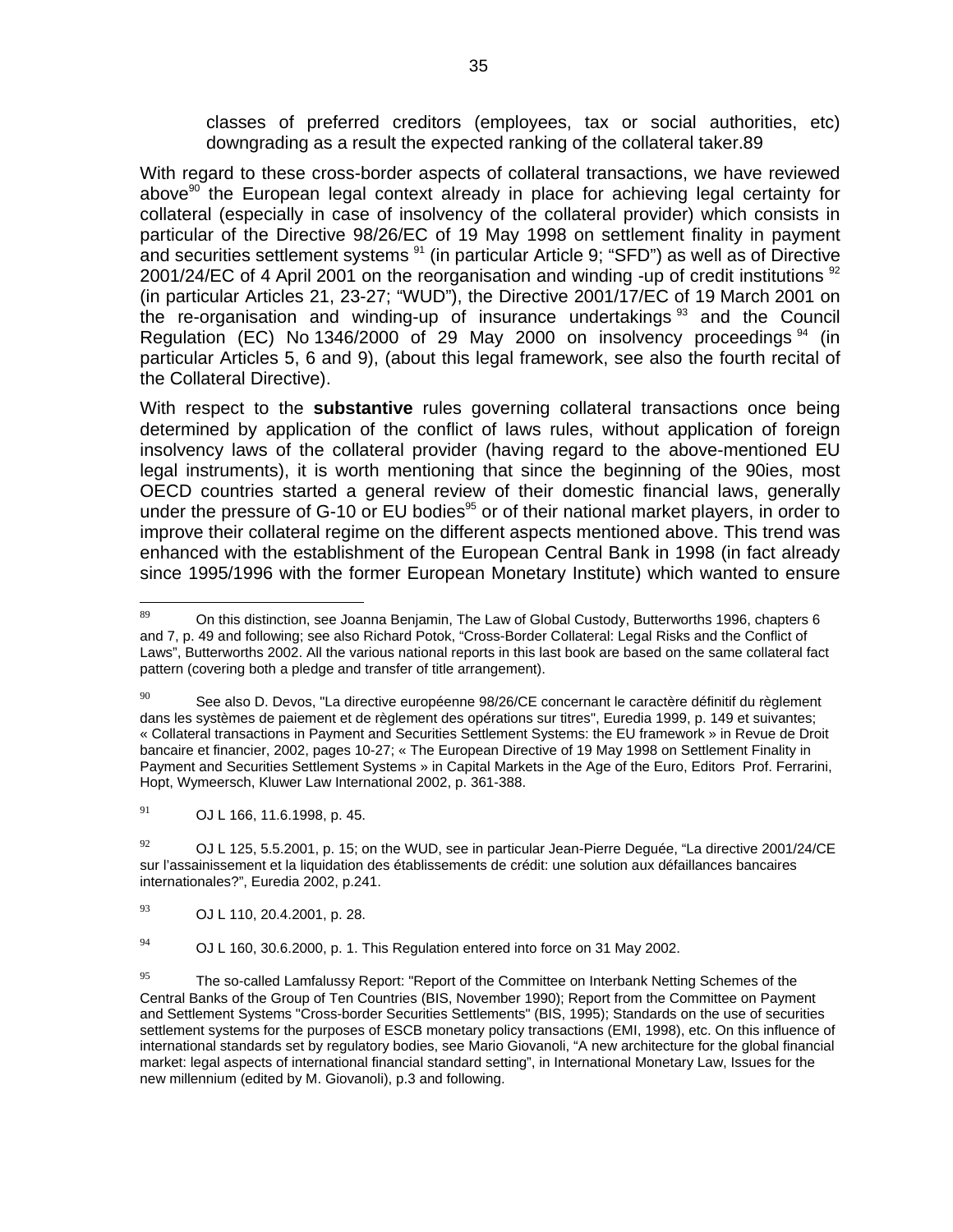that an adequate legal framework was in place in the EU for the development of ESCB monetary policy transactions as of January 1999.

But in spite of such continuous improvements at domestic level, the collateral regime of several EU countries remains still either unfavourable to the extent that domestic laws would leave open some risks of re-characterisation of a repurchase transaction or transfer of title into an irregular unenforceable pledge or would still establish undue constraints on the establishment, the use, the perfection of a pledge (filing, registration, etc), or on its realisation (stay, judicial authorisation). Netting of claims by way of novation or set-off may also in some countries be void after insolvency. In addition, negative impacts of suspect period rules (in insolvency situations) may still endanger the validity of collateral transactions made in a pre-insolvency period.

This situation has lead the EU Commission to create in Autumn 1999 a working Party ("Forum Group on Collateral") that contributed substantially to the definition of the industry's needs in terms of legal certainty for collateral transactions and proposed a draft directive, under the impulsion of Mr. Guy Morton and Richard Potok, well known in this area. $96$ 

Finally, after consultation process, the EU Commission presented on 27 March 2001<sup>97</sup> a proposal for an EU Directive on financial collateral arrangements.

This proposal of Directive was intensively discussed under Swedish and more especially Belgian EU Council's presidencies, that succeeded in reaching a Common position at the Brussels ECOFIN of 13 December 2001 (only 9 months after the initial proposal which is indeed a remarkable fast birth giving not so frequent in EU legislative matters). After a quick and constructive co-decision process with the EU Parliament during the first half of 2002, the Directive was adopted in final form on 6 June 2002. $98$ 

The present section aims at commenting on the provisions of the EU Directive 2002/47/EC on Financial Collateral Arrangements (hereafter "the Directive")<sup>99</sup> to

<sup>96</sup> See the various position papers produced by members of the Forum Group attached to the Working Document on Collateral (containing a first draft Directive prepared by the Commission on the basis of the draft made by the Forum group) circulated to Members States and to market participants in the course of a consultation organised on 15 June 2000. See also attached to this consultation the converging report prepared by a special working group (with market lawyers) established by the ECB.

 $97$  OJ, C 180 E, 26.6.2001, p.312 with an explanatory memorandum. This memorandum contained however several statements concerning the interpretation of the 1998 Settlement Finality Directive (second and third paragraphs of section 1.2) to which we can not subscribe since it contradicted this last Directive itself by giving a narrow scope of application that was however not favoured by the services of the Commission themselves (on this discussion, see our study on "Collateral Transactions.." in Revue de droit bancaire et financier, 2002, p. 26 n° 37, footnote 73).

<sup>98</sup> OJ L 168, 27.6.2002, p.43.

 $99$  See also Spyros Economou, « La proposition de directive européenne sur les contrats de garantie financière », Bull. Joly Bourse, 2002, chron., 1; Clifford Chance, Securities Newsletter May/June 2002; Dermot Turing, "The EU Collateral Directive", Journal of International Banking and Financial Law, 2002, 187 G. MORTON, « Modernization of EU financial law : the directive on financial collateral arrangements », *Euredia*, 2003/1, p. 11 ; H. SEELDRAYERS, « De Europese Richtlijn inzake zekerheidsovereenkomsten – Krachtlijnen en artikelsgewijze commentaar », *T.Fin.R.*, 2003-1, p. 337 et 2003-2, p. 420 ; F. T'KINT et W. DERIJCKE, « La directive 2002/47/CE concernant les contrats de garantie financière au regard des principes généraux du droit des sûretés », *Euredia*, 2003/1, p. 41 ; H. DE VAUPLANE et J.-J. DAIGRE, « Chronique financière et (continued)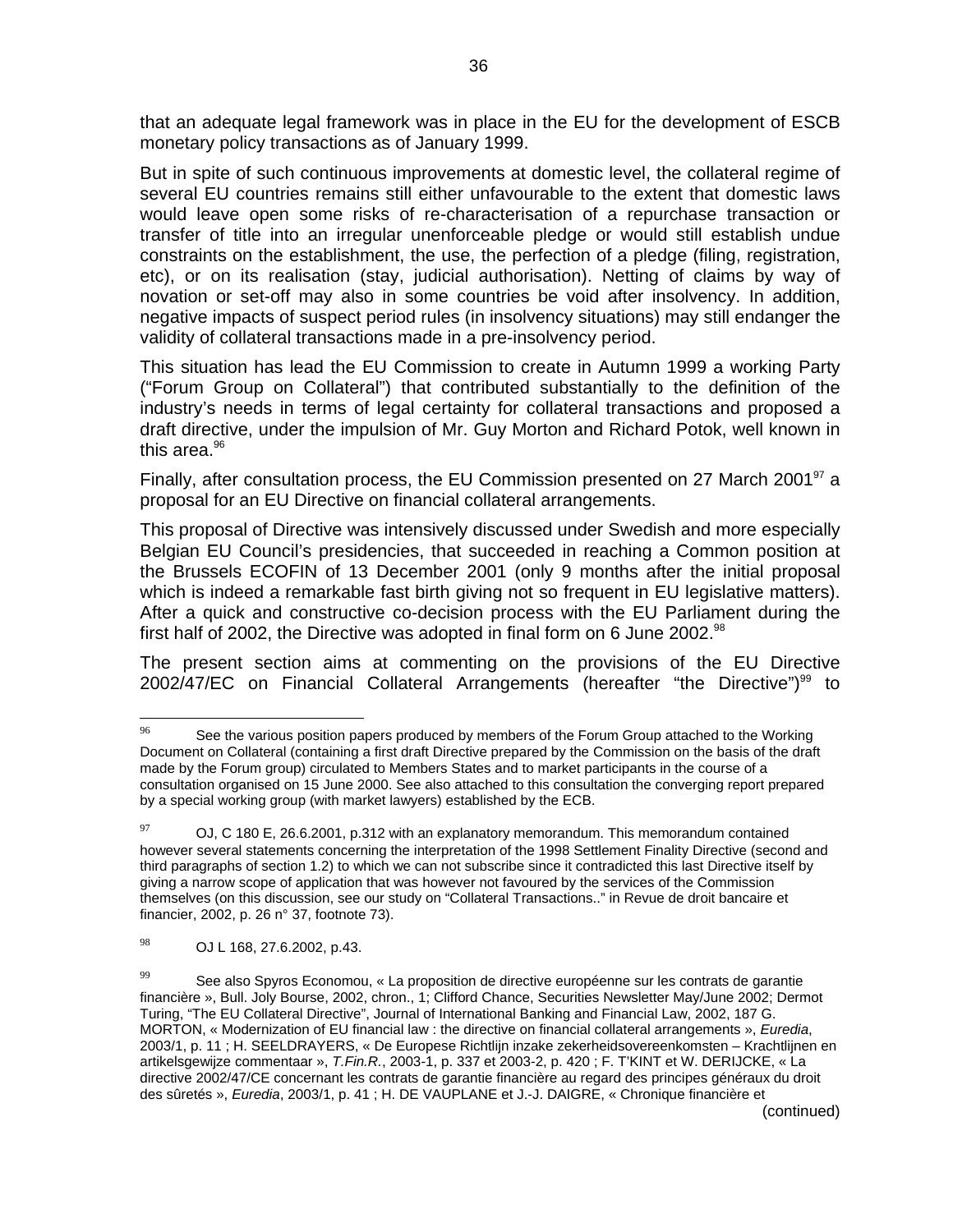understand their rationale, already pretty well described in the detailed recitals of the Directive that looks sometimes like a kind of "User Guide"<sup>100</sup> as some provisions of the Directive<sup>101</sup>. Needless to specify that our aim should be to provide a first commentary of the Directive rather than to review it in detail at the light of a comparative law survey<sup>102</sup>.

We will review the scope of the Directive (I), the removal of collateral formalities (II), the pledge's provisions (III), the transfer of title's provisions (IV), the provisions common to both collateral instruments (V), the applicable law (VI) to finally conclude on the foreseeable achievements of the Directive (VII).

# *1. The scope of the Directive*

The scope of the Directive was probably amongst the most sensitive topics during the consultation process and discussions at the EU legislative-making level.

Indeed, if almost all Members States representatives were of the opinion that the Directive was necessary to remove remaining legal risks from substantive laws within the EU for the benefit of financial markets and transactions, there were diverging views with respect to the assets to be covered and more importantly about the type of counterpart qualifying as protected collateral taker and collateral provider under the Directive.

# a. Relevant types of collateral instruments

Pursuant to Article 1.1, the Directive applies to "financial collateral arrangements" (hereafter "Collateral") that take the form of either a "security financial collateral arrangement" or a "title transfer financial collateral arrangement" as defined in Article  $2.1.$ 

This covers basically any type of **contractual**<sup>103</sup> **security interest** (especially a **pledge**), where the collateral provider remains the owner of the pledged assets transferred as security to the collateral taker, and **transfer of title for security purposes** (including in particular repurchase transactions), where assets are transferred (against others) in full

 boursière », *Banque & Droit*, mai-juin 2003, p. 30, spéc. p. 38 ; W. BOSSU, « De Richtlijn betreffende financiëlezekerheidsovereenkomsten : inhoudelijke analyse », in *Sûretés bancaires et financières – Bancaire en financiële zekerheden*, M. Tison (ed.), Série: Cahiers AEDBF/EVBFR-Belgium n° 15, Bruxelles, Bruylant, 2004, p. 227.

100 See for example recital 14.

<sup>101</sup> See Article 2.1 (n) on the definition of "close-out netting provision" that is inspired by Section 10 of the 1995 GMRA ("Global Master Repurchase Agreement") on repo transaction elaborated by ISMA (compare with the same provision in the 2000 version of the same GMRA); on the PSA/ISMA GMRA, see G.Morton in "Cross-Border Securities (Repo, Lending and Collateralisation)", edited by Tyson-Quah, FT Law & Tax, p.31.

 $102$  See however already the remarkable study of JP Deguée, already quoted above, in Euredia 2002 that contains elements of comparative law on collateral-related matters.

 $103$  Excluding therefore security interest only created by operation of law like statutory liens that are however also used in some jurisdictions as collateral technique by financial institutions and operators of payment and settlement systems.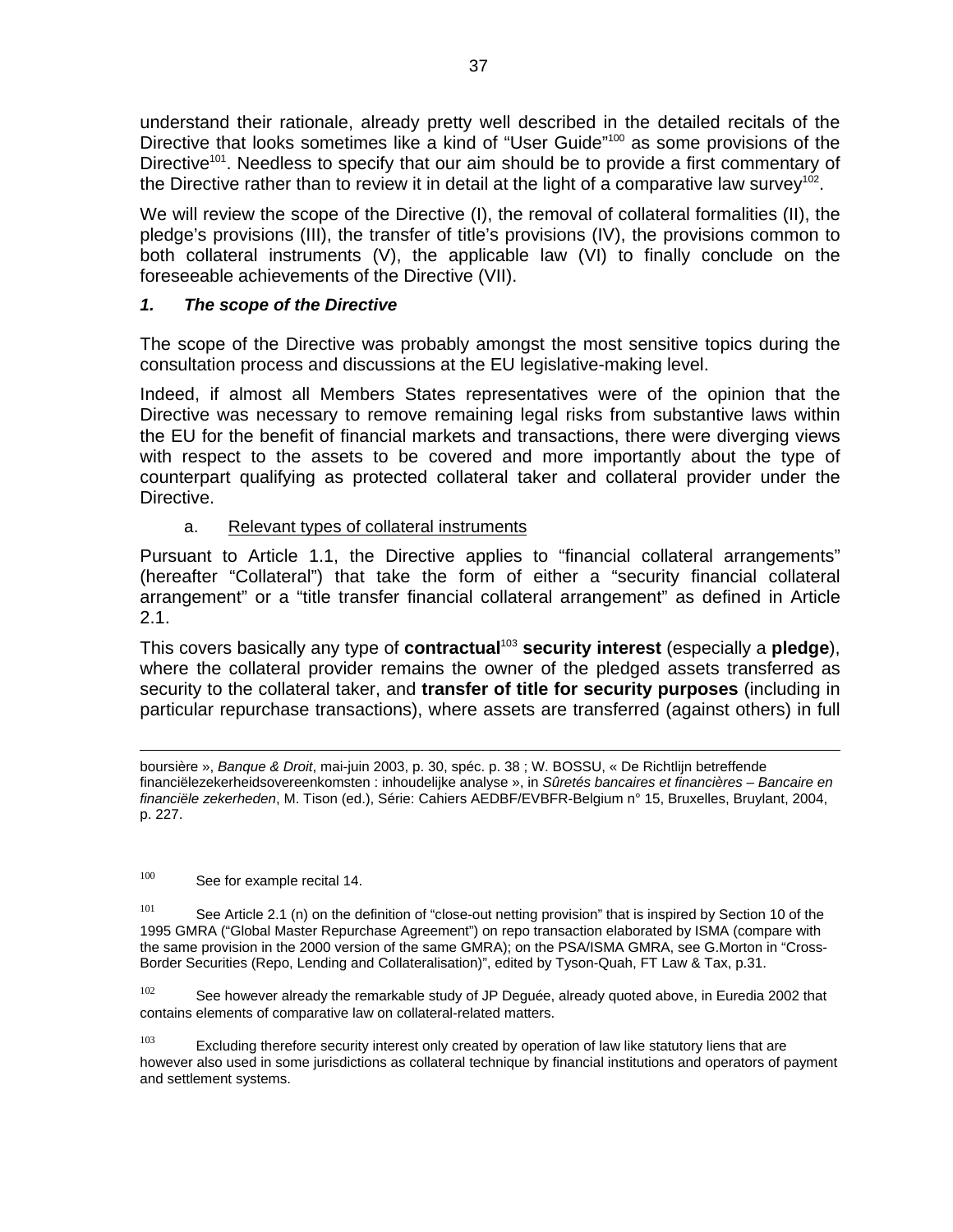ownership but with the duty to retrocede equivalent assets at the maturity of the transaction.104 Additional constitution of collateral by way of **margins calls** ("top-up collateral" aiming at marking-to-market the value of the assets to cover both parties against any market risk deriving from changes in the market value of the assets) is also protected (see in particular Article 8.3).

#### b. Relevant assets

The Directive applies to Collateral relating to cash or financial instruments (Article 1.4 (a)).

By cash, the Directive is referring to cash credited to an account (Article 2.1 (d)) which means that as usual in most countries, the subject of a pledge of cash will be the claim in reimbursement against the institution holding the cash account, since the cash itself will become the property of the intermediary as a result of the fungibility of cash deposits unless otherwise organised by the law governing the cash account. Banknotes as such are explicitly excluded according to Recital 18.

By financial instruments (hereafter "securities"), one means:

"Shares in companies and other securities equivalent to shares in companies and bonds and other forms of debt instruments if these are negotiable on the capital market, and any other securities which are normally dealt in and which give the right to acquire any such shares, bonds or other securities by subscription, purchase or exchange or which give rise to a cash settlement (excluding instruments of payment), including units in collective investment undertakings, money market instruments and claims relating to or rights in or in respect of any of the foregoing" (Article 2.1 (e)).

This is intending to cover all debt and equities instruments (including warrants, options and futures) plus the securities entitlement organised in some jurisdictions (like in Belgium, Luxembourg and the USA) giving to the holder of a securities account, not a direct and traceable property rights on the underlying securities held abroad via subcustodians, but co-ownership rights on a pool of fungible securities (the co-ownership right does not apply directly on each of the underlying securities held on a fungible pooled basis but on the book-entry interests in securities as recorded in the books of the intermediary). In such systems, what is transferred or pledged is not the underlying securities but the co-ownership rights of the collateral provider on the pool of book-entry fungible securities vis-à-vis the intermediary holding the securities account. This is the sense of the term "*right in or in respect of any of the foregoing*".<sup>105</sup>

<sup>104</sup> On this type of collateral, see our study on " Protection juridique des systèmes de paiement et de règlement-titres en Belgique", in Revue de la Banque, 2000, p. 318 and 319, n° 12; see our study on « Les effets externes des conventions en matière financière » in Les contrats et les tiers, (Ed. ABJE, Jeune Barreau de Bruxelles, Vlaams Pleitgenootschap bij de Balie te Brussel, 1995), p. 213 n° 18.

 $105$  One will find the same expression, aiming at encompassing explicitly the same type of securities entitlements, in Article 9.2 of the SFD ("rights in securities"), in Article 24 of the WUD ("other rights in such instruments") and in the Hague Convention on the law applicable to certain rights in respect of securities held with an intermediary (Article 1.1 " any interest therein", "rights ….resulting from a credit of securities to a securities account; "interest in securities" in Article 2.1, d,e,f.). On this expression, see Johanna Benjamin, "Interests in securities", Oxford University Press 2000 n° 1.05, 2.21 and following; J. Benjamin, "Conflicts of Law and Interests in Securities", in "Cross-Border Securities (Repo, Lending and Collateralisation)" by K. Tyson- (continued)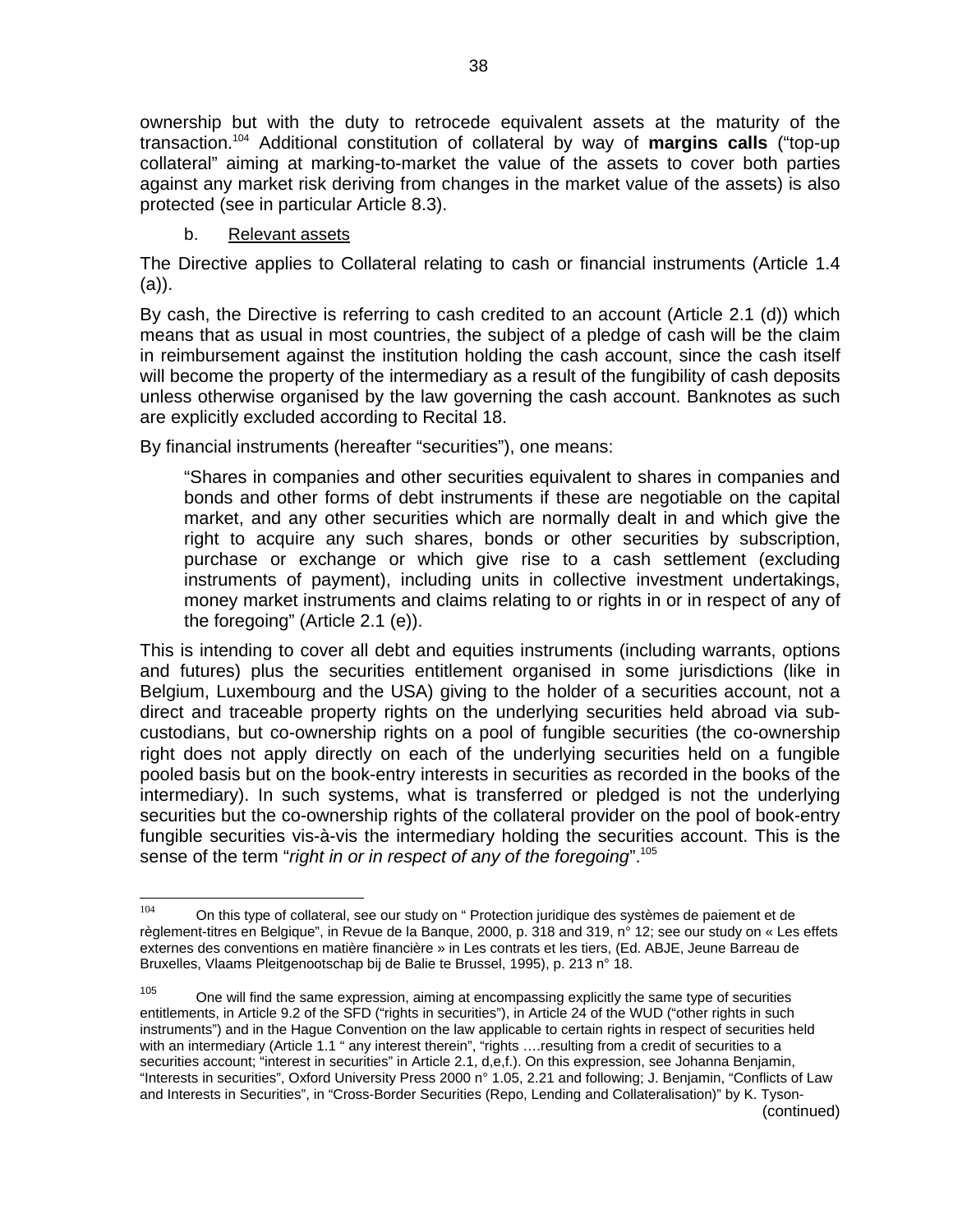Claims against the intermediary holding the securities account in question in relation to (actual or future) delivery of securities to be recorded on the account are also covered by the definition and may be subject to collateral arrangements under the Directive.

c. Type of protected counterparts

This was one of the most discussed topics since several countries, probably under the pressure of their ministry of Justice, did not want to extend the benefit of the protective regime of the Directive (derogatory to a major extent to usual collateral and insolvency regimes laid down in civil, commercial and insolvency legislation) to non-financial institutions (a fortiori not to natural persons) while others were more favourable to the inclusion of commercial companies active on financial markets, at least those having a certain size in terms of capital/own assets which could not be regarded necessarily as unequal when dealing with financial counterparts.

This last conception was proposed by the Commission in its initial proposal that included "person…whose capital base exceeds EUR 100 million or whose gross assets exceed EUR 1000 million at the time where financial collateral is actually delivered…" (Article 2.4 (c)). But the common determination of the financial base – and the thresholds- in relation to a specific collateral transaction was too complicated in view of the above divergence of approaches.

In order to reach an agreement on the Directive, a compromise was finally found on the following scope of the Directive (Article 1.2. (a) to (e)) including:

- All financial institutions (credit institutions, insurance undertakings, UCITS, investment firms, other financial institutions) under the meaning of applicable directives;
- Public bodies (Treasury agencies, financial institutions of public nature, etc), central banks, the ECB (plus the BIS, IMF, EIB, etc),
- Central counterpart in clearing systems (Clearnet, LCH, etc) and settlement agent or clearing house under the meaning of the Settlement Finality Directive (operators and transfer/paying agents in securities settlement systems designated by each Member State) and assimilated representatives (see Article 1.2 (d))
- And finally "a person other than a natural person<sup>106</sup>, including unincorporated firms and partnerships, provided that the other party is an institution as defined [above].

Quah, F.T Law & Tax (1997), n° 2.3 and following, p.16; in the context of Belgian Royal Decree n° 62 of 1967 relating to book-entry circulation of securities, governing the rights of participants in the Euroclear system, see L. De Ghenghi and B. Servaes "Collateral held in the Euroclear System: a legal overview", Journal of International Banking and Financial Law, March 1999, p.85-87; Bart Servaes, "Het immobiliseren van effecten: Het Belgisch juridisch kader" in "Nieuw vennootschap-en financieel recht 1999" ( Jan Ronse Instituut-KU Leuven), p. 513. See also our commentary of Article 9, n° 62 below.

 $106$  One will note that some E.U. countries have implemented the Collateral Directive beyond its terms (based on the analysis that the Directive was setting up minimal harmonization rules) by applying the new collateral regime even to natural ("physical") persons (see for example the Belgian Act dated 15 December 2004 relating to financial collateral\_; on this new law, see e.g. J.P. Deguée and D. Devos "La loi relative aux sûretés (continued)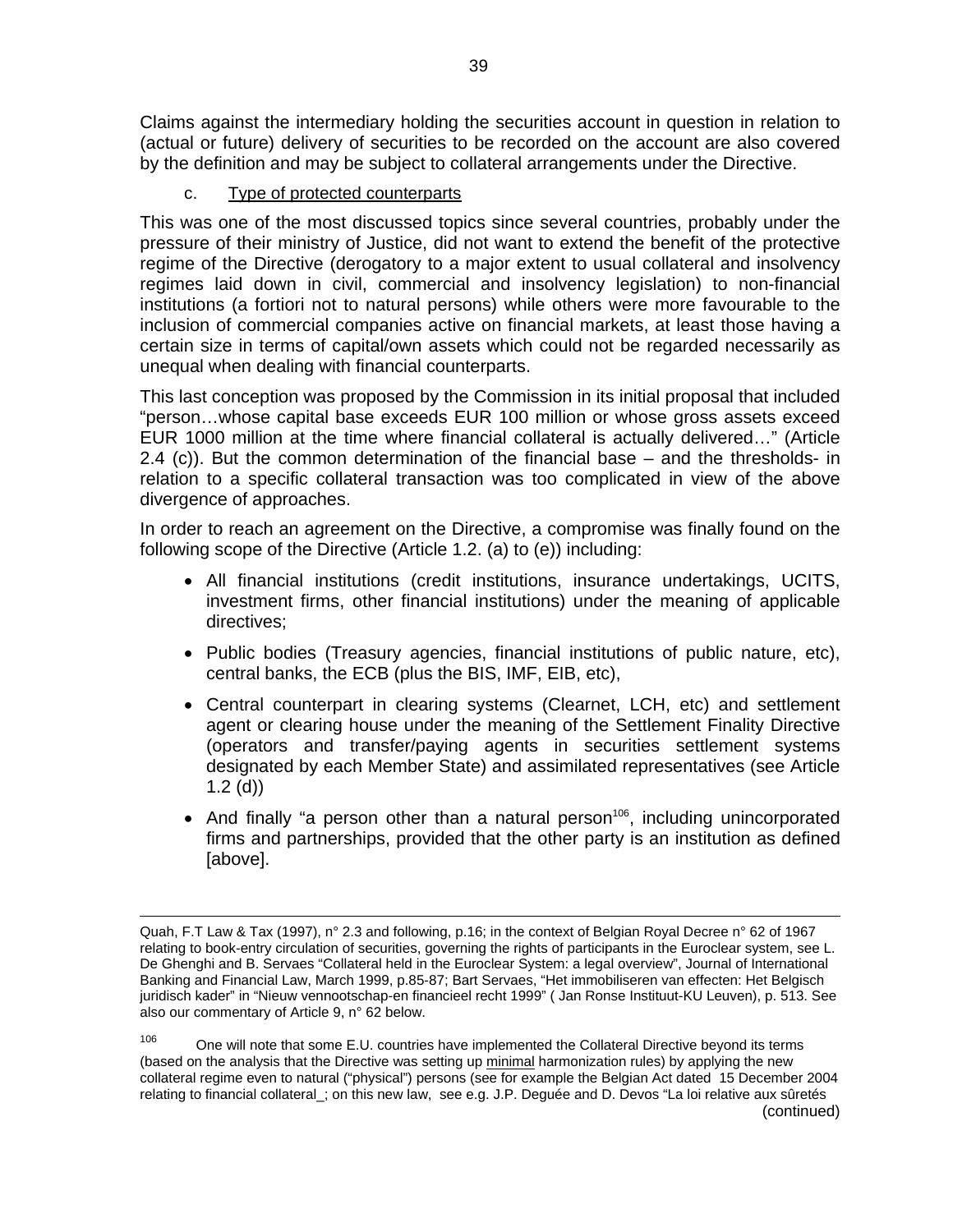Commercial undertakings are therefore included as possible counterparts in financial collateral arrangements without requiring any minimal financial conditions. However, Article 1.3 reserves the faculty for a Member State to exclude from the scope of the Directive financial collateral arrangements where one of the parties is such a nonfinancial person, at the request of those countries that were opposed to such inclusion (on the consequences of such "opting-out", see below in conclusions).

Subject to the above possible exclusion, the Directive will apply if both collateral provider and collateral taker(s) belong to the above categories (Article 1.2) being either both "financial institutions" or at least one "financial" institution dealing with one nonfinancial legal person (e.g. a company).

#### *2. Removal of collateral formalities*

One of the goal of the Directive is to simplify drastically the various formalities prescribed by some national legislations, especially in pledging arrangements, for the creation or the validity of a pledge between parties (written agreement, delivery of the assets, certification by way of notarial/public registration), its perfection or enforceability against third parties (delivery of the pledged assets, notification, publicity by way of registration of the pledge agreement in a public register ("filing" as the one foreseen for example by Section 395 of UK Companies Act 1985) that can be required in the country where the assets are located and/or in the country of the incorporation of the collateral provider, etc) or even its admissibility as evidence (notarial document, stamp, deed).

To that end, Article 3 states that "Member States shall not require that the creation, validity, perfection, enforceability or admissibility in evidence of a financial collateral arrangement or the provision of financial collateral under a financial collateral arrangement be dependent on the performance of any formal act". Recital 10 gives a non-exhaustive list of such formal acts<sup>107</sup>.

This removal of external formalities relating to pledging and transfer of title arrangements does not mean however that financial Collateral can be established by mere oral agreement between collateral provider and collateral taker without any externalisation of their will to create such Collateral. There are indeed two types of mitigating factors that are foreseen by the Directive:

a. There is still a practical need to deliver the assets subject to a pledge or a transfer of title to the collateral taker, either in its account or in an account held on behalf of both parties by a third party (who can be the operator of a settlement system or any other custodian) or even to keep the assets in the account of the collateral provider but as being pledged in favour of a collateral taker with adequate measures to block such assets to be taken by the intermediary holding the account. Otherwise the collateral taker would be in a situation where in case of default of the collateral provider, he might discover

financières du 15 décembre 2004- Lignes directrices", Rev. Droit bancaire et financier, 2005, p. 155-163 and the following studies in the same publication).

<sup>&</sup>lt;sup>107</sup> This recital 10 specifies that acts that are required for the transfer or the creation of a security interest on physical securities not held in book-entry form, like endorsement for security purposes of instruments to order (bills of exchange, etc) or registration of a pledge directly on registered securities in the issuer' books, should not be regarded as such formal acts.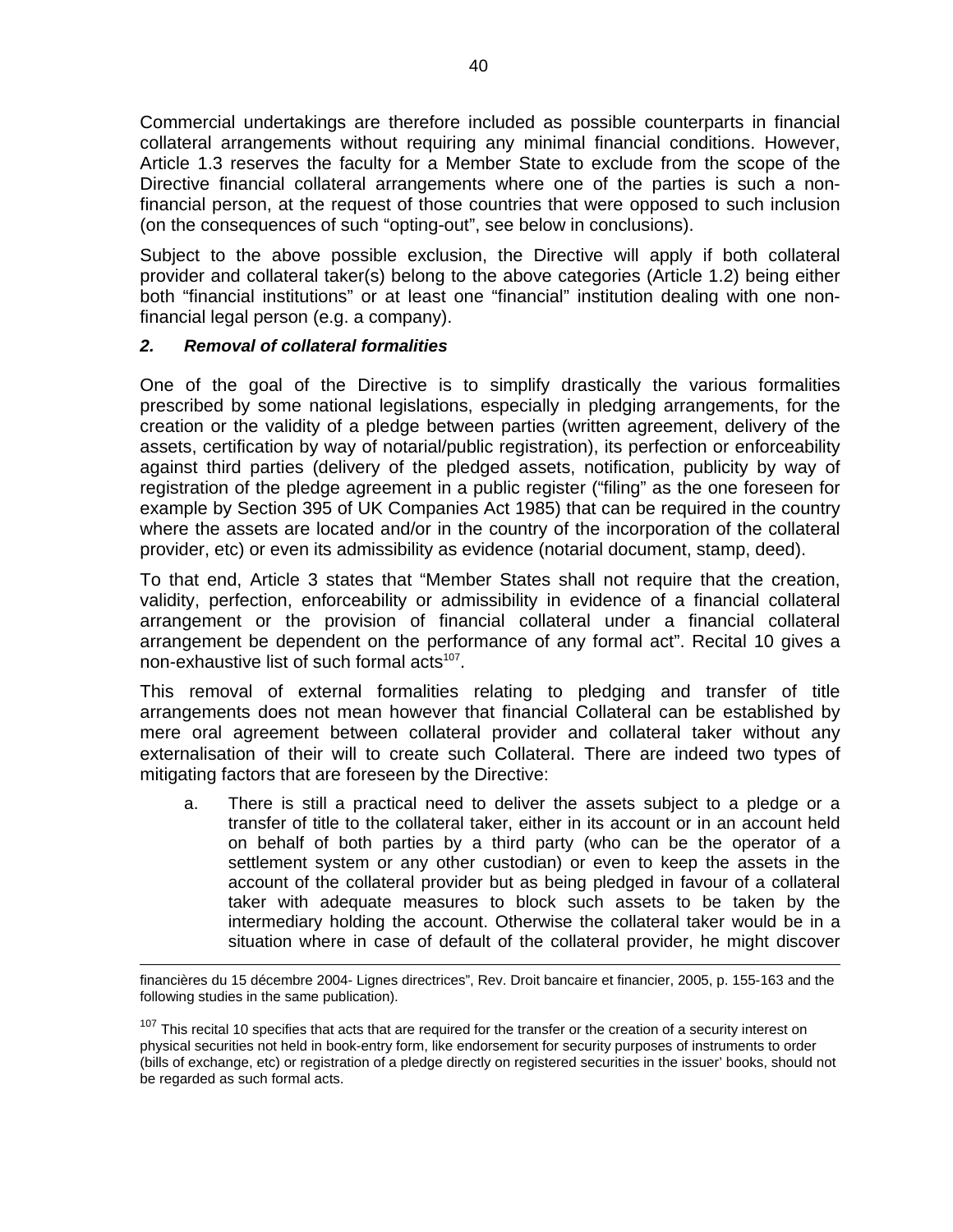that his collateral has lost its object-and therefore its goal- because of the previous transfer of the assets to another party (assuming the good faith of the latter which should be usually the case, especially in the absence of any publicity measures) if no blocking measure was put in place.

This is why the Directive is only applicable to Collateral "once it has been provided" (Article 3.2; see also Article 1.5) which means once "delivered, transferred, held, registered or otherwise designated so as to be *in the possession or under the control* of the collateral taker or of a person acting on the collateral taker's behalf" (Article 2.2; see also recital 9). A typical example will be the usual practice of identification of the assets as being pledged through the use of designated pledged securities and cash accounts (in the name of the collateral taker or even in the name of the collateral provider as long as the assets posted in such pledged account can be blocked up to the amount of the guaranteed claim or exposure of the collateral taker) held with an intermediary (a bank, a settlement system).

A certain form of dispossession is therefore still required under the Directive (see also Recital 10) which should give some comfort to those jurisdictions that were either reluctant to remove completely collateral formalities and/or willing to preserve this traditional feature of pledging arrangement linked to their right in rem's nature implying as a rule dispossession (as in French or Belgian law).

b. The second mitigating factor is the requirement of a written evidence for both the Collateral agreement (the Directive refers to "arrangement", without defining what it means, which seems broader that just the pledge or transfer of title agreement but in practice one may wonder what it is intended to cover) and the provision (see a) above) of such collateral (Articles 1.5 and  $3.2^{108}$ ).

The Directive specifies that such evidence of the provision of collateral "must allow for the identification of the financial collateral to which it applies. For this purpose, it is sufficient to prove that the book entry securities [evidenced by entries in a register or account maintained by or on behalf of an intermediary: Article 2.1 (f)] provided as collateral have been credited to, or form a credit in, the relevant account [as defined under 2.1 (h); see below] and that the cash collateral has been credited to, or forms a credit in, a designated account" (Article 1.5, second paragraph).

The Directive adopts a modern approach by allowing to take into consideration book-entries evidenced "by electronic means and any durable medium" (Article 2.3) and more generally any evidence " legally equivalent" to written evidence (Article 3.2) that seems to refer to other admissible evidence (see in that sense Recital 11: "in any other legally enforceable manner" foreseen by the lex contractus) under some national legislations as in commercial matters, where a Court may discretionary appreciate

<sup>108</sup> One will find several times in these two provisions the requirement that arrangements and provision of the collateral must be evidenced in writing, duplication that appears more as a "credo" inserted to ease adoption process but this does not really seem justified from a legislative point of view…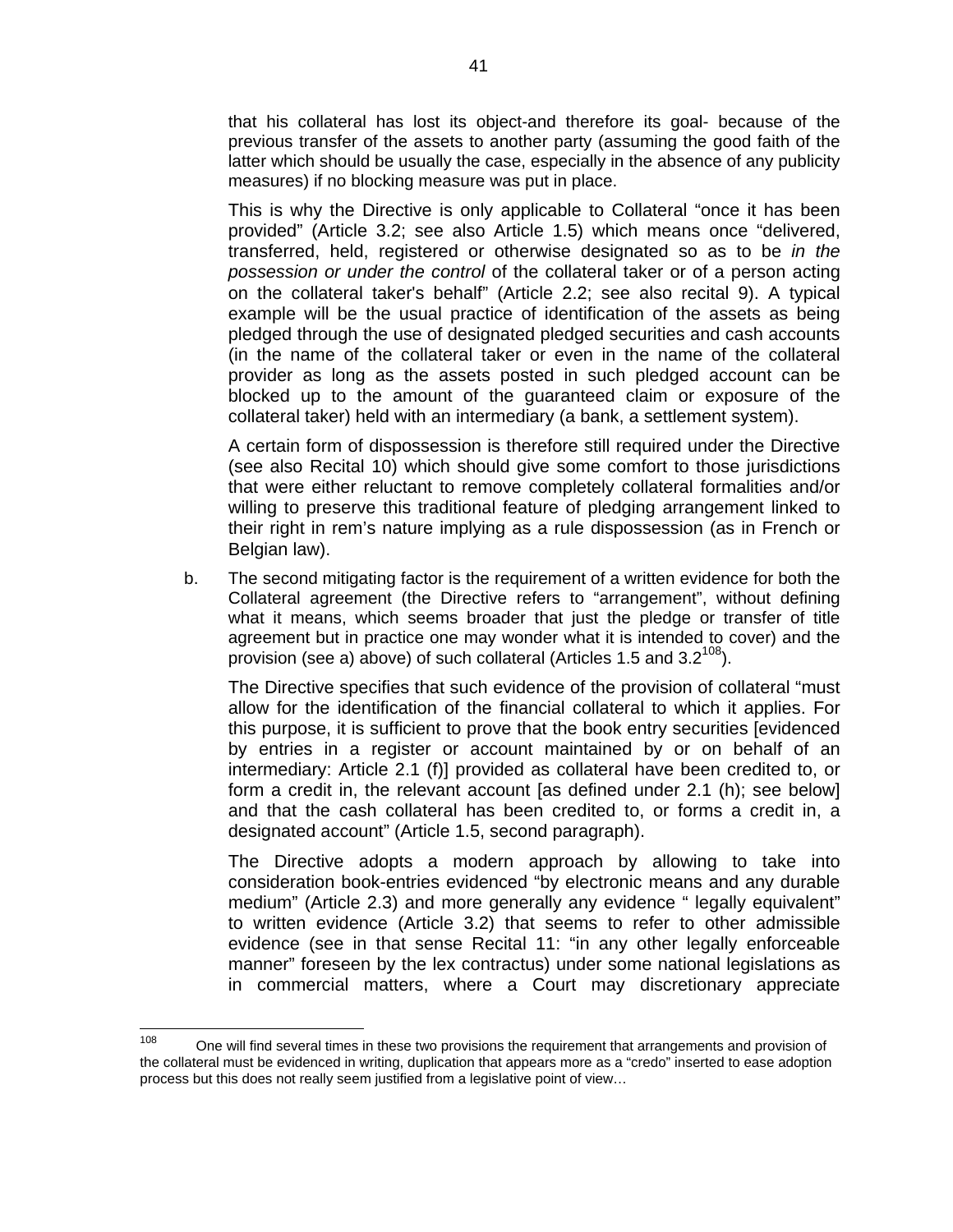(admitting all evidence means like tape recordings, etc) whether an obligation is established or not, including by way of testimony and assumptions.

# *3. Security Financial Collateral Arrangement (Pledging)*

Two provisions are specifically addressing pledging arrangement: Article 5, establishing a right of use of the pledged assets by the collateral taker and Article 4 on the enforcement of such pledging arrangements.

# a. Right of use (Article 5)

Such right of use (or re-use) on the side of the collateral taker (sometimes also known as "rehypothecation", especially in the US practice) seems rather revolutionary for jurisdictions influenced by the French "Code Napoleon" to the extent that under these laws, a pledgee can not as a rule dispose in any manner of the pledged assets transferred to him (especially by using them in the course of another transaction with a third party) since this is not regarded as an admissible right for a collateral taker<sup>109</sup> who should instead take care of the assets still belonging to the debtor (acting as pledgor) who has consequently the right to recover them back upon payment of the secured claim of the pledgee. In case of infringement of such prohibition, the pledgee may even loose his rights as secured creditor on the re-used assets ("déchéance pour abus de jouisssance"; see Article 2082 of Civil Code).

However, the practices on the international financial markets show that such right of use is very common among many market players (especially with US counterparts) who consider this latitude as a pre-requisite to mobilise efficiently their collateral portfolio instead of freezing it in the framework of "classical" pledges, in cases where for any reason<sup>110</sup>, transfer of title (implying by nature a transfer of full ownership with the associated right of re-use for the transferee) may not be available. The downside is of course that by allowing the use of the pledged assets by the collateral taker for the purposes of other transactions with third parties (outright sales, repo, margins, pledges, loans, etc), the initial collateral provider is exposed to a credit risk on its creditor since it would have no guarantee that once fully reimbursed, the collateral taker will be able to transfer back equivalent assets to those initially pledged and re-used in the meantime.

In order to give to European financial institutions the same flexibility than the one enjoyed already today by some market players, it was finally agreed to introduce such right of use for collateral taker in pledging arrangements under the following conditions:

• The terms of the collateral arrangement must of course provide for such right (Article 5.1);

<sup>109</sup> We should however point out that it is agreed, even in French law jurisdictions, that with the consent of the pledgor, a pledgee may of course validly use the pledged assets (De Page, Traité de droit civil, VI, n° 1088-B in fine); compare with the situation under English Law: J. Benjamin, "Interests in Securities", Oxford University Press, n° 5.46 and following, also promoting the reform of English Law's equitable rules traditionally restricting rehypothecation of collateral.

<sup>110</sup> Reasons may be linked e.g. to tax, accounting, capital adequacy, risks management, legal risks considerations; see Dermot Turing, (2002) 5, JIBFL (188).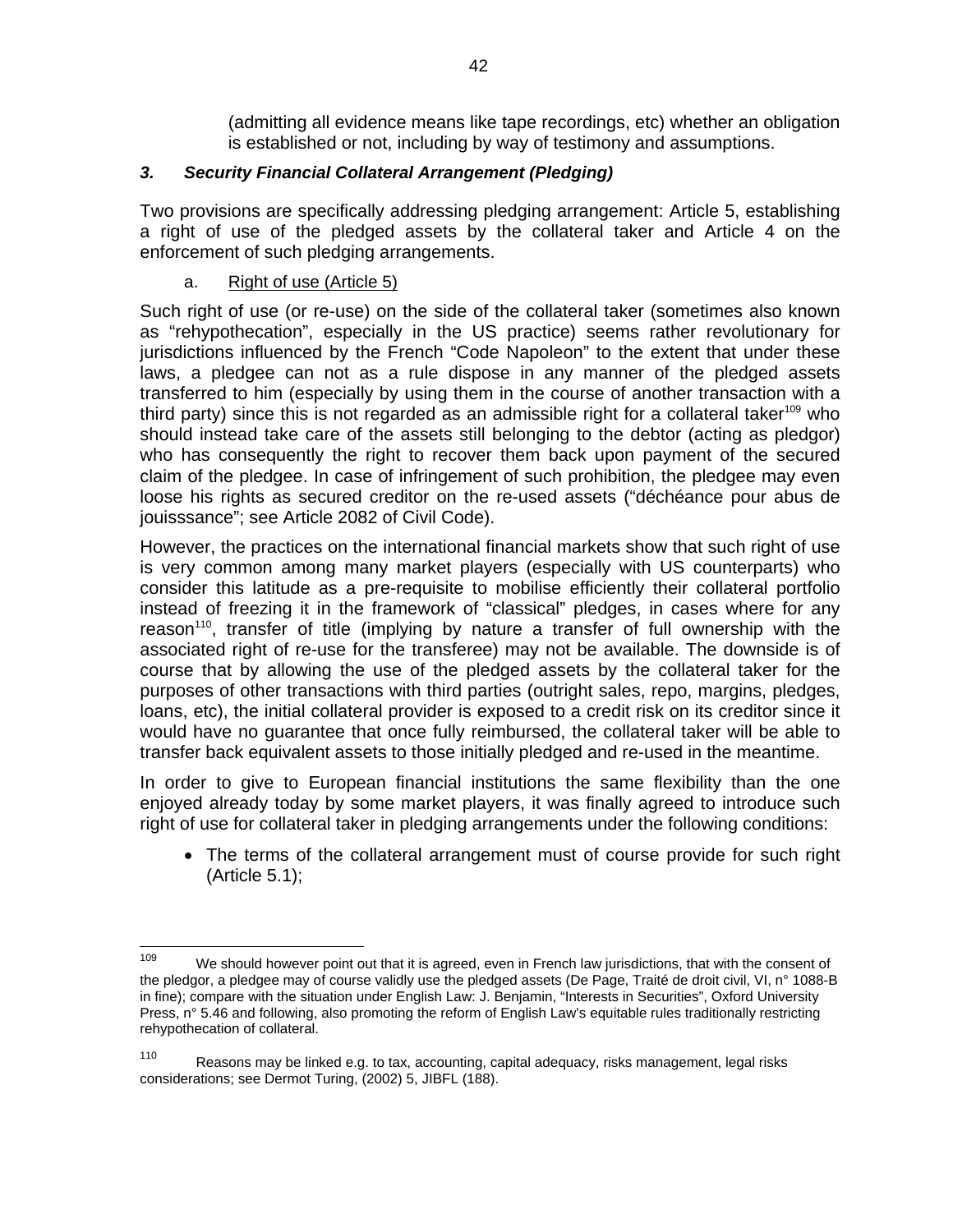- The collateral taker must incur an obligation (which can then be set-off; see the following bullet point) to transfer equivalent collateral111 (to the one he used) at the latest on the due date for the performance of the secured obligations (Article 5.2);
- On that date, either the initial pledged assets will be replaced by equivalent assets, or the value of such assets in replacement due by the collateral taker (that were finally not be provided) will be set-off against the amount of the secured claim owed to it by the collateral provider, in order to give to the latter a certain protection against pledgee's default.
- The equivalent collateral shall not give rise to a new pledge (that may be challenged as preference or by virtue of any suspect period rules) but instead will continue to be governed by the initial security financial collateral arrangement as having been provided at the same time as the initial collateral (Article 5.3);
- Such right of use can no longer be sanctioned by a "déchéance" or any termination of the pledge or of the rights of the pledgee (Article 5.4):
- Close-out netting in case of default should be allowed in order to give effect, if necessary, to the set-off laid down in Article 5.2, second paragraph (see third bullet point above).
- b. Enforcement of pledge arrangements (Article 4, paragraphs 1-4)

Contrary to the heading of the provision, the first four paragraphs of Article  $4^{112}$  aim at addressing enforcement only of *security* financial collateral arrangement (pledging) by imposing on Members States to ensure that in case of default of the collateral provider (defined by the concept of "enforcement event"113), the collateral taker shall be able to realise the assets pledged (in accordance with the terms of the collateral agreement) through one of the following methods:

- For securities, by way of sale or appropriation 114 of the assets;
- For cash (and securities if any), by way of setting off the amount of cash (or the value of the securities) against the amount of the secured obligations due to the collateral taker (Article 4.2).

As we can see, appropriation of the assets is foreseen in addition to the classical way to enforce rights of a pledgee through the sale of the assets. This is also quite

114 Appropriation is only possible if contractually foreseen including with respect to the valuation of the assets (Article 4.2).

<sup>111</sup> The term « collateral » here is used to refer to the assets and not to the legal form of the arrangement.

 $112$  The two last paragraphs are common to both pledge and transfer of title arrangements and will be addressed in the following section of this paper, for clarity sake.

 $113$  "Enforcement event" means an event of default or any similar event as agreed between the parties on the occurrence of which, under the terms of a financial collateral arrangement or by operation of law (as it is organised, for example, in German law for transfer of title), the collateral taker is entitled to realise or appropriate financial collateral or a close-out netting provision comes into effect" (Article 2.1 (l)).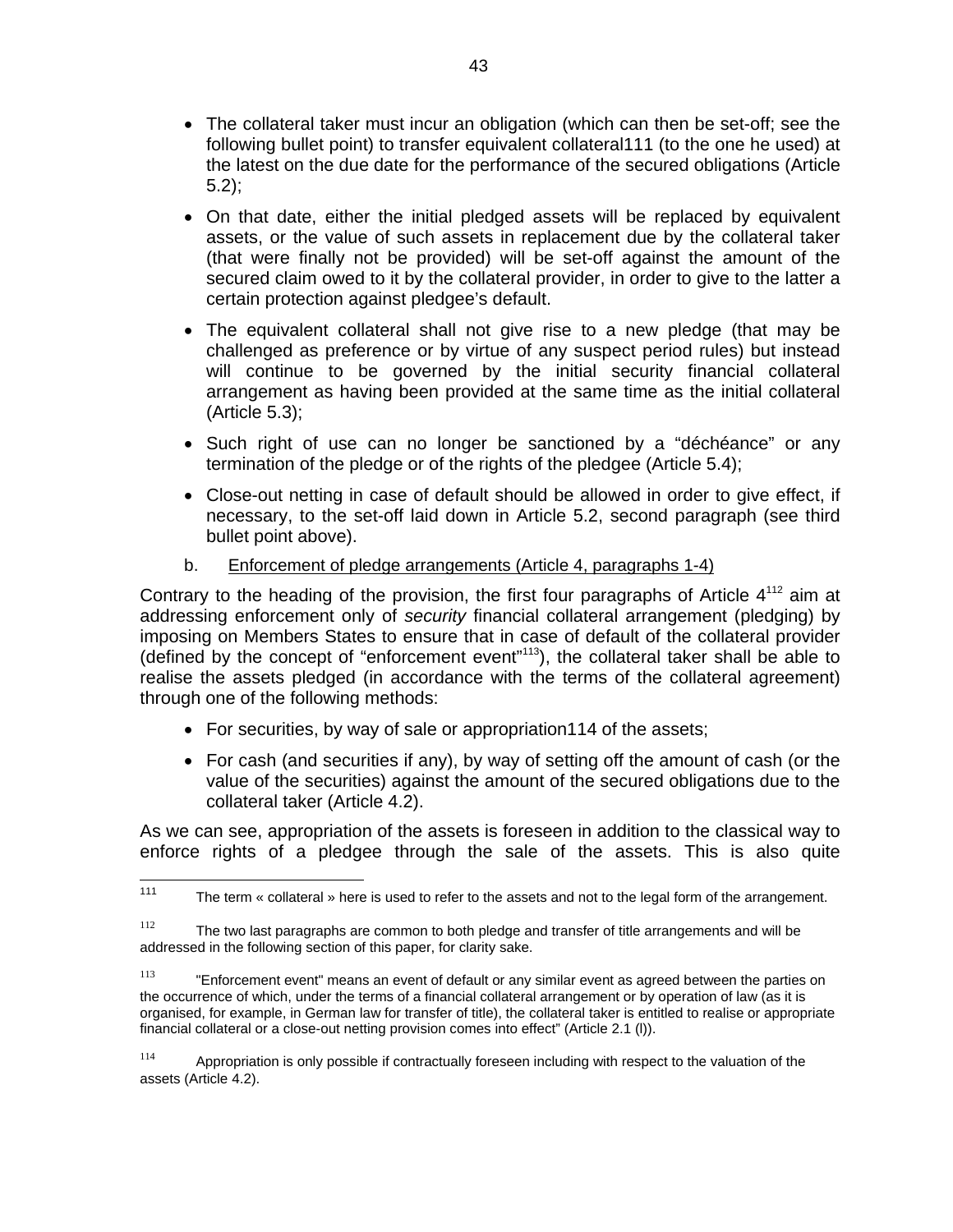revolutionary (as the right of use) for some jurisdictions (again generally those inspired by French civil law<sup>115</sup>) where traditionally, appropriation of the pledged assets by the pledgee is not allowed (it is even a public policy prohibition: see Article 2078 of Civil Code; Articles 4 and 10 of Belgian law relating to commercial pledge) since it is viewed as eluding the formal requirement to seek the prior authorisation of the competent Court before realising the assets  $-$  which is the normal rule  $-$  or, as an exception, by appropriating them<sup>116</sup> again upon prior judicial authorisation. But such formal requirement to obtain prior judicial authorisation before any enforcement has been gradually removed in the collateral laws of most countries over the past ten years so that appropriation as such (already foreseen for transfer of title arrangements as a natural result of the transfer of the full ownership to the collateral taker/transferee) should not be regarded any more as conflicting with the key features of pledging arrangements, especially in the financial area.

It is again open to Member States-that did not allow appropriation on the date of the Directive (27 June 2002) to refuse to implement in their legislation such appropriation mechanism for pledge arrangements and accordingly – which is more debatable in our view – not to recognise it when laid down in pledging arrangements governed by another law which would organise such technique (Article 4.3). This is another "optingout" provision introduced for compromise's sake.

All enforcement techniques (sale, appropriation and set-off) of pledging arrangements must take place in accordance with the terms of the pledge agreement, without being subject to any other external requirement (that would be laid down in national law) such as to give prior notice, to seek prior judicial authorisation (see above), to organise a public auction, or to observe a certain time period (Article 4.4), before realising the pledged assets in order to be paid on the proceeds (or as a result of the appropriation or of the set-off). As mentioned above, this simplification of the enforcement proceedings was already introduced in many European and US laws in the past few years and the objective is now to impose such simplified realisation proceedings within the EU, beyond the scope (most often narrowly interpreted by national authorities, which is incorrect in our view) of the Settlement Finality Directive focusing on designated systems and their participants. With the Collateral Directive, the aim is now to encompass all collateral transactions between financial institutions (and even with commercial companies, subject to EU Member States' opting-out) whether or not made through a system (or, in the above incorrect narrow interpretation, in favour of the operator of the system).

# *4. Protection of Transfer of Title Arrangements (Article 6)*

Article 6.1 states very simply that "Member States shall ensure that a title transfer financial collateral arrangement can take effect in accordance with its terms" which means that the validity of a transfer of title for security purposes can no longer be put in question through its re-characterisation by a Court into a pledge (see recital 13).

<sup>115</sup> See Fabrice Leduc, « Le gage translatif de propriété: mythe ou réalité », RTD civ. 1995, 307, where the author concludes that pledge under French law can not lead to a transfer of ownership on the pledged assets in favour of the pledgee.

<sup>&</sup>lt;sup>116</sup> On this issue, see our above-mentioned study on Belgian regime protecting payment and settlement systems, Rev. Banque, 2000, p. 318 and 319, with the references quoted in the footnotes.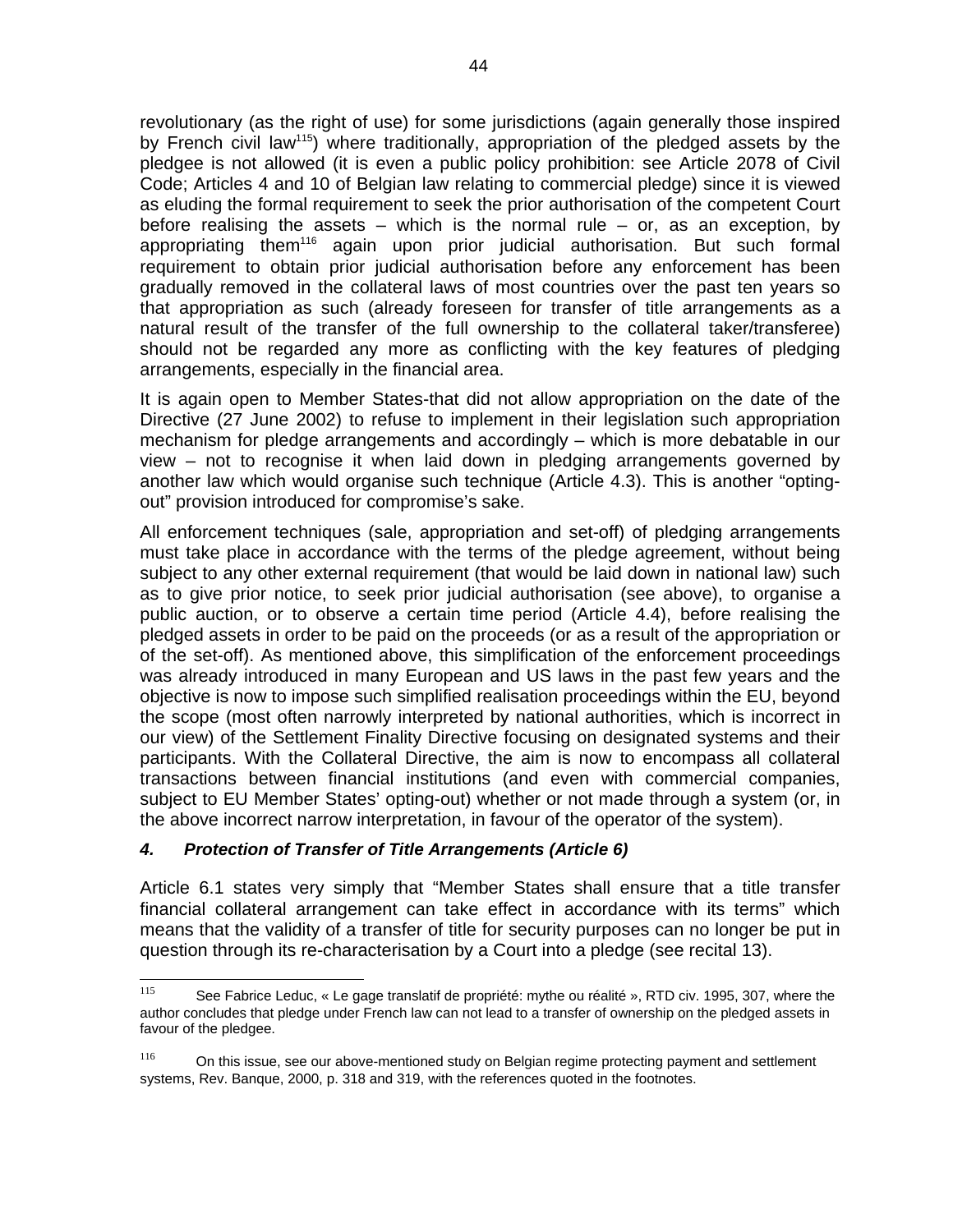It is worth to remind that in the 80ties the validity of repurchase transaction (that is a spot sale of securities against cash coupled with the reversed forward sale transaction where the initial buyer re-sells in turn equivalent securities to the initial seller; hereafter "repo") was challenged in the  $US<sup>117</sup>$  because of the economic purposes of such transaction that may be regarded as a credit in cash secured by way of securities transferred as collateral (one could also see it as a loan of securities secured by cash) while from a legal point of view it is a sale implying a full transfer of ownership of the securities to the buyer (even if it is a transfer of ownership for security purposes). This economical approach is generally the one adopted from a tax and accounting viewpoints that tend to analyse the transaction as a secured credit, the securities remaining accounted as belonging to the seller which is also the beneficial owner of the income attributed during the lifecycle of the repo, unless otherwise agreed. Such analysis was then used to challenge the legal qualification of (double) sale to try to re-characterise the repo into a pledge (in view of its economic purpose) generally void or non-enforceable because of non-fulfilment of the formalities required for the creation or the perfection of such pledge (see above) $118$ .

The same debate took place almost everywhere in Europe and generated a wave of legislative reforms in order to remove such legal risk of re-characterisation (that might happen under the insolvency law of the defaulting party or under the laws of the country where the transferred assets are located as lex situs) and to organise specifically the rights of the non-defaulting party in case of failure of the other party (right to sell the assets or to purchase equivalent securities, depending on the position of the nondefaulting party; right to keep definitely the assets as a result of the transfer of ownership; close-out netting of the reciprocal obligations by set-off)<sup>119</sup>. Outside "true" repo, there are other types of transfer of ownership for security purposes (called "transfer of title") that face the same kind of legal risks and for which it was necessary to achieve legal certainty.

Article 6.2 is dealing with the hypothesis of a default of a counterpart ("enforcement event") triggering the application of a close-out netting (which is a setting-off of all<sup>120</sup> the

<sup>117</sup> See M. Stigum, The repo and reverse market, Dow-Jones-Irwin 1989, especially chapter 19 (drafted by L. Stremba), p. 333; on French law, see. Luvel-Jurgensen et Guéranger; "Le réméré, la pension et le prêt de titres", Banque 1992, p. 144 and 246; P. de Lapasse, "Le nouveau régime juridique des opérations de pension", Bull. Banque de France (n° 7) July 1994, page 67; A. Perrot, "Pension de titres et transfert de propriété", Rev. dr. bancaire 1994, p. 252.

 $118$  On this issue, see J. Benjamin, "Recharacterisation risk and conflict of laws", Journal of International Banking and Financial Law, 1997, p.513 and its updated version in the Oxford Colloquium on Collateral and Conflict of Laws (same review, special supplement, 1998, p.29); Fentiman, "Cross-border securities collateral; Redefining recharacterisation risk", Oxford Colloquium, 1998, p.38.

 $119$  On this issue, see our above-mentioned study, Rev. Banque 2000, p. 318-319.

 $120$  By encompassing all the reciprocal exposures and claims, such close-out netting provisions aim at reducing the total credit risk on the failed counterpart to the minimal net amount, avoiding cherry-picking from the liquidator of the insolvent counterpart, that is the selection of the favourable contracts from a general creditors viewpoint (those in which the non-insolvent party is debtor)-which are maintained and for which performance is sought- to repudiate the others, unfavourable to the insolvent party and its creditors, for which the counterpart in such last contracts would only have then an unsecured claim to lodge in the insolvency proceedings. By settingoff in case of insolvency all the contracts (that are interrelated in practice, like swaps and/or repos and/or loans) without distinction, one avoids such unbalanced treatment. On netting, see P.R Wood, English and International (continued)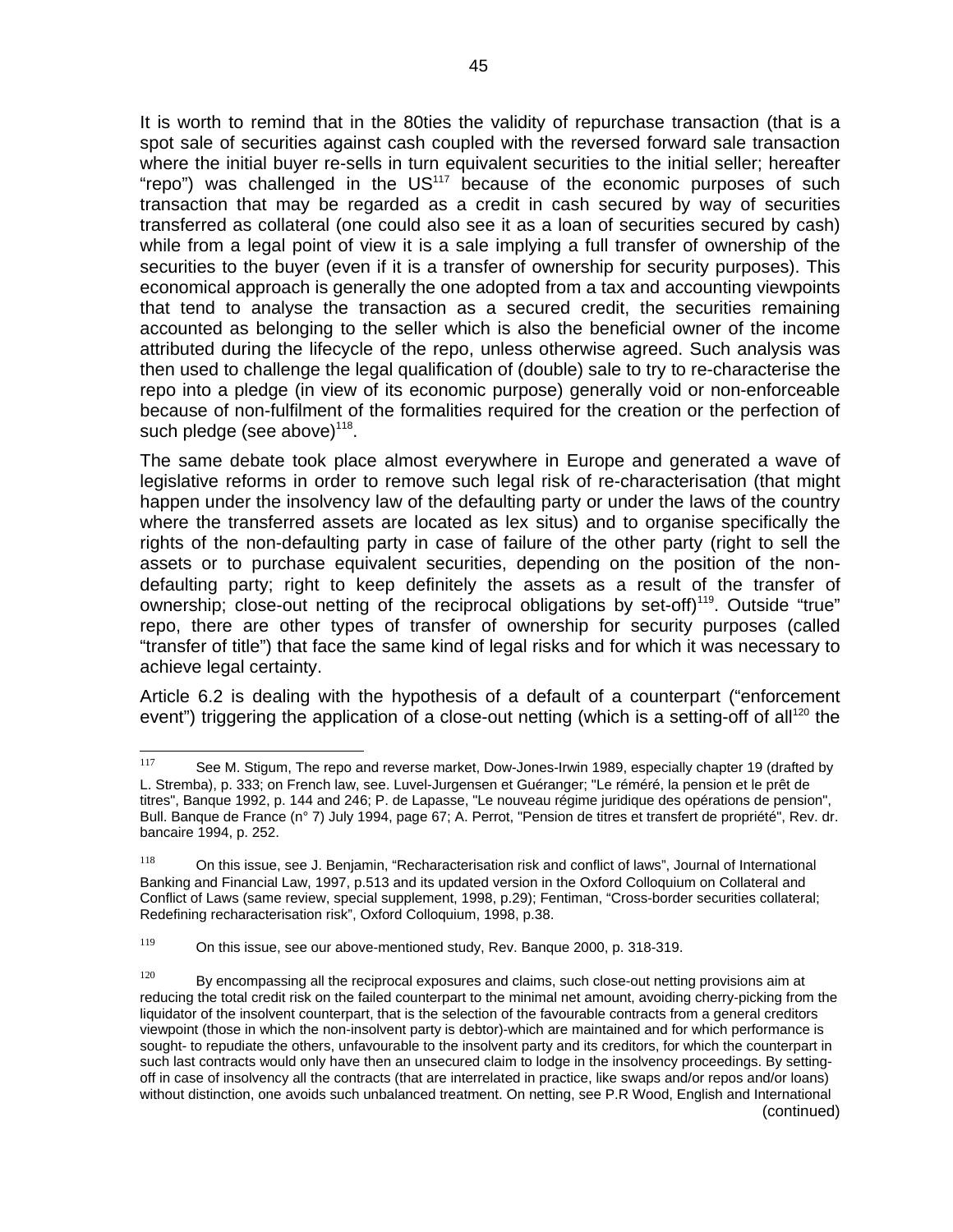reciprocal obligations to deliver cash and securities, including assets provided as margins, to mitigate the exposure of the non-defaulting party vis-à-vis the party in default, organised to take place automatically (in case of bankruptcy) or upon notice). We wonder what in fact the specific purpose of such Article 6.2 may be in view of Article 7 dealing more extensively with close-out netting provisions in all collateral  $arrangements<sup>121</sup>$ .

#### *5. Common Provisions applicable to both Pledge and Transfer of Title: close-out netting and insolvency (Article 4, paragraphs 5 and 6; Articles 7 and 8)*

**Article 7 aims at ensuring that close-out netting provisions**, **stipulated in pledge** (especially for pledge on cash and for the right of use, see above) **and transfer of title**  (for which it is the standard way to enforce the rights of the non-defaulting party; see Article 10 (c) of the 2000 BMA/ISMA Global Master Repurchase Agreement) **arrangements, may apply and will remain valid and enforceable** notwithstanding the opening of insolvency proceedings (reorganisation or bankruptcy) against one of the parties (Art. 7.1 (a)) or the occurrence of any competition between creditors imposing , in certain jurisdictions, an equality of treatment (pari passu ranking) (Art. 7.1 (b)).

Such close-out netting provisions must apply in accordance with their terms without being subject to external requirements such as a prior notice or the need to obtain prior approval from Courts (Article 7.2 referring to the formalities excluded by Article 4.4 in the context of pledge), unless otherwise agreed.

In the same vein, **Article 4.5 stipulates the same regime for financial collateral arrangements as a whole** (both pledge and transfer of title) which must take effect in accordance with their terms notwithstanding the opening of insolvency proceedings (reorganisation or bankruptcy) against one of the parties.

Article 4.6 also states that enforcement of rights (including close-out netting) of the collateral taker as organised under Articles 4, 5, 6 and 7 "shall be without prejudice to any requirements under national law to the effect that the realisation or valuation of financial collateral and the calculation of the relevant financial obligations **must be conducted in a commercially reasonable manner**" in order to allow for an ex post control by the Court on the manner by which the collateral taker enforced its rights (see recital 17) and to hold him liable for any abuse in the exercise of such rights (case of a massive sale of the relevant assets on a market which would generate a substantial decrease of their market value while it would have been possible – without major damage for the creditor – to proceed to such realisation in a progressive manner<sup>122</sup>).

Set-off, Sweet & Maxwell (1989); same author, "Principles of Netting: A Comparative Law Study", NIBE-Bank Juridische reeks (n° 20) 1994; see also our study "Le netting en droit belge", Rev. Banque 1994, p. 162.

 $121$  In addition, in a repo at least, not only the "collateral taker" but also the "collateral provider" may fail to transfer the due assets. Both failures should trigger a close-out mechanism but this is probably what was intending to mean Article 6.2 by referring only to the collateral taker since both parties have in fact the capacity of collateral taker, each for the assets transferred to him.

For an example, see Belgian Act of 2 January 1991 on public debt instruments, Article 8 organising a simplified realisation proceedings for pledge of dematerialised securities with the comments made in the Explanatory Memorandum of this provision as amended in 1996, Doc. Chambre, Session 1995-1996, 501/1, p. 7 et 8.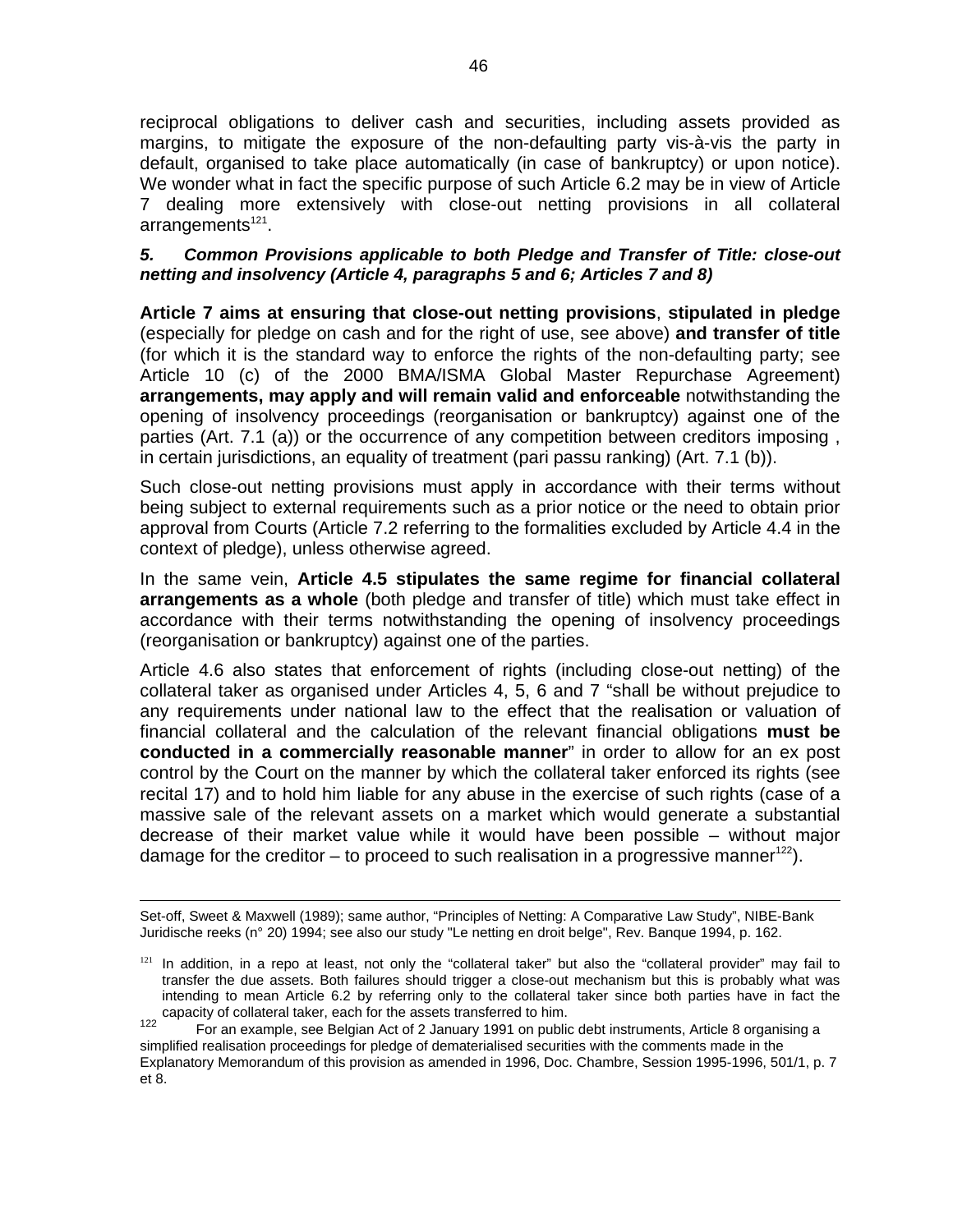**Article 8 is dealing with the neutralisation of certain insolvency rules** (mainly if not only in a bankruptcy situation since the rules in question are generally not foreseen in reorganisation proceedings) to provide collateral arrangements (again both pledge and transfer of title) with more legal certainty and predictability.

First of all, Article 8.1 (a) is aiming at protecting both collateral agreement and subsequent provision of assets (constituting the pledge or achieving the transfer of ownership in transfer of title) against the rules of some insolvency regimes pursuant to which an insolvency decision is deemed to have retroactive legal effects from the first hour of the day of its pronouncement (the so-called "**zero hour**" rule).

As indicated earlier, "zero hour" rules result in the insolvent party being deemed to have lost its legal capacity from the first moment of the day on which the insolvency decision was handed down. Therefore, the transactions and payments carried out between the first hour of the day of insolvency and the moment when the decision declaring its insolvency was handed down, are void or voidable, and at least not enforceable against the receiver. In the UK for instance, certain transactions ("property dispositions") may be avoided if they have been made between the introduction of a winding-up petition and the day when the final winding-up resolution is taken by the general assembly of creditors or shareholders as ratified by the Court<sup>123</sup>. In the financial area, most countries where such zero hour still applies have enacted special legislation to exclude at least its application with respect to financial transactions (see also Article 7 of the Settlement Finality Directive) but some uncertainties were still remaining in certain jurisdictions.

It is now laid down in Article 8.1 (a) that such zero-hour rule can no longer invalidate the collateral agreement or provision entered into or made on the day of the insolvency but in the hours preceding the moment when the insolvency decision has been handed down. The same protection is extended by Article 8.2  $1/24$  to collateral agreement or provision entered into or made still on the day of the insolvency of one party but after the moment of the insolvency decision provided that the collateral taker can prove that he was not aware, nor should have been aware, of the commencement of such proceedings or measures. A same protective rule for parties acting in good faith was adopted in Article 3.1 second alinea<sup>125</sup> of the Settlement Finality Directive for payment orders and their settlement in payment and settlement systems.

The second important rule, also rather revolutionary (that has some precedent in the SFD, Article 3.2<sup>126</sup>), is aiming at excluding the application of preferences rules or, in

<sup>123</sup> See Mark Evans, Recent and prospective developments in settlement, part 2 in Journal of International Banking and Financial Law 1999, p. 425 about the zero-hour rules in the UK (before the implementation of the SFD) and its impact on collateral provided in systems like Crest; on the impact of the new Insolvency Act 2000 concerning small companies on this UK insolvency regime, see M. French and H. Staniland, The Insolvency Act 2000 in Journal of International Banking and Financial Law, 2001, p. 174.

<sup>&</sup>lt;sup>124</sup> The French translation of 8.2 (in fact, of the whole Directive: see also e.g. recitals 8 and 9, Articles 2.2 and 9.2) could be improved ("... à la date….mais après l'ouverture…").

<sup>&</sup>lt;sup>125</sup> See also in that sense Article 157.2 of Belgian Banking Law of 22 March 1993 on zero-hour rule and close-out netting.

<sup>&</sup>lt;sup>126</sup> "No law, regulation or practice on the setting aside of contracts and transactions concluded before the moment of the opening of insolvency proceedings, …, shall lead to the unwinding of a netting."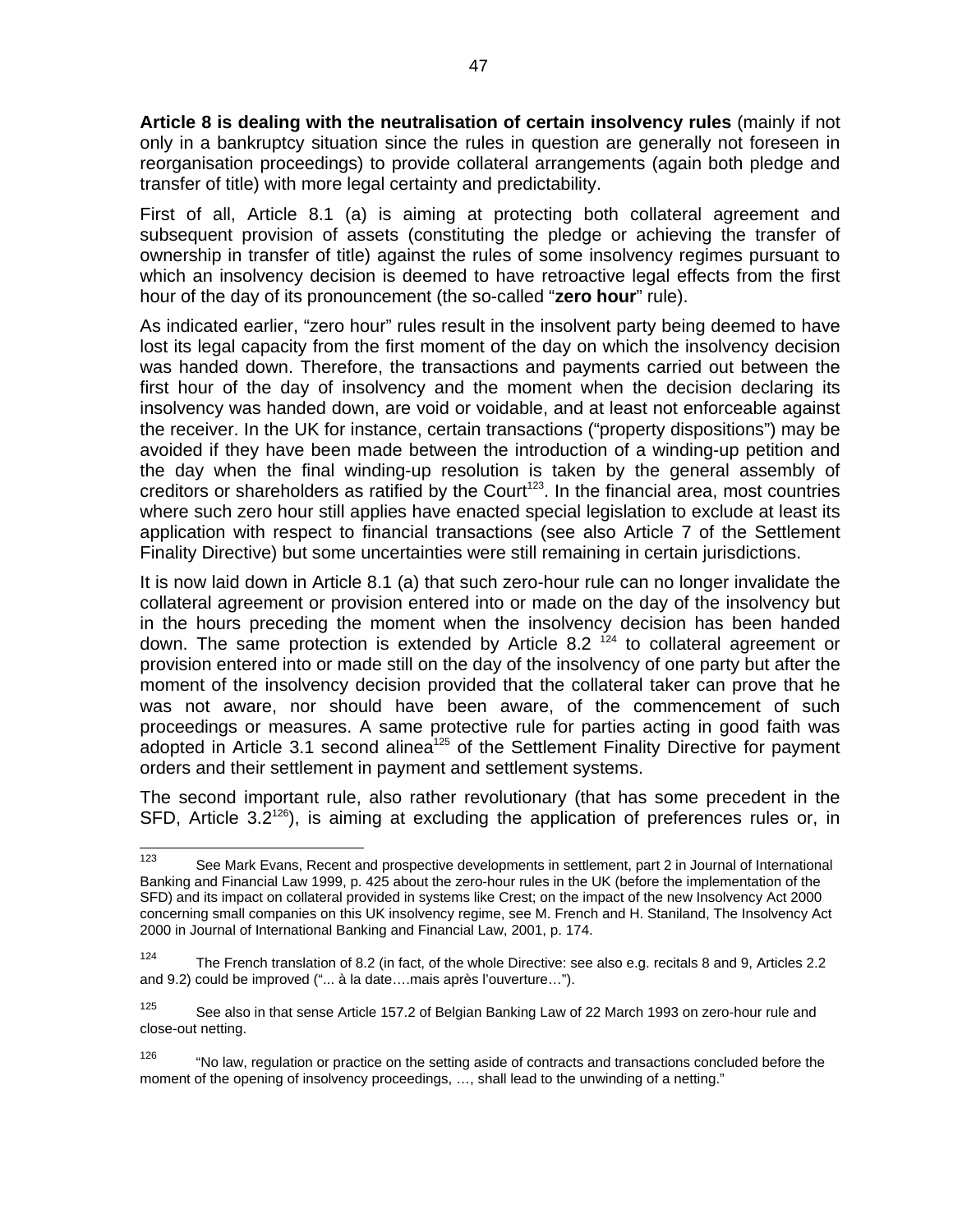French law – oriented jurisdictions, the "suspect period" rules in order to avoid that collateral agreements or subsequent provisions of collateral may be declared invalid or unenforceable just because they would have been entered into or made in a certain period of time (six months, two years, etc…) preceding the insolvency order (Article 8.1.(b)). This type of protection is a major derogation to the normal insolvency regime of all Member States where, in order to protect the general creditors against any "last minute" attempt to defraud them, certain acts of the debtor are deemed to be fraudulent or detrimental to the general creditors and therefore are (automatically) void or voidable. Those types of preference rules (applicable by reference to certain acts if carried out during a certain period) will no longer apply to collateral arrangements or provisions (see Article 8.1 "collateral may not be declared invalid…**on the sole basis** that…"). But this does not remove fraudulent conveyances rules or other types of suspect period rules based on fraud ("Fraus pauliana") that will continue to apply (see Article 8.4) provided that evidence of fraud is demonstrated. The broad wording of such provision may well appear as contradicting the rules laid down in the previous paragraphs of Article 8 but in order to give some sense to this Article, paragraph 4 should be read as reserving only suspect period rules that do not apply automatically and for which evidence of fraudulent intention is required; see in that sense recital 16).

The same protective regime against zero-hour and preference rules is made applicable to the provision of **additional collateral (margins)** in order to adapt constantly the contractual value of the collateralised assets to their current market value (marking-tothe-market) that takes place by providing -or delivering back to the collateral provider, if the market value would be higher than the agreed value- additional cash and/or securities ("top-up collateral") (Article 8.3 (a)). The same also applies (Article 8.3.(b)) to **substitutions** of the initial assets by new ones (which may completely differ from the previous assets transferred as collateral) of substantially the same value (see the regime of margins and substitutions in Articles 4 and 8 of the 2000 GMRA for instance).

Article 8.3 (ii) is protecting specifically margins transfers and substitutions against the risk of being qualified as a new pledge (transfer of title generally does not give rise to the same issue unless it is first re-characterised into a pledge precisely) created during the suspect period to cover pre-existing claims which is generally void under certain insolvency legislations. This protection is still subject to fraud exception according to the interpretation we give to paragraph 4 of this Article 8.

# *6. Conflict of Laws (Article 9)*

The aim of Article 9 of the Directive is to determine the law applicable to collateral provided in the form of book-entry securities recorded in securities accounts for the purposes of the lex rei sitae (or lex situs<sup>127</sup>) rule (see above Section IV, introduction, on the distinctions to take into account in terms of applicable law to collateral transactions).

<sup>127</sup> See also Christoph Keller, "Die EG-Richtlinie 98/26 vom 19.5.1998 über die Wirksamkeit von Abrechnungen in Zahlungs-sowie Wertpapierliefer-und-abrechnungssytemen und ihre Umsetzung in Deutschland" in Zeitschrift für Wirtschafts-und Bankrecht, 2000 (26), 1269 and following, proposing the concept of "lex conto sitae" (even though we do not share the restrictive view suggested by the author for the application of Article 9.2 of the SFD; see p. 1274).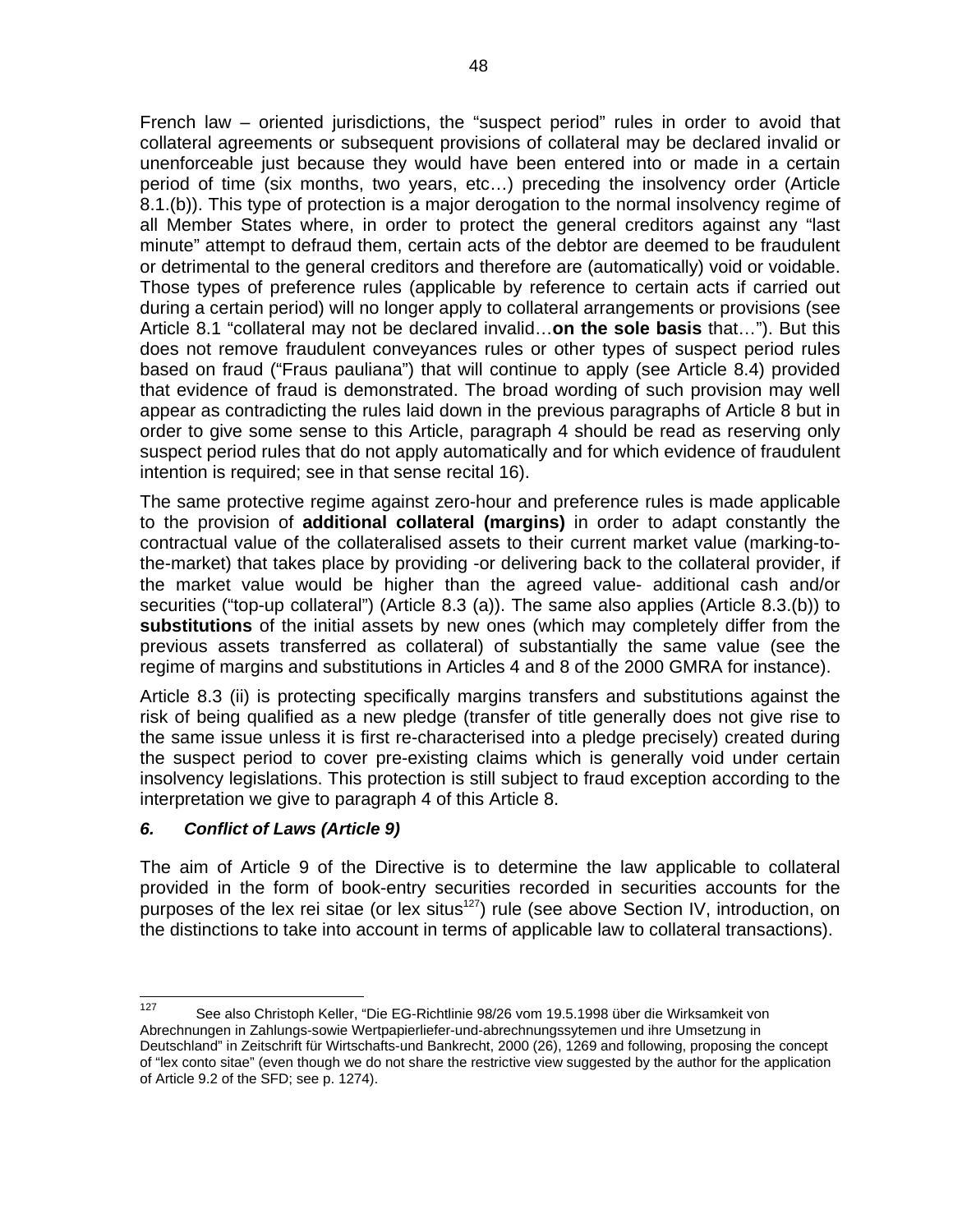This issue of applicable law is particularly crucial and complex, especially when securities are held on account with a financial institution in one country and then held through a chain of intermediaries, with a custodian in another country which itself then holds such securities with the central securities depositary system where the underlying securities have been directly issued and are primarily held.<sup>128</sup> In that context, one has also to take into account the type of entitlement that is granted on the basis of the intermediary's books to reflect such indirect holding of securities though sub-custodians and CSDs. Usually, in cross-border holdings, the securities accounts of the investor with its intermediary recording a deposit of foreign securities will represent not the underlying securities themselves<sup>129</sup> but a securities entitlement consisting in interests in the underlying securities<sup>130</sup> (or rights in such securities) that may be protected by law as giving to the investor a co-ownership right in a book-entry pool of fungible securities of the same kind than those recorded in the investor's account (see above n° 44 and footnote 105).

Should the law of the country where the underlying securities are issued, or at least where the underlying certificates are ultimately held, be applied, or should one apply instead the law of the country where the interest in the book-entry securities held on an account is recorded with an intermediary? As mentioned earlier (see page 30, n°37), Article 9.2 of the Settlement Finality Directive already opted for this second solution . This is also the approach chosen in Article 24 of the Directive of 4 April 2001 on the reorganisation and the winding-up of credit institutions<sup>131</sup>.

<sup>128</sup> This is the daily management of securities held with international central securities depositaries systems such as Euroclear or Clearstream for example. Global custodians and certain custodians are also acting through the same holding pattern. One may also think of the case of links between national central securities depositaries; see R. Guynn and N. Marchand, "Transfer of pledge of securities held through depositories" in "The law of cross-border securities transactions", Sweet & Maxwell (1999), p. 47; Richard Potok, "Legal certainty for securities held as collateral" in International Financial Law Review, Dec. 1999, p12; see also "The Oxford Colloquium on Collateral and Conflict of laws" held at St John's College (Oxford Univ.), Journal of International Banking and Financial Law, September 1998 (Butterworths).

<sup>&</sup>lt;sup>129</sup> Such underlying securities may consist either in "physical" certificates safe kept in the vaults of a CSD or of a local custodian and circulating by way of book-entry transfers in the local CSD; or in registered securities, the title of which is noted in the issuer's books, circulating in the books of the local CSD through the intermediation of nominees (of the local CSD or of the intermediaries, in order to make the registered securities fungible for book-entry transfer purposes) that appear as the legal owners of such registered securities in the issuers' books , holding the securities in trust on behalf of beneficial owners which are the relevant intermediary's clients; or in dematerialised securities, solely represented by book-entry records on accounts held with the local CSD, etc.

<sup>130</sup> See Roy Goode, "Security Entitlements as Collateral and the Conflict of Laws", Oxford Colloquium 1998, Special supplement of Journal of International Banking and Financial law, p.22, especially p. 25 and 26; see also J. Benjamin, Interests in Securities, n°1.05 and 2.21 and following (see also n° 14.02-14.27).

<sup>&</sup>lt;sup>131</sup> "The enforcement of proprietary rights in instruments, or other rights in such instruments the existence or transfer of which presupposes their recording in a register, an account or a centralised deposit system held or located in a Member State, shall be governed by the law of the Member State where the register, account or centralised deposit system in which those rights are recorded, is held or located".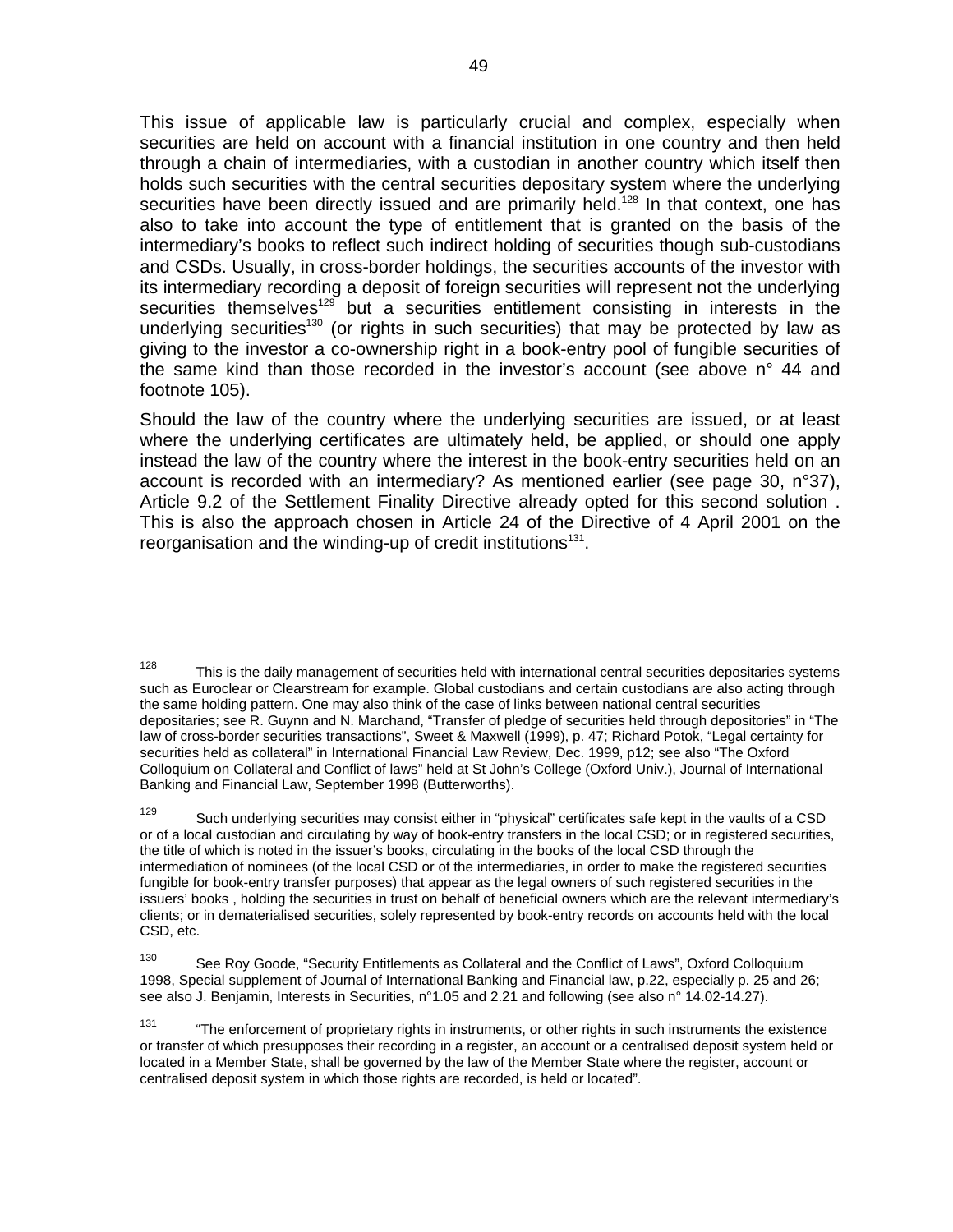This is now the rule set by the Collateral Directive (Article 9) for *book-entry securities*  collateral (see definition under Article 2.1 (g)) by reference to the law of the country<sup>132</sup> in which the **relevant account is maintained).** 

The relevant account is defined under Article 2.1 (h) as "the register or account – which may be maintained by the collateral taker – in which the entries are made by which that book entry securities collateral is provided to the collateral taker", meaning the account where the assets (securities or rights in the securities) are recorded as being pledged or transferred (on the meaning of "provision of collateral" under the Directive, see above n° 48) which is not so far from what Article 9.2 of the Settlement Finality Directive already stated or implied.

Since Article 9 of the Collateral Directive was aiming at mirroring the latest draft Convention (available at the time of the works at the EU Council) of the Hague Conference, and since it appeared rapidly that the Collateral Directive was likely to be adopted before the finalisation of the works on the Hague Convention ( see below), it was then decided by the EU Council<sup>133</sup> "...to establish the place of the relevant intermediary (PRIMA) principle in the Directive, without going into further details at this stage" with the intention "that, when the Conference has been finalised, Article 9 may have to be reviewed in the light of the outcome of the Convention".

#### *7. Conclusions on the Collateral Directive*

The Collateral Directive is an important step forward in the realisation of a single harmonised European financial market since it has contributed following its implementation by Member states to improve substantially the legal framework of collateral transactions within the EU as a continuation of the notable progress already made in this field with the Settlement Finality Directive, the Directives on the reorganisation and winding-up of credit institutions and of insurance undertakings, and the Insolvency Regulation<sup>134</sup>. The Collateral Directive improved in particular the substantive regime<sup>135</sup> of pledge and repurchase transactions (including for marking-tomarket arrangements: margin calls, substitutions) and removed most of the legal risks (re-characterisation of transfer of title into an irregular unenforceable pledge) and undue constraints on the establishment or the perfection of a pledge (filing, registration, etc), or on its realisation (stay, judicial authorisation), which were still existing in some EU jurisdictions. In addition, the Collateral Directive is introducing some flexibility especially for the benefit of pledging arrangements by allowing the collateral taker to use the

<sup>132</sup> Excluding however any rules of renvoi that may be applicable under the national law so determined (Article 9.1, last sentence), in order to avoid referring to another law that would apply a different solution which would undermine the legal certainty and predictability wished on this issue.

<sup>133</sup> Statement of the Council's reasons, Doc 5530/3/02 of 5 March 2002, p.12 and 13.

<sup>134</sup> See our study « Collateral transactions in Payment and Securities Settlement Systems: the EU framework » in Droit bancaire et financier, 2002, pages 10-27; JP Deguée, La directive 2001/24/CE sur l'assainissement et la liquidation des établissements de credit..", Euredia 2002, p.241.

<sup>&</sup>lt;sup>135</sup> While the previous EU legal instruments mentioned were more focusing on conflict of laws aspects except the SFD that contains also substantive protection rules (for payment orders and settlement and for collateral) in the scope of designated systems.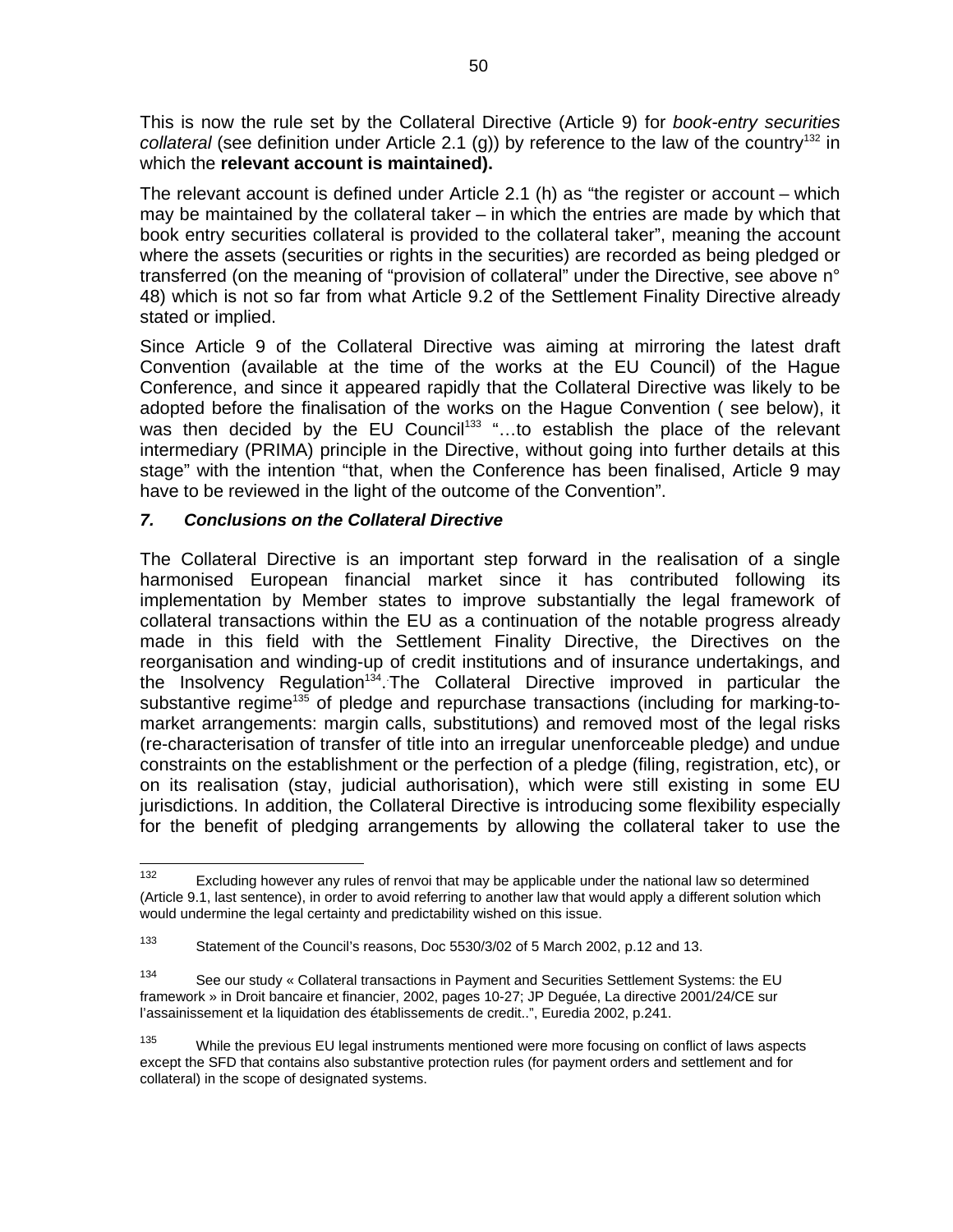pledged assets (while protecting at the same time the collateral provider against credit risk on the pledgee) and to appropriate them in case of default, features that were so far generally regarded as specific to transfer of title arrangements. By doing so, the Directive is erasing the differences between pledge and transfer of title and the reasons for opting for one technique instead of the other. One could wonder whether in the long run these two instruments in the financial area would not merge with each other.

This being said, the Collateral Directive may suffer from the (unavoidable) political compromise that helped to its fast adoption in terms of the various opting-out that allow some Member States not to implement in their national regime (or even not to recognise which is in our view unacceptable and probably contrary to the essence of an EU Directive, especially this one) the inclusion of non-financial companies or the appropriation regime in pledging arrangements. Such dual regimes will certainly penalise the market players of the jurisdictions that would not implement such rules but will also maintain a certain degree of complexity and legal uncertainty in the EU Collateral framework which is not desirable nor expected as a result of this Directive (see also the definition of the preferences rules that have to be disregarded for collateral arrangements and those which will continue to apply…).

The EU Commission will probably have to play its role by helping Member States to coordinate closely in the implementation process to make sure things will evolve in the right direction<sup>136</sup>. Consistency with the implementation of the other EU instruments (SFD, WUD, and Insolvency Regulation) will also have to be taken into account as well as with other international conventions finalised or under negotiations (Hague Securities Convention, draft Unidroit Convention on intermediated securities).

# **VI. NEW DEVELOPMENTS RELATING TO CONFLICT OF LAWS AND HARMONISATION OF SECURITIES LEGISLATION RELEVANT TO PAYMENT AND SECURITIES SETTLEMENT SYSTEMS**

Since 2002, initiatives have been taken at international level to enhance legal certainty for transactions on book-entry securities, in terms of applicable law (the finalisation of the Hague Securities Convention end 2002) or with respect to their substantive regime (Unidroit – EU Legal Certainty Project).

# *1. The Hague Securities Convention of 5 July 2006*

The "Hague Convention on the law applicable to certain rights in respect of securities held with an intermediary" ("the Hague Convention"), adopted by the  $19<sup>th</sup>$  diplomatic session of the Hague Conference on Private International Law  $137$  on 13 December

<sup>136</sup> See Article 10 of the Directive relating to the establishment by the Commission of a report on its application by 27 December 2006 at the latest. A report is currently in preparation after a consultation process which ended on 31 March 2006 (see http://www.ec.europa.eu/internal\_market/financialmarkets/collateral/index\_en.htm).

<sup>&</sup>lt;sup>137</sup> The Hague Conference is an intergovernmental body established in 1955 to work on harmonisation of private international law (conflict of laws). It is based in the Hague (Netherlands) and has produced more than 35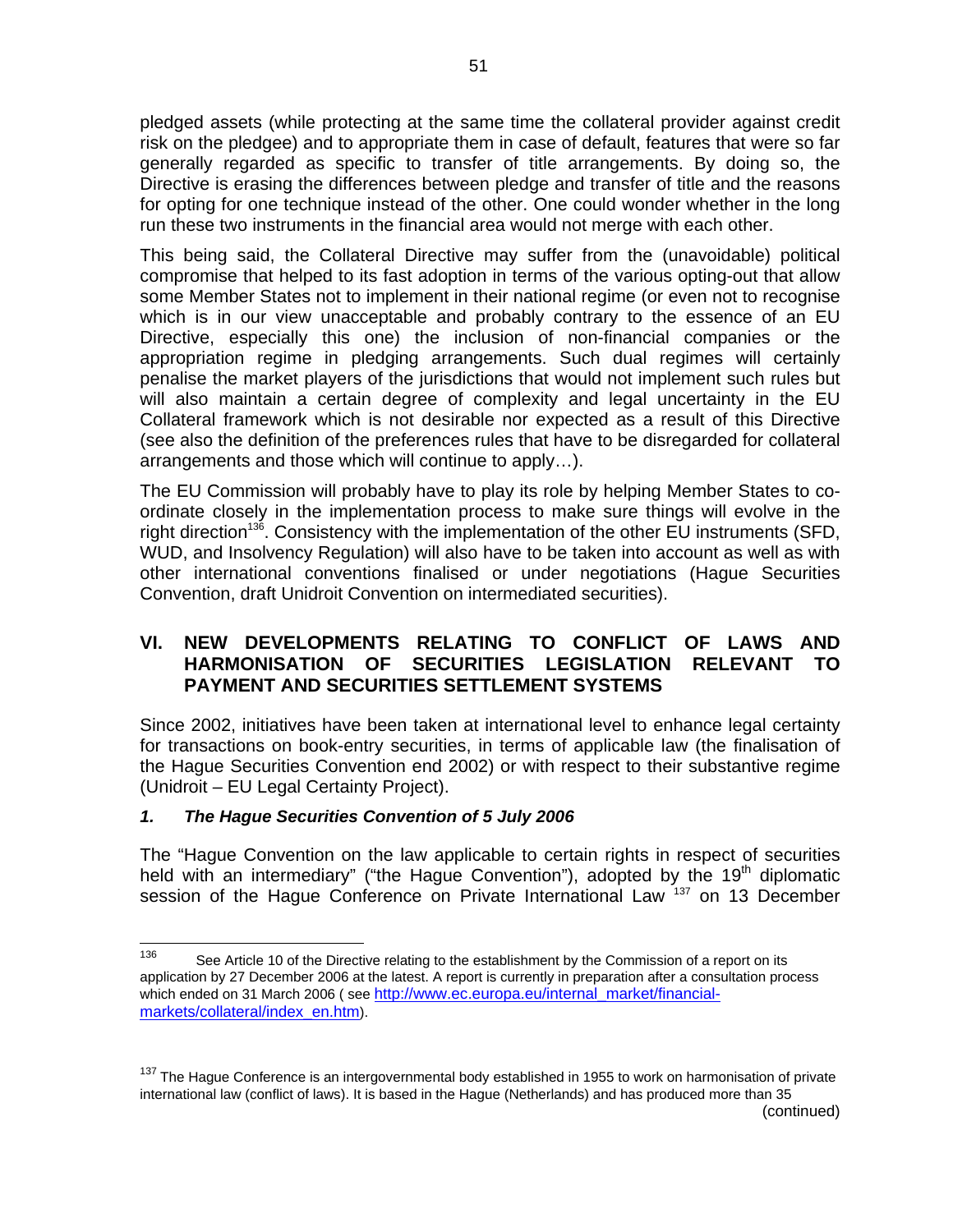2002, is aiming at providing greater legal certainty and predictability to the securities industry in relation to cross-border transactions on book-entry securities held through intermediaries.

This international Treaty has been elaborated during two years with the active support of public authorities, law practitioners, academics and industry representatives.

As one may know, a *subjective approach* (diverging from what has been adopted in the above EU instruments which refer to the jurisdiction in which the relevant account is held or maintained) has indeed been adopted in this Hague Securities Convention to determine the applicable law **by reference namely to the law selected to govern the account agreement** (or, if different from the custody law, by reference to the law agreed to govern proprietary aspects relating to book-entry securities) *provided that the intermediary in question has an office (e.g. a branch) in the country* (whose law is rendered applicable) engaged in securities accounts' business as defined (see Article 4.1 of the Convention).

Until now, as indicated above, there has been a considerable degree of legal uncertainty at international level in relation to the determination of the precise national law governing securities credited to an account with an intermediary in a cross-border dimension due to the variety of possible governing laws (law of the issuer, law of the place where the underlying certificates (paper certificates in bearer form) may be physically deposited or held, law of the register, law of the issuer CSD, law of another intermediary at upper or lower level, etc).This legal uncertainty generates in turn legal risks for the securities industry and the investors to the extent that the law governing the book-entry securities will determine the protection offered to the holder in case of insolvency of the intermediary as well as the formalities to comply with to create, perfect and enforce collateral arrangements on such securities. The application of another law than the one expected by the parties to the custody relationship might indeed jeopardise the ownership rights of the investor or invalidate its collateral transactions if the requirements of such other law would not have been fulfilled.

There have been ways to mitigate so far such legal risks (collection of legal opinions confirming the application of the intermediary's law under the laws of the country where the underlying securities are deposited and/or under the laws of the collateral provider, etc) but they remain, in a number of countries, still uncertain in case of judicial litigation. At EU level, some Directives (see above) have been enacted since 1998<sup>138</sup> with provisions helping to eliminate this uncertainty but these new rules, even though they are substantially increasing the level of legal certainty at EU level, remain limited to the EU without addressing the rest of the world (USA, Japan, Canada, Switzerland, China,

138 Settlement Finality Directive of 1998; Insolvency Regulation of 2000; Directives on the Reorganisation and the Winding-up of credit institutions and insurance undertakings of 2001; Collateral Directive of 2002.

International Conventions on the law applicable to sales, trusts, judicial litigations, torts, agencies, but also family matters.

See the text of the Convention and the Explanatory Report prepared by Professors Goode, Kreuzer and Kanda with the assistance of Ch. Bernasconi, on the Hague conference website: http://www.hcch.net/e/conventions/menu36e.html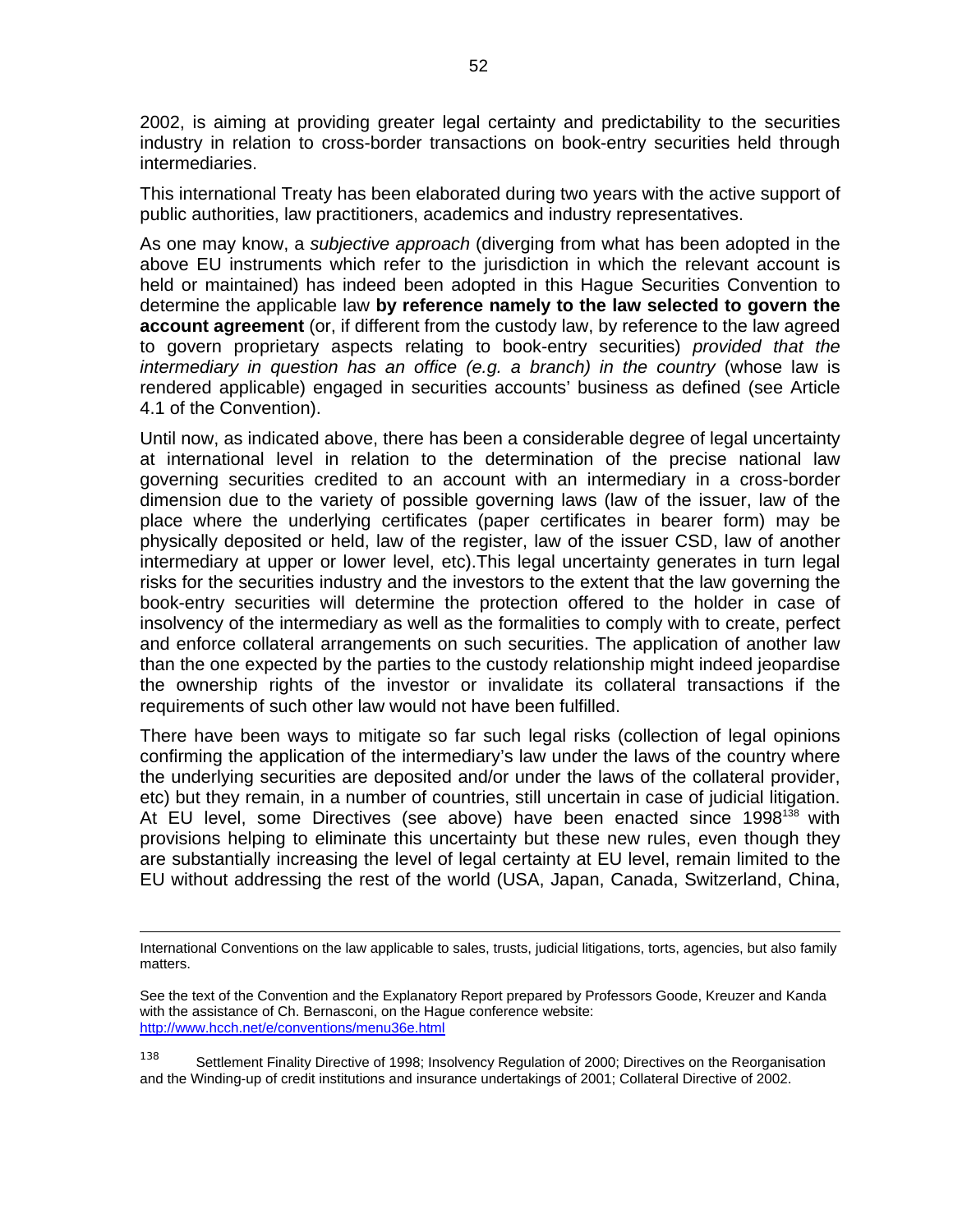etc), nor all the aspects of securities holdings, nor even all market players. This is what the Hague Convention is aiming at achieving.

This Convention was "technically"<sup>139</sup> signed end of 2002 by delegates of 53 States that are members of the Hague Conference, including e.g. the USA, the EU Member States, Japan, Australia, Argentina, Brazil, China and the Russian Federation.

The Hague Securities Convention has been recently signed jointly by the United States and Switzerland on 5 July 2006 $140$  and has officially become the "(Hague) Convention of 5 July 2006 on the law applicable to certain rights in respect of securities held with an intermediary". It has now to be formally executed by one other government to enter into force (subject to applicable national ratification processes). In the EU, the Hague Convention's adoption should imply amendments to some EU directives already adopted<sup>141</sup>. However, formal signing ceremony by the EU has been suspended in 2005 because of the opposition revealed since 2004 by some circles in the EU.

Certain EU Member States (essentially France, Spain, Italy, Sweden and Poland) and the European Central bank were opposed to the Hague because they argued that it could lead to more legal uncertainties (due to the greater flexibility offered by the Convention in the determination of the law governing the book-entry securities, by reference to the law agreed to govern the account agreement, instead of focusing on the place "where the account is (in fact) maintained").

The EU Council decided in June 2005 to request the Commission to conduct an impact study on the Hague Convention (in relation to its scope, its impacts on third parties, securities settlement systems and public policy legislation). There has been quite an intense debate about the pros and the cons of the Hague Convention in  $2005<sup>142</sup>$  which might have contributed to this impact study which has been recently presented by the EU Commission on 3 July 2006 ("Legal assessment of certain aspects of the Hague Securities Convention")<sup>143</sup>. In a nutshell, the Commission staff is recommending to  $EU$ 

<sup>&</sup>lt;sup>139</sup> The signature of the Hague Convention on 13 December 2002 was only meant to signify the end of negotiations and to propose a final text to the formal signature of Contracting States.

<sup>140</sup> See http://www.hcch.net/index\_en.php?act=events.details&year=2006&varevent=117

<sup>141</sup> See footnote 138.

<sup>142</sup> See in favour of the Convention : K. KREUZER, « Das Haager Übereinkommen über die auf bestimmte Rechte in Bezug auf Intermediär-verwahrte Wertpapiere anzuwendende Rechtsordnung », in Le droit international privé : esprit et méthodes, Mélanges Paul Lagarde, Paris, Dalloz, 2005, p. 523 ; J. ROGERS, « Conflict of Laws for Transactions in Securities Held through Intermediaries », Boston College Law School, Research Paper No 108, 2005; Bernasconi and Sigman, "Myths about the Hague Convention debunked", IFLR, November 2005, 31; D. DEVOS, « The Hague Convention on the Law applicable to Book-entry Securities-Relevance for the European System of Central Banks », in Liber Amicorum Paolo Zamboni Garavelli, European Central Bank Publications, pp. 157 et s; Deguée and Devos, "La loi applicable aux titres intermédiés : l'apport de la Convention de La Haye de décembre 2002", Revue de droit commercial belge 2006, p.5-32 ; Financial Markets Law Committee: "Issue 58-Hague Convention…", Legal assessment produced in November 2005, available on FMLC website: www.fmlc.org; see against the Hague: Opinion of the European Central Bank dated 17 March 2005 (OEJC., n° C 81 of 2 April 2005, p. 10) ; H. DE VAUPLANE et P. BLOCH, « Loi applicable et critères de localisation des titres multi-intermédiés dans la Convention de La Haye », in Mélanges AEDBF France IV, Revue Banque Édition, 2004, p. 469, also published in J.D.I., 1/2005, p. 3; W.A.K Rank, Vaststelling Hague Securities Convention: meer rechtszekerheid in het internationale effectenverkeer?", NiPR 2005, p.249.

<sup>143</sup> http://ec.europa.eu/internal\_market/financial-markets/docs/legal\_assessment\_en.pdf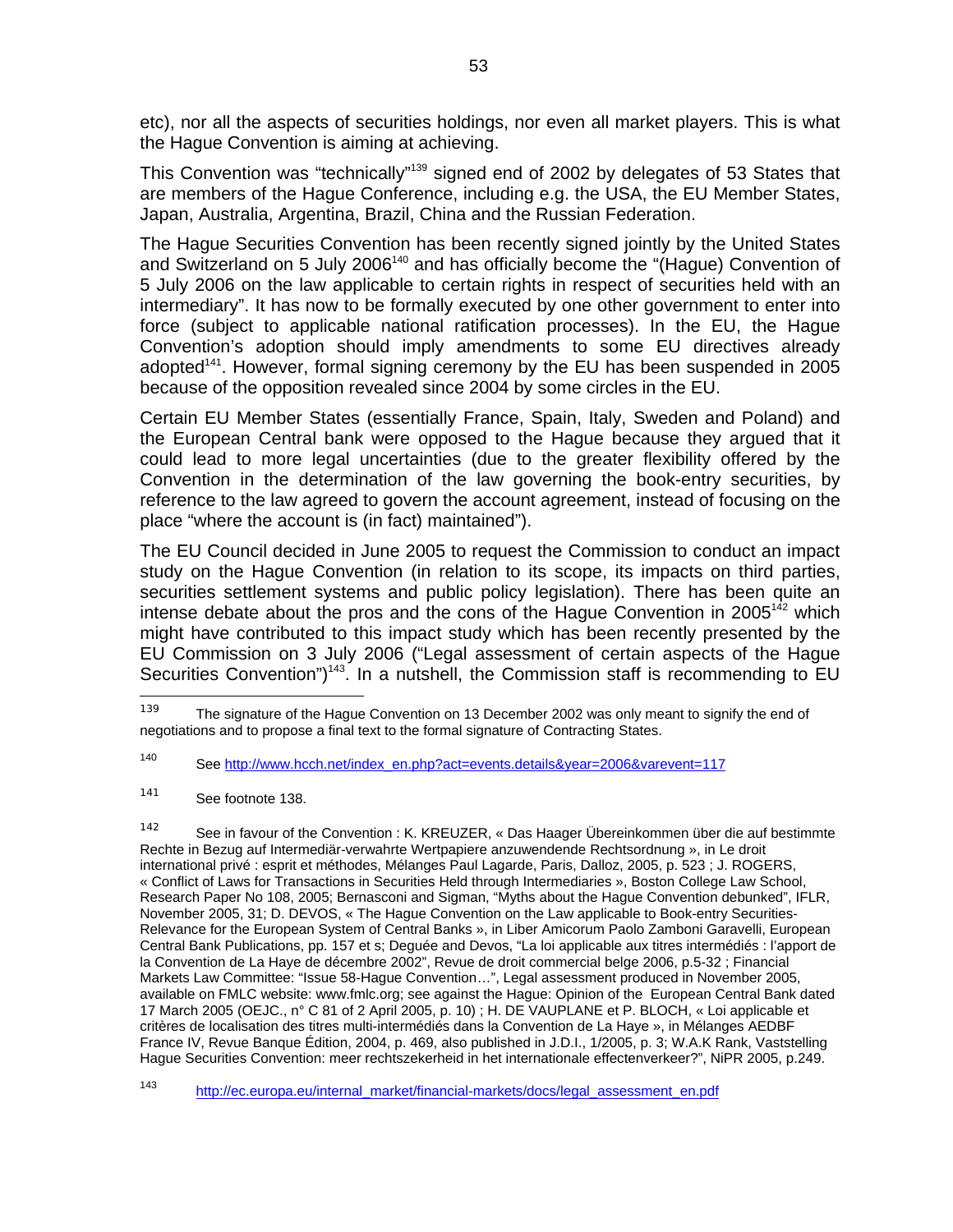Member States to sign the Hague Convention with an adjustment to the Settlement Finality Directive to ensure that the freedom given by the Hague Convention to select the law governing the proprietary aspects of book-entry securities will be restricted, for securities systems, to the choice of one single law applicable to the entirety of the securities accounts part of the relevant system, which seems quite obvious in our view144. EU Member States will have now to consider the findings of this study and take a position on the signature and the proposed adjustment of the related EU framework.

# *2. The EU Legal Certainty Group*

In April 2004, the EU Commission published a Communication on Clearing and Settlement<sup>145</sup> aiming at giving a follow-up to the Giovannini reports<sup>146</sup> listing a number of barriers (including legal and regulatory barriers) in this domain.

The most significant action the Commission suggested to eventually take was to consider a framework Directive on Clearing and Settlement to ensure freedom of services and full right of access (including by clearing and settlement competitors) to clearing and settlement services providers<sup>147</sup>. After a deep analysis of the market and active discussion with market players, the Commission is still finalising an impact study, with possible conclusions on the need for such a Directive.

In parallel, as complementary exercises, the Commission has set up three advisory working groups:

• The Advisory and Monitoring Group (called "CESAME") reviewing the barriers listed in the Giovannini reports and discussing with the Commission topics of harmonisation and definitions of certain concepts (such as CSD, settlement, clearing, core or added value services, etc)148;

<sup>146</sup> Alberto Giovannini was complaining recently about the insufficient progress made so far in the follow-up of the recommendations of his group ( see F.T., 16 May 2005, p. 17)

<sup>147</sup> Several EU jurisdictions retain "national-oriented protection" rules relating to the physical location of securities activities such as:

This can be imposed through laws or regulations, but also through disproportionately requirements to be fulfilled obliging de facto a non-resident firm to act in the local market through a local intermediary.

148 Documents and minutes of meetings are available on the following website: http://www.europa.eu.int/comm/internal\_market/financial-markets/clearing/cesame\_en

<sup>144</sup> See our studies mentioned in the previous footnote.

<sup>&</sup>lt;sup>145</sup> Communication of 28 April 2004 from the Commission to the Council and the European Parliament: Clearing and Settlement in the European Union – The way forward": COM (2004) 0312.

<sup>-</sup> requirements to open or maintain a local office in order to be entitled to act as withholding agent, act as general clearing member, or to act as a recognised CSD or otherwise provide settlement and custody services to local residents;

<sup>-</sup> requirements to locate register (for registered securities) or accounts physically in the country of the issuer; - requirements (in law or practice) that restricts local membership in CSD to local intermediaries only;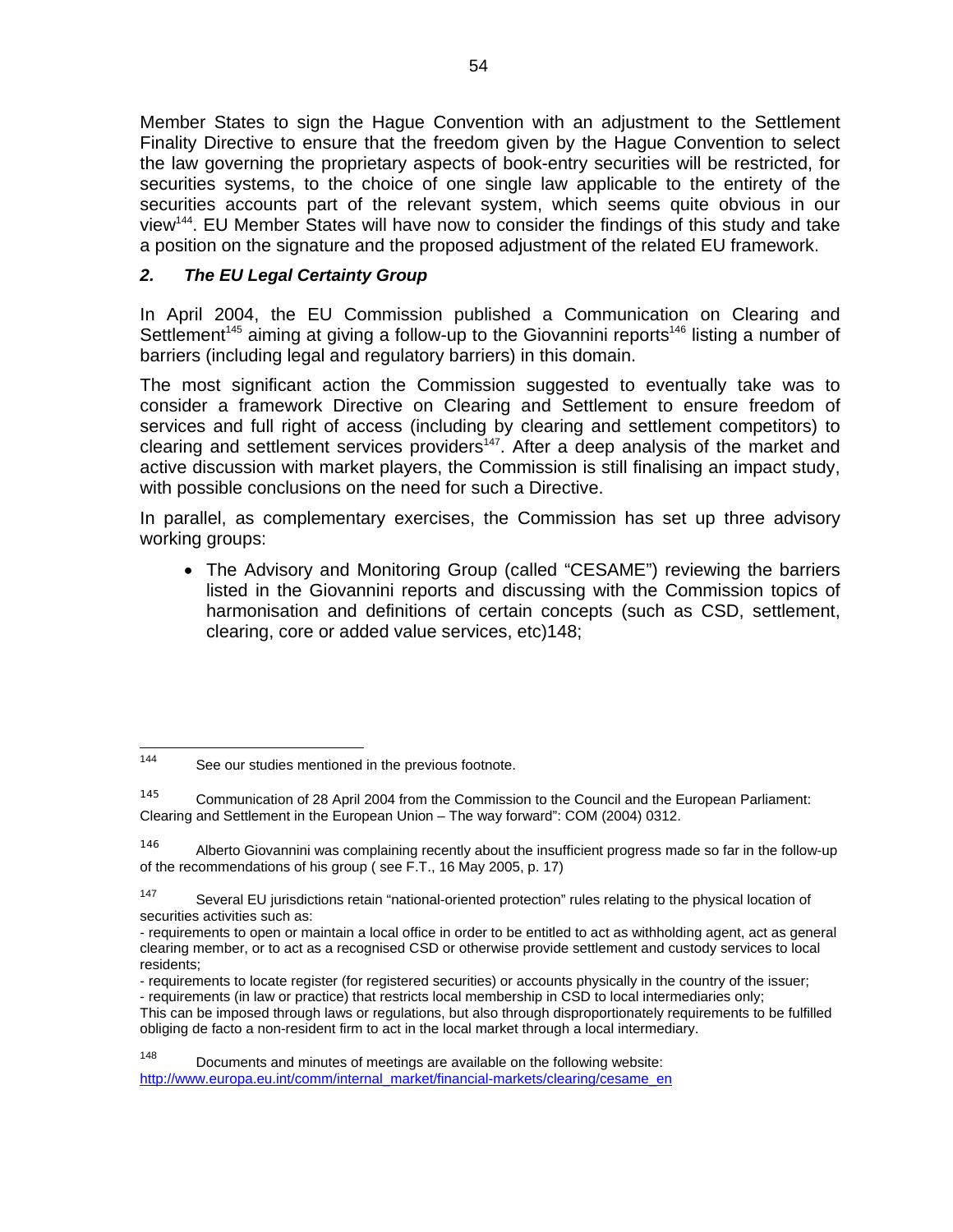- The Legal Certainty Group ("LCG"; it is composed of experts in each EU country, appointed on a personal basis) aiming at identifying needs for legal harmonisation of substantive securities legislation149;
- The Fiscal Compliance Experts Working Group ("FISCO") focusing on the identification of tax barriers such as for example certain national legislations requiring foreign intermediaries carrying out business on a remote basis to still use a domestic intermediary as withholding tax agent150.

Such advisory WGs produced in the course of 2006 reports identifying barriers, possible ways to harmonise securities and tax regimes in the EU with suggested actions. It is now up to the Commission to decide whether it will translate all or part of such recommendations into a Community instrument (Recommendation, Directive, Regulation). In particular, the Legal Certainty Group has recently released a report ("Advice" dated  $28$  July-11 August  $2006$ )<sup>151</sup> which recommends:

- the adoption of new EU legislation harmonising the legal effects of book entries made on securities accounts, on topics similar to Unidroit works (see below);
- to differ the harmonisation of the moment of transfer of ownership until further progress on other EU initiatives relating to corporate actions (see below), and
- to remove legal and regulatory barriers relating to the issuer's ability to choose the location of its securities (meaning that in some jurisdictions, there are mandatory contraints imposing on the issuer to deposit/register its securities in that country with the national CSD for instance, with limits on the ability for foreign intermediaries to serve similar functions).

Complementary to this, there is a proposal by the EU Commission dated 5 January 2006 on the exercise of voting rights<sup>152</sup> which presents certain links (see Articles 10 and following on proxy voting and split votes) with the works of the LCG with respect to relations between the intermediaries and their clients and the issuer, particularly in intermediated indirect holding patterns. Article 13 of this new proposal is for example stating that omnibus account should be possible in all Member states without the need to segregate (even temporarily) securities in the name of a particular beneficial owner to exercise voting rights and get access to the general meeting.

This would constitute a major improvement in the EU since a number of countries (Greece, Spain, Portugal for example) do not currently recognise the concept of nominee holdings through an omnibus account (which could lead to prohibit voting through nominee), or otherwise prevent or penalise the holding of securities in fungible form, continuing to treat the intermediary as sole shareholder for the total position

<sup>149</sup> Documents and minutes of meetings are available on the following LCG website:<br>http://www.europa.eu.int/comm/internal\_market/financial-markets/clearing/certainty\_en.htm.

http://www.europa.eu.int/comm/internal\_market/financial-markets/clearing/compliance\_en.htm

<sup>151</sup> http://ec.europa.eu/internal\_market/financial-markets/docs/certainty/advice\_final\_en.pdf

<sup>&</sup>lt;sup>152</sup> "Proposal on the exercise of voting rights by shareholders of companies having their registered office in a Member State and whose shares are admitted to trading on a regulated market" adopted by the Commission on 5 January 2006, COM (2005) 685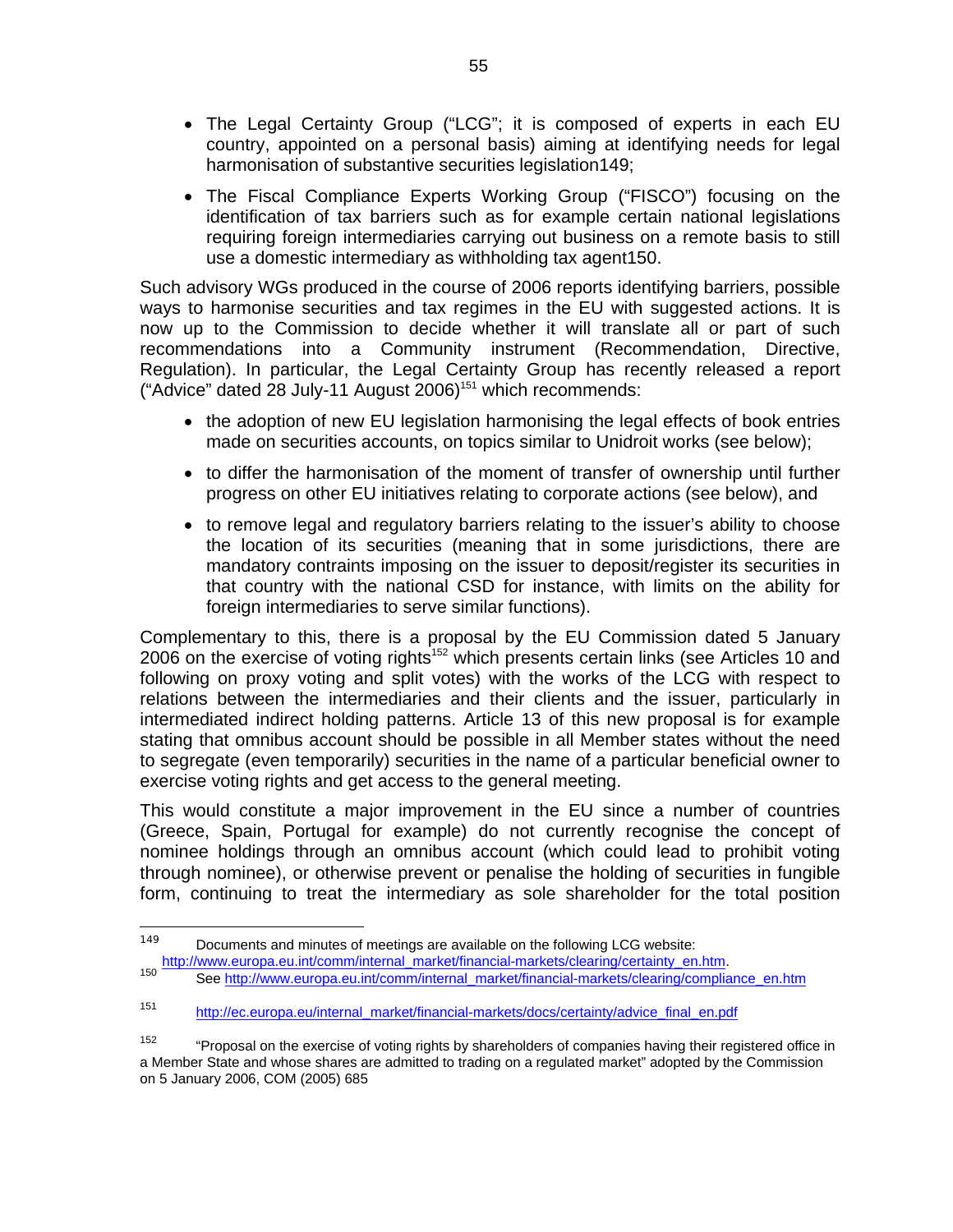recorded on the omnibus account, etc. Others, such as Sweden or Denmark, require segregation for voting purposes.

#### *3. Harmonisation of market practices and of related legislation and regulation*

Complementarily to these EU official initiatives, market players and infrastructures are also conducting reviews of securities practices (ESCDA, Euroclear, etc) and suggest some harmonisation proposals<sup>153</sup>.

On the legal side, barriers relating to nominee holdings, requirements for local presence, direct access to CSDs, treatment of market claims and harmonisation of record date (date of entitlement to dividends and right to vote when securities are transferred) are examples of what is currently discussed.

A good illustration of the need for legal harmonisation can also be found in the differences in the moment for the transfer of ownership on securities. In a same country, legal transfer of ownership may be treated as taking place on trade date (this was the case until March 2005 in France for stock exchange transactions) while other types of transactions may entail transfer of ownership only on settlement date in the relevant CSD; the latter being the common rule in most  $E\dot{U}$  countries<sup>154</sup>. This variety of regimes has a substantial cost impact for market claims and tax processing, as every difference results in a different procedure. This could also generate legal risks to the extent that insolvency of a counterparty occurring between transfer of ownership on trade date according to home stock exchange (SE) rules and settlement date in a foreign settlement system where the settlement of the same transaction actually takes place, may lead to questions about ownership rights.

#### *4. The Unidroit draft Convention on Intermediated Securities*

In Belgium and in the Netherlands, no specific law has been laid down to organise specifically the transfer of ownership for stock exchange or OTC trades. In these two countries, it is the application of the ordinary rules of commercial legislation which leads to the transfer of ownership at settlement date.

Irish and UK laws all provide for transfer of securities based on transfer of legal title on registration. The regulations covering each regime (England and Wales, Scotland, Northern Ireland - all UK - and Ireland) provide for electronic book entry transfer of title effected pursuant to settlement of a properly authenticated dematerialised instruction attributable to one or more members (in accordance with the rules of the securities settlement system). Registration (with associated transfer of ownership) takes place at the point of settlement for the UK jurisdictions. For Ireland, a statutory equitable interest arises in favour of the transferee at the point of settlement and is extinguished (usually minutes - but no more than two hours - later) by transfer of legal title in his favour on an issuer register.

<sup>&</sup>lt;sup>153</sup> See for example the 75 pages Euroclear Consultation Paper entitled "Harmonisation Fundamentals" dated 30 June 2004, in particular section 8 ( page 60) and appendix 1 on legal and regulatory barriers especially in the UK, France, Netherlands and Belgium.

<sup>&</sup>lt;sup>154</sup> In France, the transfer of ownership (TO) for stock exchange trades (the situation depends on the type of trades) is organised by law (French Monetary and Financial Code, Article 431-2) by reference to the credit of the buyer's account but "at the date and in the conditions defined by (French) market rules". The Euronext Paris market rules then organised the TO at trade date. Because of the harmonisation discussions, this rule has changed in France with the adoption of a new Decree n°2005-303 dated 31 March 2005, which refers to the settlement date ( with the crediting of the buyer's account) as moment for transfer of ownership. This new rule is however still dependent on the revision of the Rules of the French market supervisor ("Autorité des marches Financiers"-AMF; on this complex regime, see H. de Vauplane, "Transfert de propriété des titres cotés: la réforme achevée …ou presque!"), Rev. Banque, May 2005, p.87.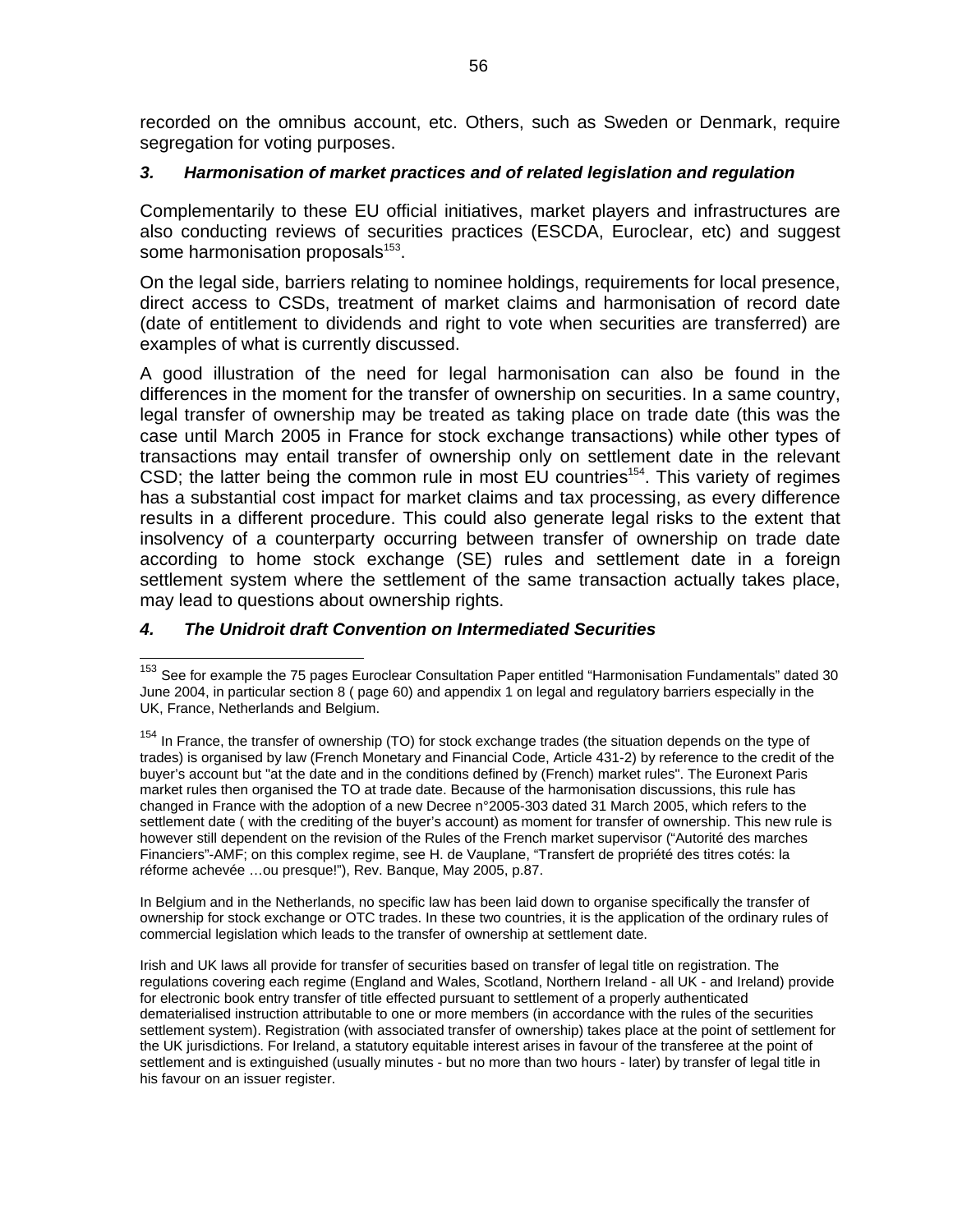Unidroit started in 2002/2003 a project aiming at defining an international convention to harmonise the substantive regime applicable to intermediated book-entry securities. On the basis of a draft Convention prepared by an ad-hoc WG, Unidroit conveyed in April 2005 in Rome a diplomatic conference to discuss a first draft<sup>155</sup>. After interim meetings on specific topics organised in Bern, Sao Paulo and Paris, the plenary Unidroit conference met in March 2006 and produced a revised draft Convention<sup>156</sup> which will be discussed again on 6-15 November 2006.

As also promoted at EU level by the Commission's Communication of April 2004 and its specific Legal Certainty Project (see above I-2), Unidroit is seeking to further enhance legal certainty in intermediated holdings of securities by addressing at least the following issues:

- Legal protection of account holders enforceable in case of insolvency of the relevant intermediary;
- Determination of the rights of the account holder with respect to the securities credited to its account, in particular vis-à-vis the issuer in terms of economical (cash payments, redemption, etc) and non-economical rights (voting rights, etc), including the recognition of nominee pooled holding of securities;
- Protection against misappropriation;
- Protection against upper-tier attachment proceedings at the level of the intermediaries of the relevant intermediary;
- Protection of good faith purchasers/transferees.

The introduction of a specific regime for Collateral transactions (see Chapter VII of the draft Convention: this part has been designed as a model law to be used especially by emerging markets since OECD countries generally have already a sophisticated collateral regime (see Article 9 of US UCC; EU Collateral Directive, etc).

At EU level, the adoption of Unidroit Convention would require a correction of possible inconsistencies which would be identified between the various EU legal instruments adopted on book-entry securities matters. The EU Commission will however be negotiating on behalf of the Community on points of "acquit communautaire" (matters already covered by EU legislation: in particular the Directives on Settlement Finality and Collateral arrangements).

It is probably fair to note that on a worldwide basis, only a few jurisdictions offer today an adequate legal framework for holding and transferring book-entry securities in a cross-border environment. For example, most jurisdictions may provide investors with a sound ownership regime on domestic securities held directly with the domestic CSD or with domestic intermediaries. But only a few legal regimes have organised specific rules for holding and pledging domestically, under domestic law, securities primarily issued

155 This draft Convention is available on Unidroit website: http://www.unidroit.org

156 See this latest draft Convention on

http://www.unidroit.org/english/publications/proceedings/2006/study/78/s-78-42-e.pdf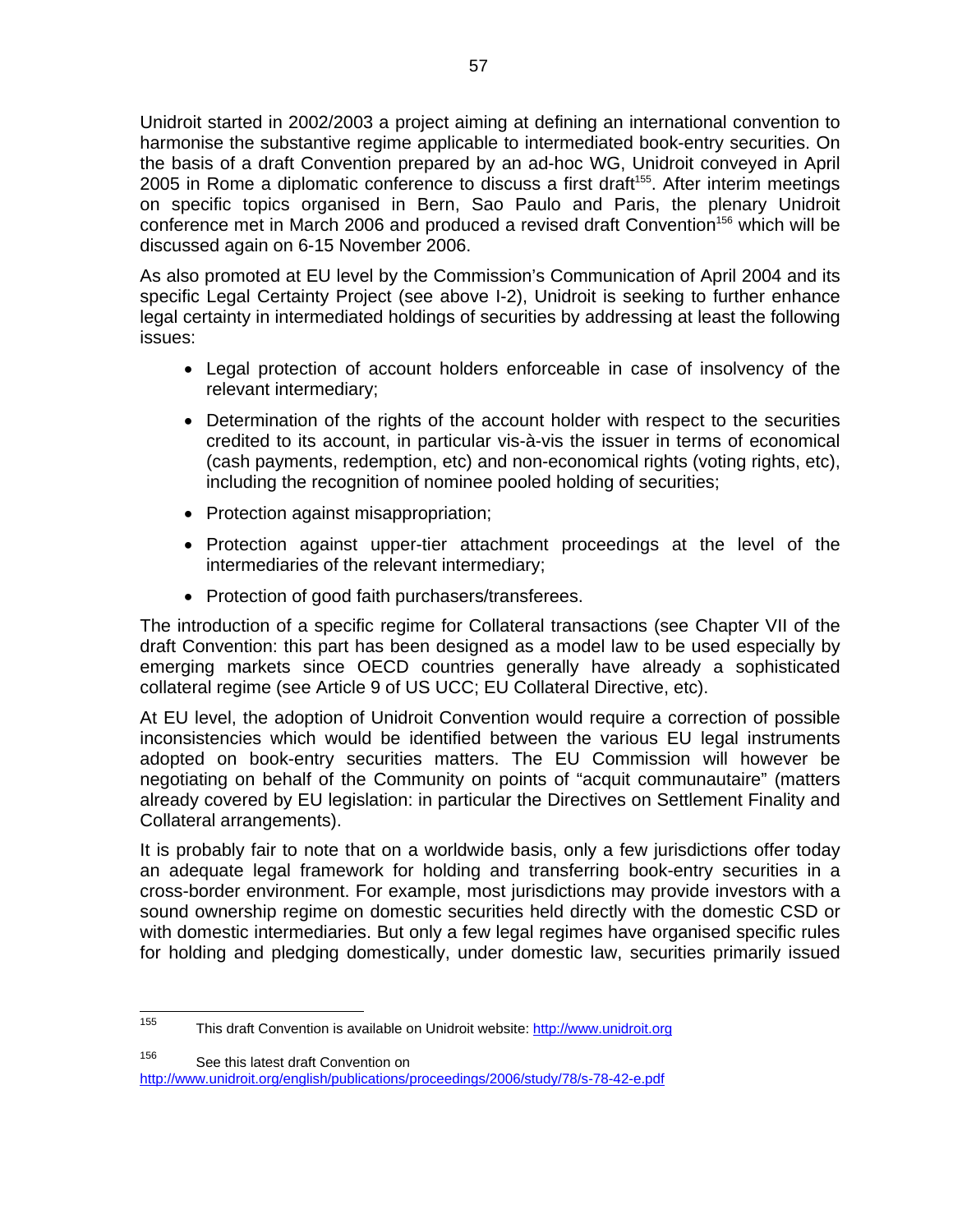and deposited abroad through an account of the relevant intermediary with the foreign "issuer  $CSD$ " or with a local custodian $157$ .

The current Unidroit draft Convention also defines the duties of the intermediary maintaining a securities account towards the account holder (entries to the account, reversals, finality, securities shortfalls, loss-sharing, etc) in a way which sometimes could overlap with current regulatory regime in place at international (CPSS-IOSCO recommendations for securities systems; see below) or national level.

The ambition of Unidroit is to finalise the adoption of the Convention by end 2006, which seems quite optimistic for such a harmonisation of substantive rules at international level.

# *5. Regulatory developments relevant for clearing and settlement activities*

In November 2001, the Committee on Payment and Settlement Systems (CPSS) of the central banks of the Group of Ten countries and the Technical Committee of the International Organisation of Securities Commissions (IOSCO) published a set of standards: the Recommendations for Securities Settlement Systems<sup>158</sup>. The objective of the 19 CPSS-IOSCO Recommendations is to contribute to the financial stability by strengthening the securities settlement systems (SSS) that are an increasingly important component of the global financial infrastructure. The CPSS-IOSCO also developed an assessment methodology<sup>159</sup> for the Recommendations which aimed at providing a clear and comprehensive methodology for the assessments made on the basis of the Recommendations.

The same organisations have published in November 2004 their "Recommendations (15) for Central Counterparties" (CCP/clearing institutions) following the same design than those applicable to securities systems, with the adaptations required for the activity of a CCP which uses netting by novation to interface traders and manages its credit risk through margin requirements and marking-to-market procedures.

Depending on the localisation, there are two or three types of regulatory standards applicable to a clearing or settlement system:

• The "oversight" standards aiming at regulating securities systems to avoid systemic risk: this is the subject of the above-mentioned CPSS-IOSCO Recommendations adopted at G 10 level in 2001 and 2004; and of the new 19 ESCB-CESR Standards adopted at EU level in October 2004 (based on CPSS-IOSCO recommendations with EU adaptations), which are currently on hold because e.g. of divergences of views between regulators concerning the so-

<sup>157</sup> This generally supposes that the interest in such foreign securities is treated as a specific entitlement governed by the national law of the relevant intermediary ( under the Hague Convention rules) distinct from any direct traceable entitlement to the underlying foreign securities which remains governed by local ownership law.

<sup>158</sup> "Recommendations for Securities Settlement Systems", CPSS-IOSCO, November 2001 (available on the web site of the Bank for International Settlements: www.bis.org in the CPSS publication section)

<sup>159 &</sup>quot;Assessment Methodology for the Recommendations for SSSs"; CPSS-IOSCO, November 2002 (available on the web site of the Bank for International Settlements: www.bis.org in the CPSS publication section)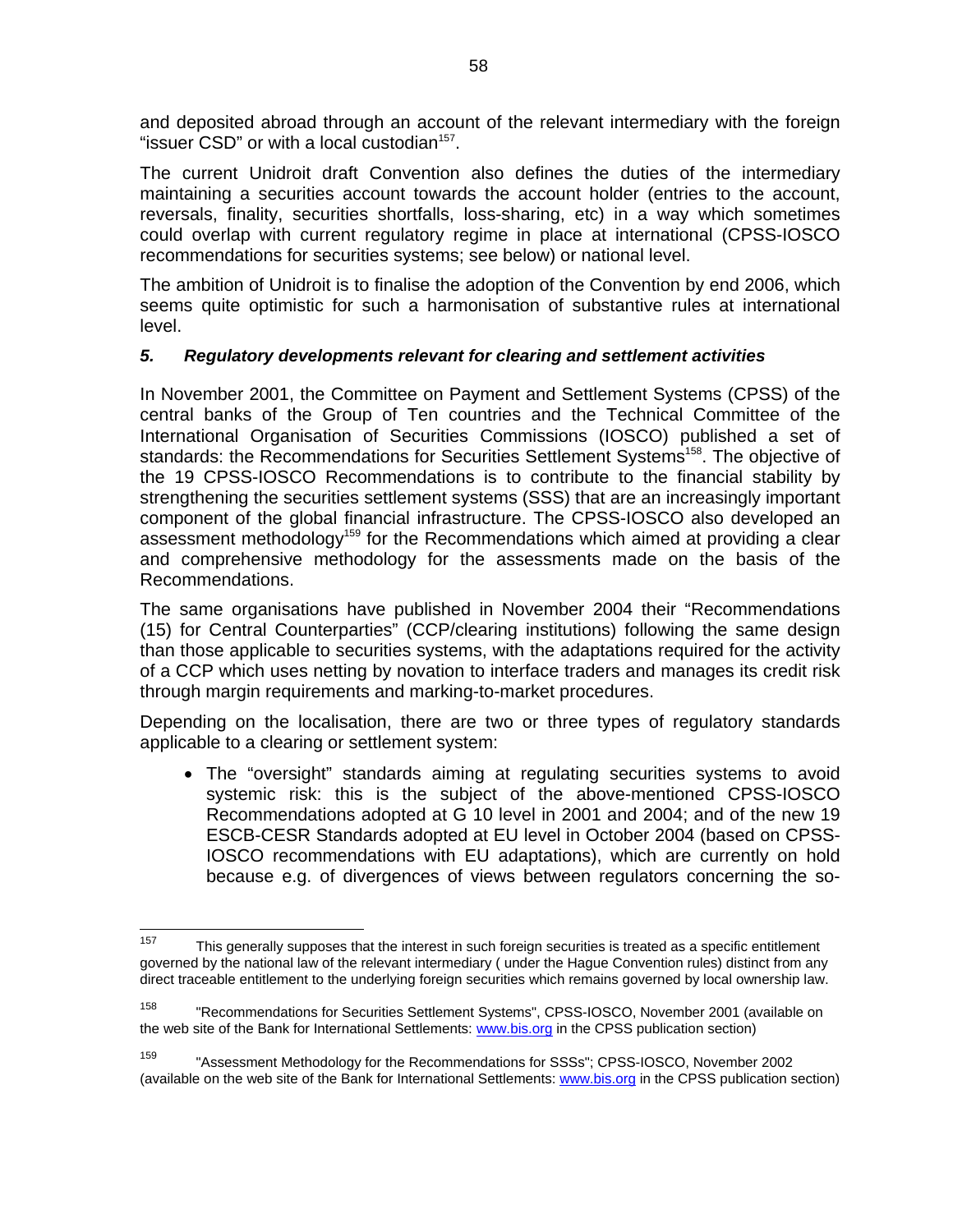called "functional approach" (application of standards to major custodians performing activities similar to those of an SSS, etc);

- In the Euro zone, the nine ECB/EMI "Users" standards adopted in 1998 for the use of securities systems in ESCB monetary policy operations. They should be reviewed soon;
- National regulatory standards, where applicable.

Such standards aim at establishing best practices and minimal features for clearing and settlement operators with respect to legal soundness, clearing or settlement efficiency and transparency, risks management (including credit risks where relevant), cash operations, finality, operational reliability, corporate governance, participation/access, links with other systems, etc.

The oversight standards are not law and are generally not directly binding on securities systems .They are adopted by the community of regulators (central banks as  $oversees<sup>160</sup>$  and securities/CSDs supervisors) at G 10 and/or at EU level as the basic common rules to carry out their supervisory functions, without prejudice to any additional national regulatory standards which may exist.

The sanctions attached to the non-compliance with such standards (or with the resulting recommendations made by competent regulators to achieve compliance) are generally of an indirect nature:

- Reputation risk: Regulators may make public<sup>161</sup> the non-compliance which will obviously affect negatively the image of the system vis-à-vis the outside world: clients, foreign regulators, etc.;
- Foreign regulators may also invoke the system's non-compliance with international standards to infer negative consequences for the approval of certain projects for which compliance with international standards is required by them;
- Last, under domestic legislation, specific sanctions (fines, criminal sanctions) may be foreseen if a system would not comply with the applicable standards.

There is a risk that such co-existence or superposition of different sets of regulatory rules with sanctions could be perceived by the market infrastructures and their clients as a source of confusion and uncertainty in the regulatory treatment of their activities. This possible perception will not necessarily improve if the current text of the Unidroit Convention (which also contains provisions of a regulatory nature) would be adopted as it stands. If proposed, the EU Directive on Clearing and Settlement should probably also contain provisions which will translate all or part of the ESCB-CESR standards adopted in 2004 and which are currently on hold.

<sup>160</sup> See the CPSS (BIS) report of May 2005 on "Central bank oversight of payment and settlement systems".

<sup>&</sup>lt;sup>161</sup> The main conclusions of the assessment of clearing and settlement systems against CPSS-IOSCO recommendations are normally published even though there are not so many assessments currently available. National Bank of Belgium has published its main findings in relation to the Euroclear System in its Financial Stability Review in 2005 (p. 105-113).